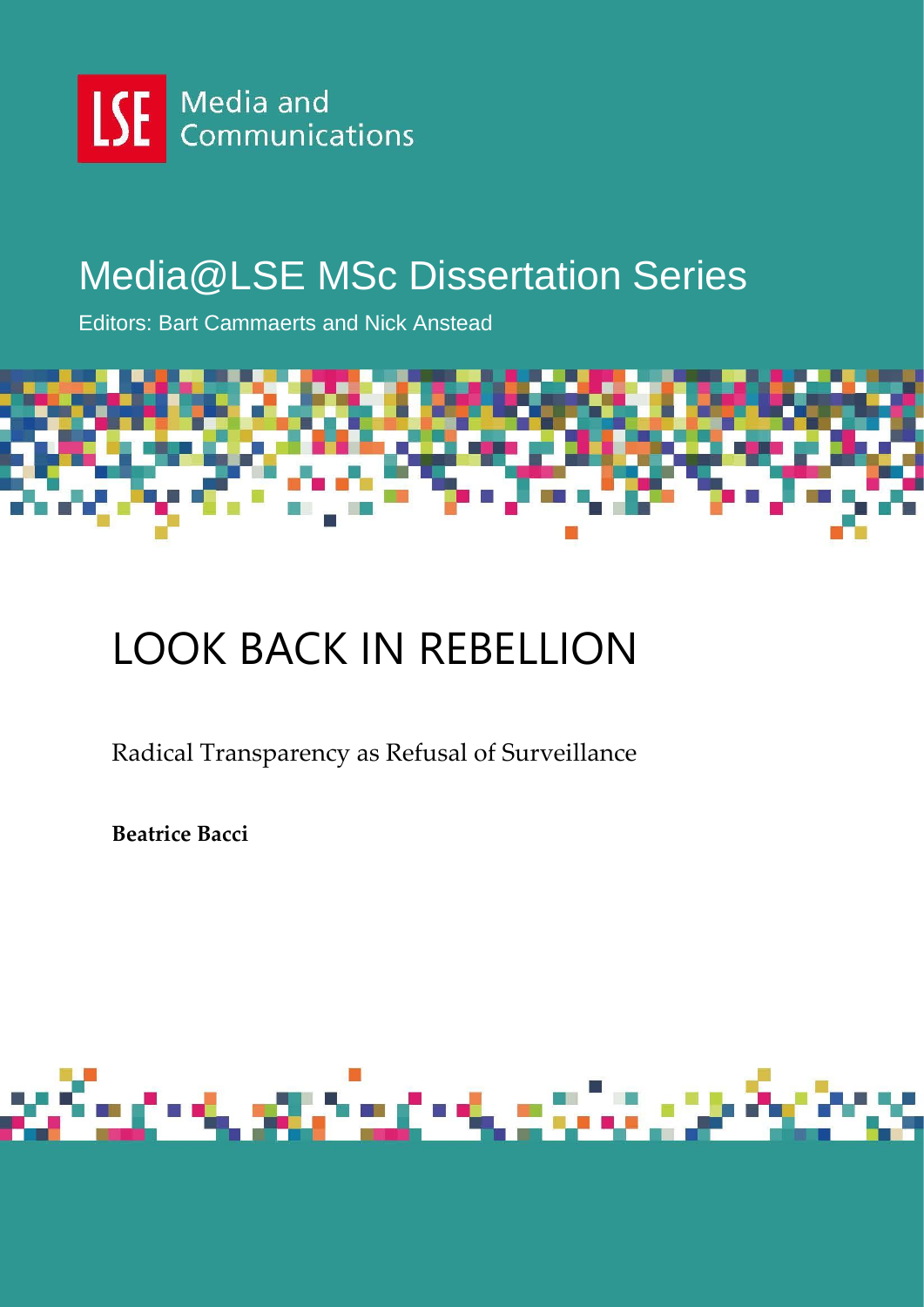## LOOK BACK IN REBELLION

Radical Transparency as Refusal of Surveillance

**BEATRICE BACCI<sup>1</sup>** 

 $\overline{a}$ 

<sup>1</sup> beabacci@gmail.com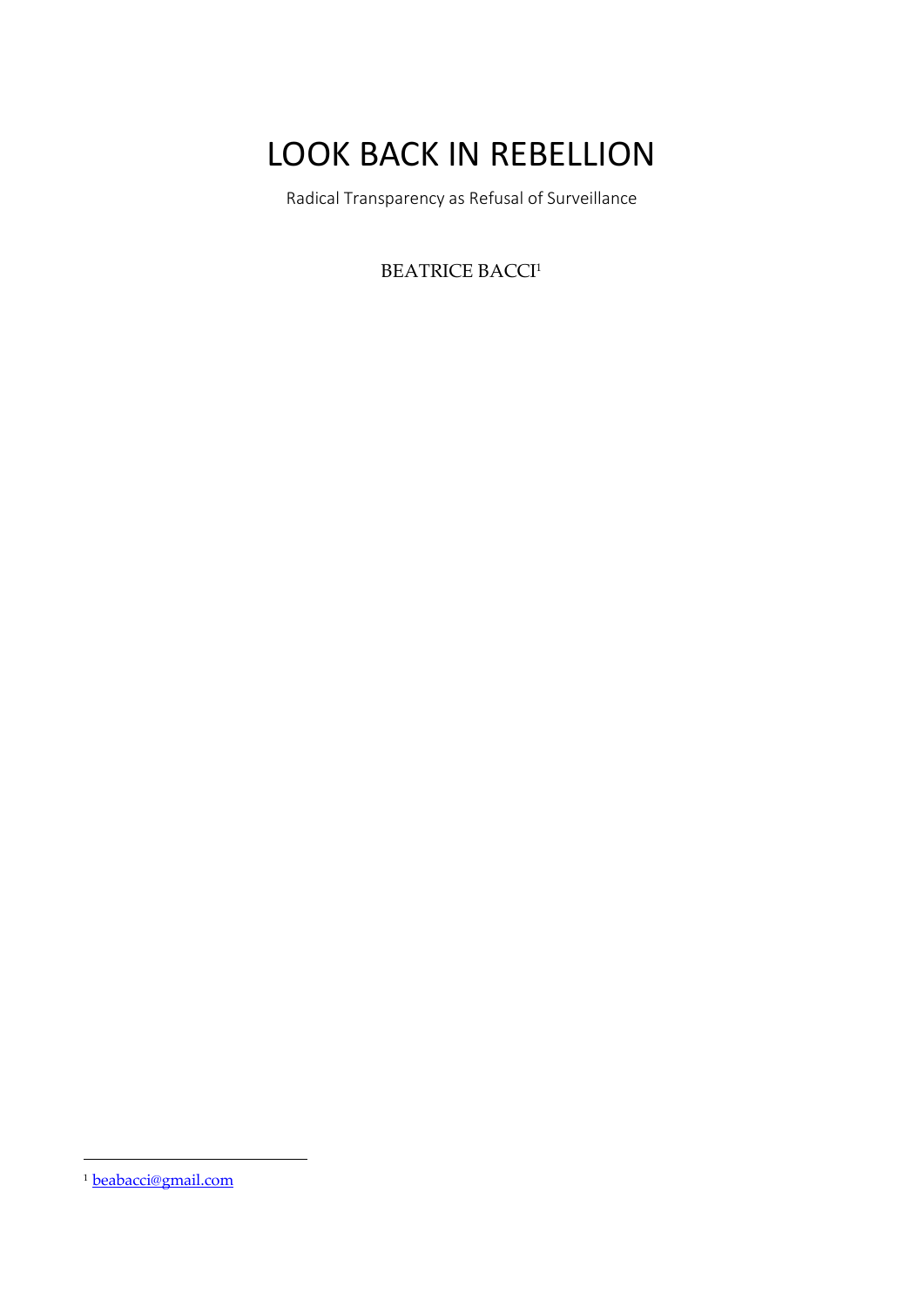Published by Media@LSE, London School of Economics and Political Science ('LSE'), Houghton Street, London WC2A 2AE. The LSE is a School of the University of London. It is a Charity and is incorporated in England as a company limited by guarantee under the Companies Act (Reg number 70527).

Copyright, BEATRICE BACCI © 2021.

The author has asserted their moral rights.

All rights reserved. No part of this publication may be reproduced, stored in a retrieval system or transmitted in any form or by any means without the prior permission in writing of the publisher nor be issued to the public or circulated in any form of binding or cover other than that in which it is published. In the interests of providing a free flow of debate, views expressed in this paper are not necessarily those of the compilers or the LSE.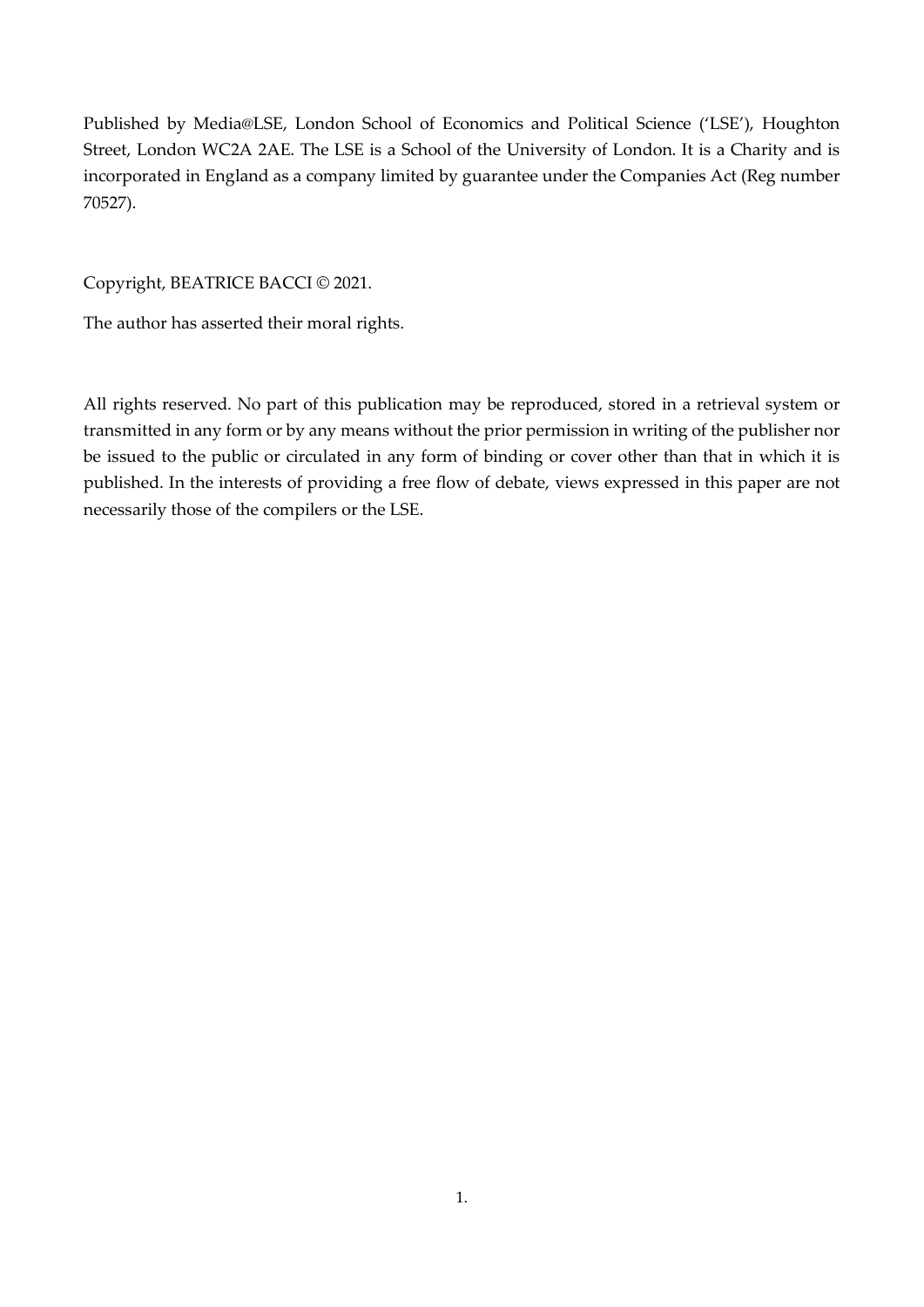### Abstract

*This dissertation explores the visuality of surveillance from a democratic perspective using the example of Extinction Rebellion (XR), a social movement advocating for environmental justice through civil disobedience. Building on the literature on recognition and the visuality of politics, I conceptualise democracy as a society where citizens are able to look at and recognise each other as equals, while surveillance involves one actor being able to look at all others and being opaque to their gaze back. In this context, I analyse XR's narratives surrounding democracy and surveillance, interpreting their emphasis on radical transparency and their overall strategy as a refusal of surveillance. I ask the question: to what extent and how is XR challenging political dynamics of visuality through their refusal of surveillance? I argue that, in visual terms, XR's refusal is a gaze back towards the state, which demands transparency and enforces the citizen's right to look back. I also argue that understanding both surveillance and democracy in visual terms makes evident the tension between the two and highlights the anti-democratic nature of surveillance.*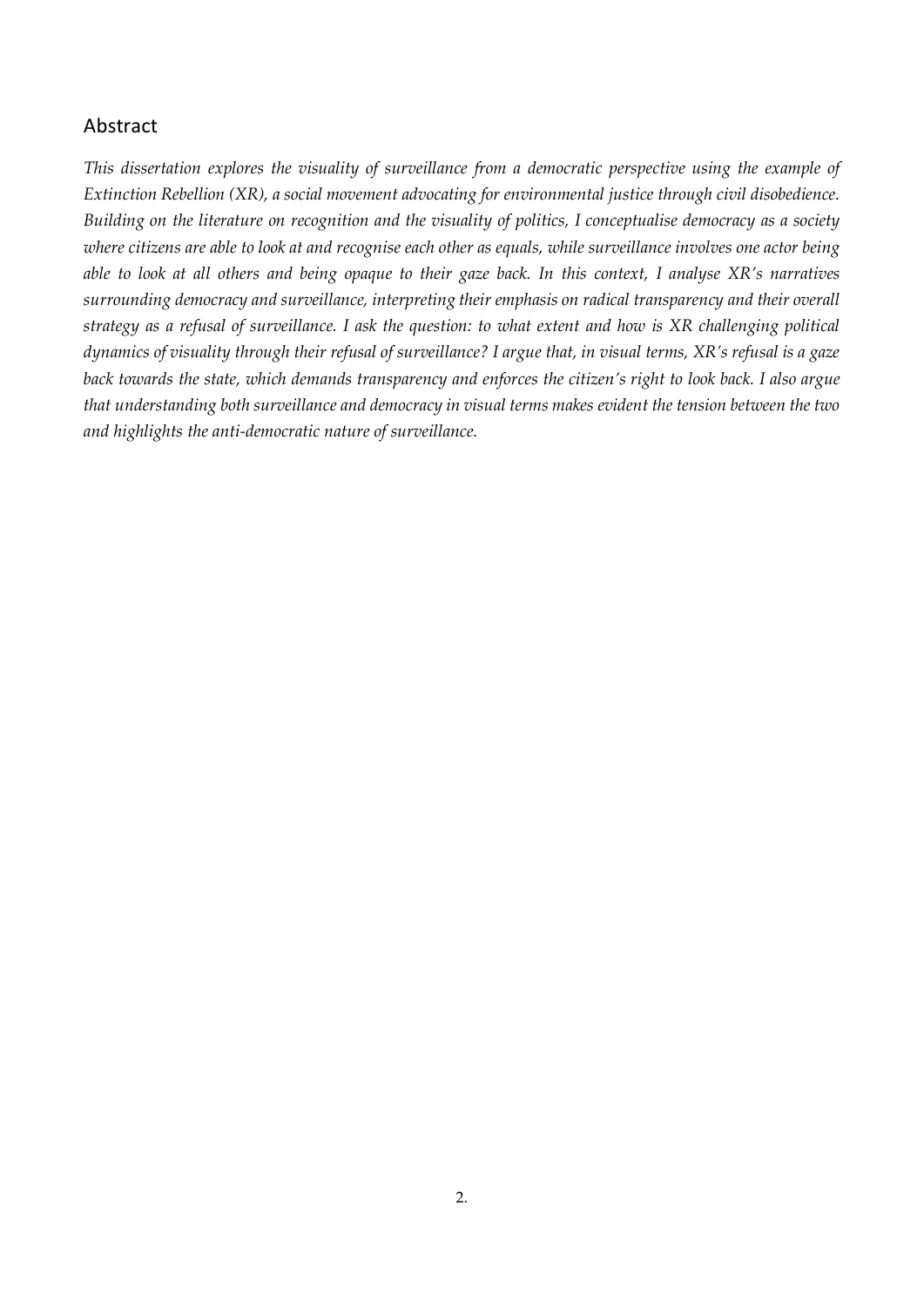#### INTRODUCTION

The risk that I am running is there, but if XR doesn't step up the plate and do this, well nobosy else is doing it and that mean we carry on with business as usual, and that means that many millions face early miserable deaths, and they don't die gentle… gentle death. Collapse of civilisation is rarely pleasant and now I think it won't be pleasant this time either. - Emily

The study of surveillance mostly focuses on the opposition between privacy and security. The challenge for anti-surveillance scholarship has been to conceptualise privacy in a critical way and to liberate it from the perceived trade-off with security within political discourse. Theoretically, Steeves (2009) achieves this conceptualisation, but practically, the scholarship is lacking an analysis of how counter-surveillance can adopt this conceptualisation of privacy and work without reinforcing the premises of surveillance or adding to the hierarchy of surveilling gazes. Lyon (2015), Huey *et al.* (2006) and Monahan (2015) provide analyses of how different counter-surveillance strategies, like *sousveillance* and hiding, actually play within the premises of surveillance and fail to achieve meaningful democratic resistance. In contrast, I analyse Extinction Rebellion's (XR) strategy of radical transparency and conceptualise it as an adequate refusal of surveillance: a radical resistance to its premises and political motivations.

I refer to the literature on recognition and the visuality of politics to frame my discussion of democracy, privacy, surveillance, and refusal in visual terms. In this context, I conceptualise politics as an apparition, a recognition of each other (Arendt, 1958). In a democratic system, citizens appear to each other on an equal plane, recognising each other as citizens and equals (Azoulay, 2008). Privacy constitutes the space necessary for citizens to reflect and conceptualise the self and the other, and is essential to be able to apply the subject position of citizen to both (Steeves, 2009). Surveillance, however, distorts the gaze of democracy by introducing an unequal gaze at the heart of politics: one in which one actor can look at all other actors and be opaque to their returning gaze (Mirzoeff, 2011; Monahan, 2015).

I argue that XR's strategy of radical transparency constitutes a refusal of surveillance and I investigate the question: to what extent and how is XR challenging political dynamics of visuality through their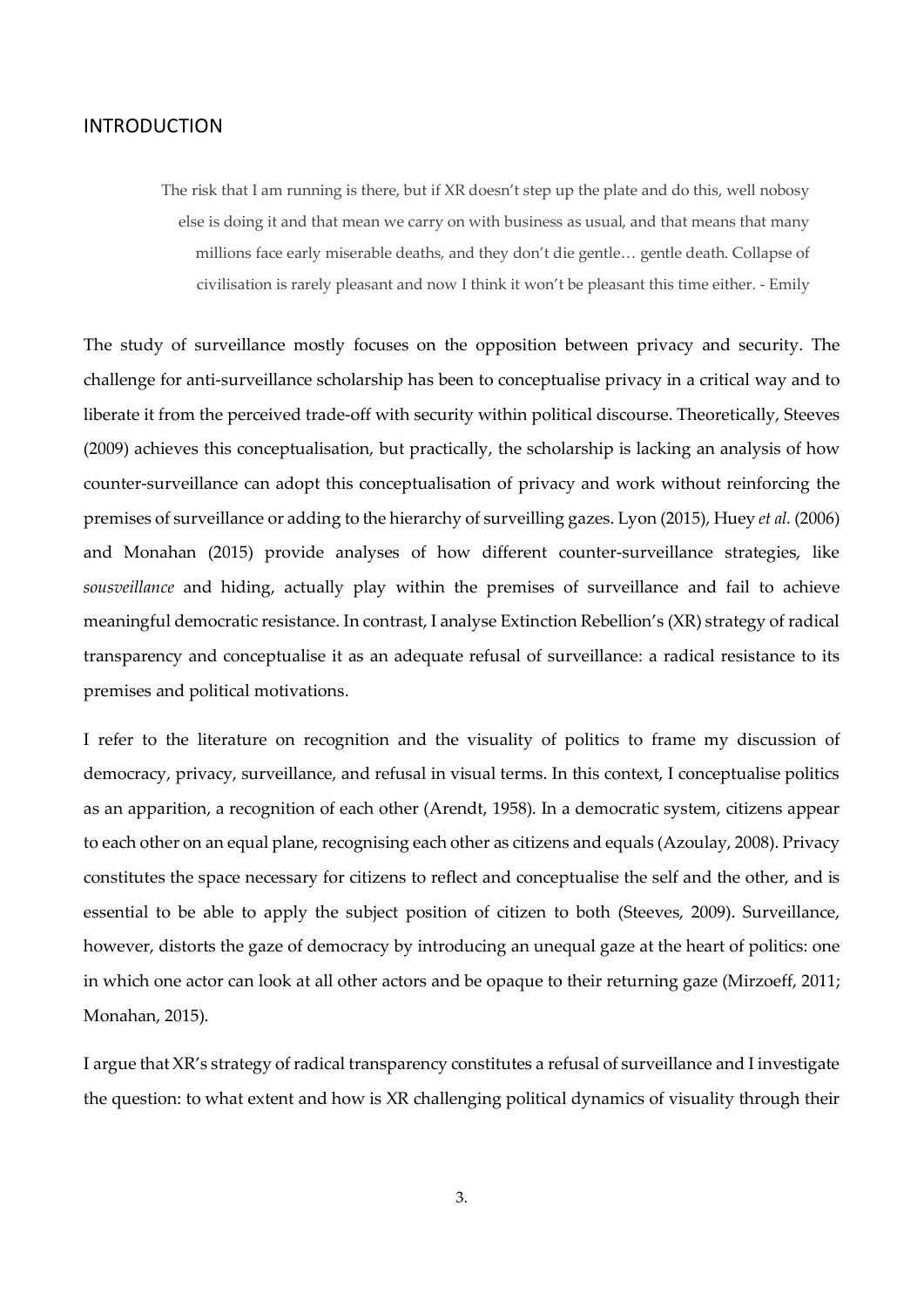refusal of surveillance? I interviewed members and organisers of XR about their attitudes and feelings towards democracy and surveillance, and I analysed the interviews with Foucauldian discourse analysis (FDA). I argue that XR refuses to engage in the mechanisms of surveillance by confronting the state as citizens who assume responsibility for their actions and reject the social contract, on the basis of the government's failure to protect the citizenry from the climate crisis. The public nature of XR's actions, expressed through the willingness of activists to be arrested, associate their names to their beliefs and actions, and face the consequences, is rooted in the subject position of the citizen. As citizens, they take civil responsibility for their own actions, refusing to participate in the system that is perpetrating ecocide. XR rejects surveillance through its openness and transparency: by not hiding, they are maintaining their position of civic responsibility and denying legitimacy to the surveillance of democratic citizens and activities. In this sense, using the terminology provided by Mirzoeff's (2011) visual theory of power and resistance, XR's refusal constitutes a gaze back towards the state and functions as a push to re-establish the equality of the gaze necessary for democratic society. I also argue that understanding privacy and surveillance in visual terms, as exemplified by XR's refusal narratives, highlights the essential anti-democratic nature of surveillance and how privacy is necessary for an egalitarian democratic society.

In my interviews, I have also encountered counter-discourses, where members of XR might be more sensitive to surveillance: there is a shift happening towards obfuscation and away from transparency. I argue that this shift might be useful to the movement in practical terms, but it is shying away from transparency's radical potential for resistance.

The dissertation is organised in the following structure. In Chapter 2, I provide an overview of the relevant literature, including the logical path that brought me to my research question, and explain my conceptual framework. Chapter 3 is devoted to the methodological practices and details of my research. In Chapter 4, I analyse the interviews and present XR's discourse around democracy and surveillance. In Chapter 5, I discuss my findings, relating them to the literature on surveillance and visuality, and elaborate on my argument. I also analyse the counter-discourses I encountered and situate them in the economy of the gaze of politics. In the Conclusion, I summarise my findings and arguments and present possible avenues for future research.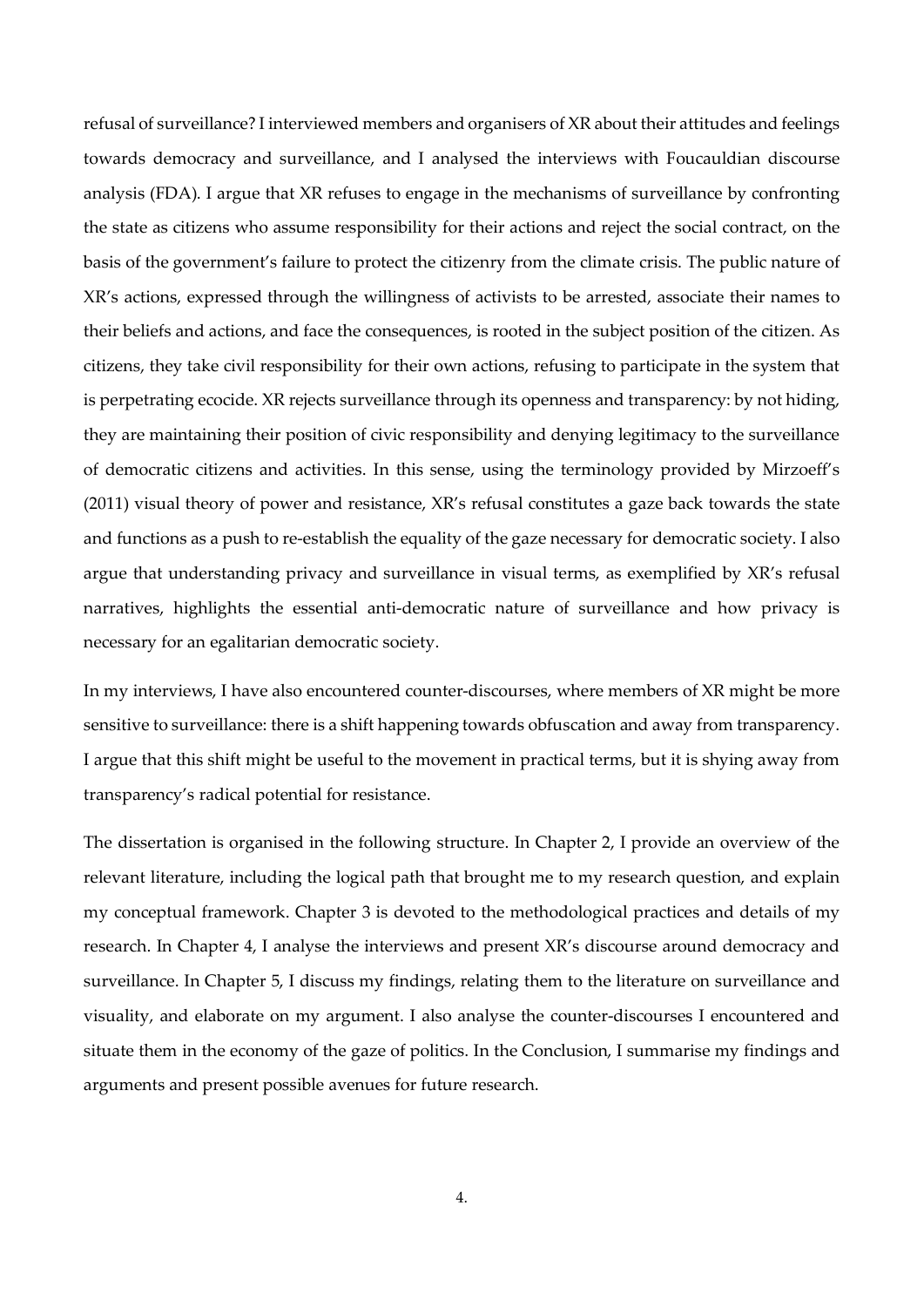#### PERVASIVE SURVEILLANCE

The site of enquiry of my dissertation is the impact of surveillance on democracy. In this chapter, I provide an overview of the literature on surveillance and the visuality of politics, focusing on the key concepts of privacy and refusal.

#### **Democracy and surveillance: a chilling effect?**

Scholars from numerous theoretical strands have examined the pervasive extents of targeted and mass surveillance from corporate and state actors, especially after the Snowden revelations in 2013. Lyon (2015) explores the emergence of mass surveillance patterns and their expansion after 9/11 to minimise the risk of terrorism. He also sketches potential avenues for analysing the relationship between surveillance and democracy, arguing that state surveillance has the potential to upend some of the democratic elements of society. Lyon refers to this as the 'chilling effect:' surveillance and its risks for individual citizens can discourage people from expressing their political opinion and taking up their democratic right to protest (2015: 106). In other words, it has a panopticon effect: if one knows she is being watched, one is less likely to take risks (Foucault, 1991). The literature, however, is not conclusive as to whether the chilling effect really does have an impact on democracy, since social movements and protests continue to exist, which makes it an intriguing site of investigation.

The consequences of surveillance for citizens can be extremely worrying, not only in autocratic states but also in liberal representative systems. Gandy (1993) was the first to analytically explore the largescale collection of consumer data on the part of companies, who store, analyse and sell that data to advertise their products more efficiently. Since then, that data has been exploited in many other ways, including to build online reputations of people as reliable or unreliable customers, to calculate credit scores and school grades, to decide whether to grant mortgages, hire or fire people, etc. (Pasquale, 2015: 4). Since Edward Snowden revealed the amount of data the United States government (together with Australia, Canada, New Zealand and the UK) was collecting about its citizens and people all over the world for intelligence and security reasons, it became clear that corporate and state surveillance were deeply intertwined, and that there was a substantial exchange of data between the two (Lyon, 2015). In this dissertation, I focus on the latter form of surveillance, namely the ways governments, police forces and security agencies track citizens' online presence and private messages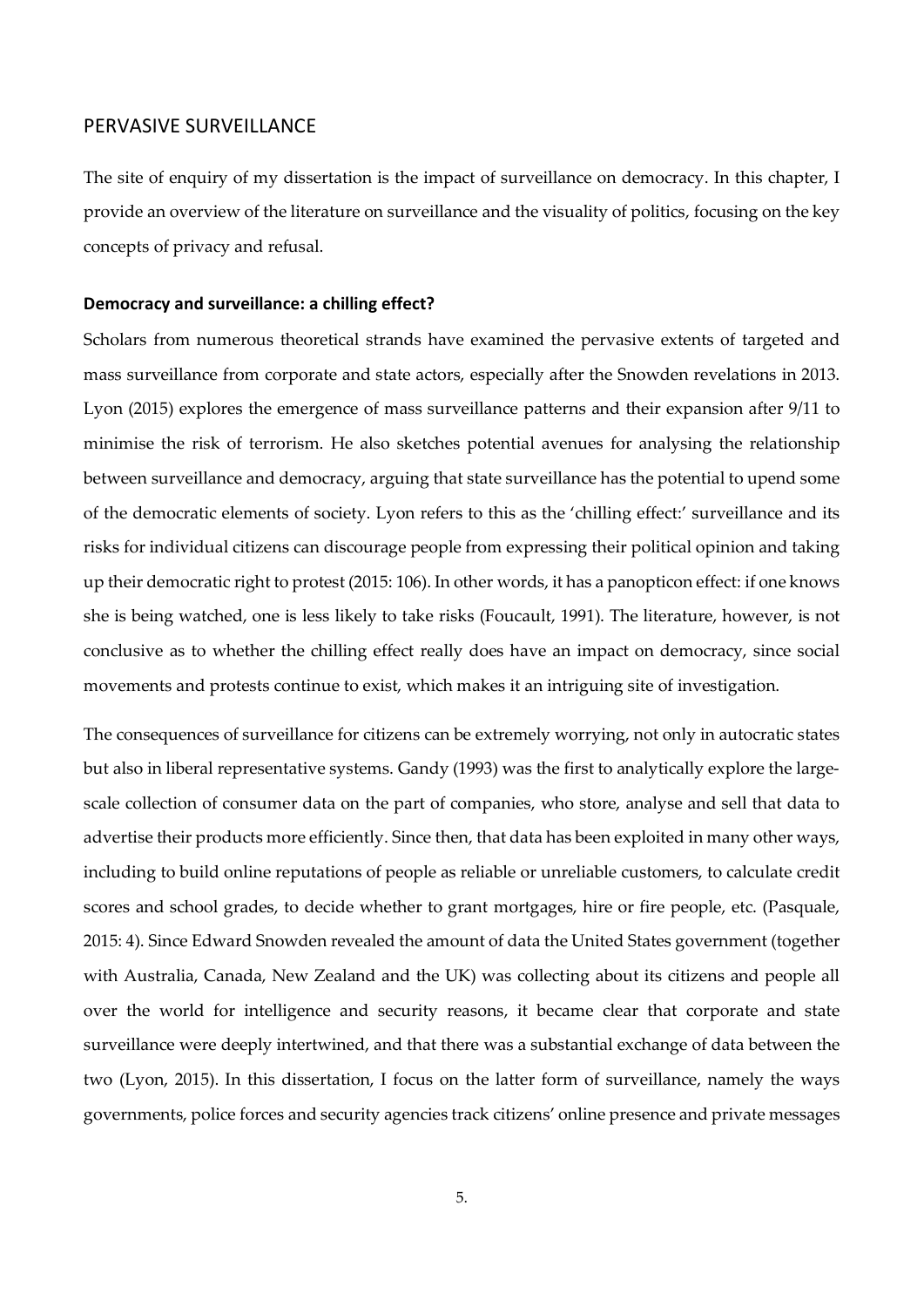through their phones and computers to obtain information such as their location, who they are meeting, and what their interests and inclinations are.

To discuss the 'chilling effect' of surveillance on democracy, it is important to clarify my definition of democracy. Democracy is intended here in a normative sense, not as a practice but as an ideal and theoretical positioning. Drawing from theories of recognition and visuality, which I explore below, a society is democratic when all people encounter each other and see each other as equal, where no one's gaze has power over another's. Societies can thus be more democratic or less according to the degree of equality in their visual dynamics (Arendt, 1958; Azoulay, 2008). Within this conception of democracy, I argue that the public sphere is the site of encountering of citizens' gazes. I refer to Nancy Fraser's (1990) article *Rethinking the Public Sphere*, based on and critiquing Habermas's democratic theory (1992 [1962]). Habermas attributes a fundamental role to the 'public sphere,' the physical and virtual spaces where citizens can express and rework their opinions about their own governance, encounter one another as citizens and confront each other's views and opinions. I argue that this is an ideal site of investigation of the visual dynamics of politics and democracy, and I focus on the public sphere to explore the role that surveillance plays in the economy of the gaze.

Fraser focuses on 'subaltern counterpublics': the places where citizens who experience oppression under the system can group separately and engage in protest (1990: 67–68). I argue that these counterpublics are the ideal site to investigate the impact of surveillance on democracy. According to Habermas's liberal theory, the mainstream public sphere is essential to democratic participation, but counterpublics, in a more radical and discursive understanding of society, are equally important. According to Fraser (1990: 67), counterpublics are essential to expand the discursive space, which allows society to fluctuate on a democratic spectrum, with the potential to retrocede but also to achieve a better democratic environment. My focus, then, is to investigate whether surveillance narrows the discursive space of counterpublics by deterring people from making their voice heard within these counterpublics or from speaking from the perspective of the counterpublics towards the state.

Within what can be considered counterpublics, I focus on social movement organisations (SMOs). They not only inhabit a counter-discursive space, but also have the declared intention to change the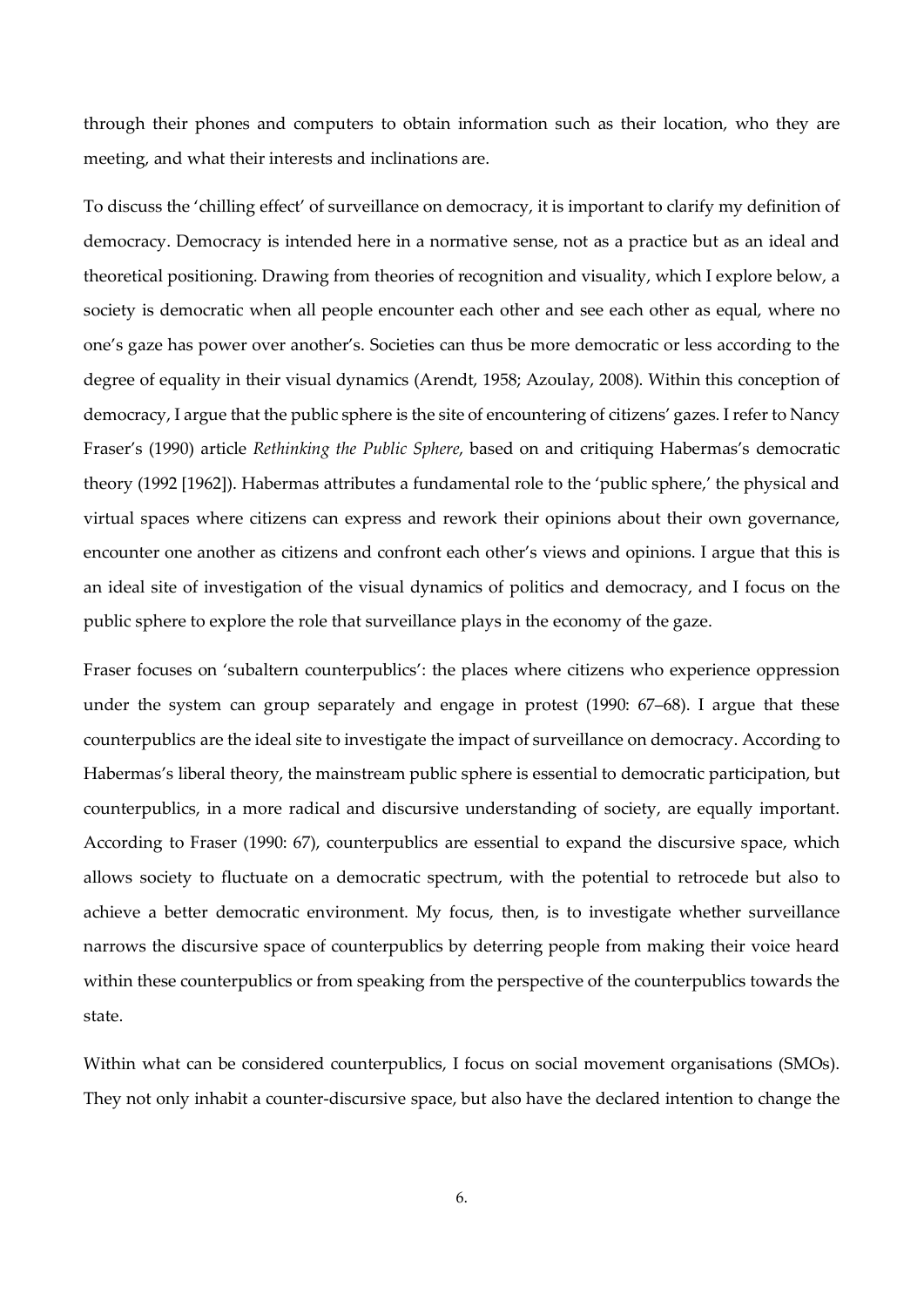status quo and current power relations, which makes them a natural target of surveillance. Citizens might be afraid of their names being linked to an organisation seeking change, because of the consequences this might have on their lives. When companies and states are tracking citizens, members of social movements can feasibly become 'undesirables' according to their data: people who undermine the legitimacy of the state by demanding change could be planning illegal activities, cause damage to property, etc. As 'undesirables', they might become vulnerable to all sorts of discriminatory mechanisms, have their applications for citizenship rejected if they are not nationals, have a loan or a mortgage rejected, have their credit score lowered, be fired from their jobs or be unable to find one, be evicted from their accommodation, etc. (Pasquale, 2015). These feasible consequences of surveillance are the drivers of the chilling effect, because big data and faster data processing allows data about the counterpublics to be more easily collected and processed (Lyon, 2015). Then again, the chilling effect can only affect SMOs up until a certain point, because, as it will become clear from my data collection and my discussion of XR, a significant number of citizens are not deterred from expressing their opinion and demanding change. Therefore, the starting questions of this dissertation are: does the presence of pervasive surveillance deter citizens from exercising their democratic freedoms to dissent and protest? If not, what does citizens' obduracy to surveillance mean for its resistance potential?

#### **Privacy versus security**

Lyon also discusses the concept of privacy. From a liberal perspective, the individual struggles with the collective for privacy in a contention for space: if the individual has privacy, the collective does not have access to parts of the individual, putting the collective at risk of attack (Cohen, 2013). However, Lyon refers to Steeves's (2009) critical conception of privacy: not as a liberal principle of information control but as a site of dialectic negotiation within society. Drawing on sociological and anthropological theory, Steeves presents a critical discussion of Westin's seminal text *Privacy and Freedom* (1967): 'If the individual's understanding of himself as a subject emerges through the recognition of the other and the self, privacy, as the boundary between the two, is placed at the centre of identity, because privacy is what allows the self to become reflexive' (Steeves, 2009: 204). She interprets privacy as a space we negotiate in societal dynamics with others, a space necessary for building a conception or representation of others and ourselves.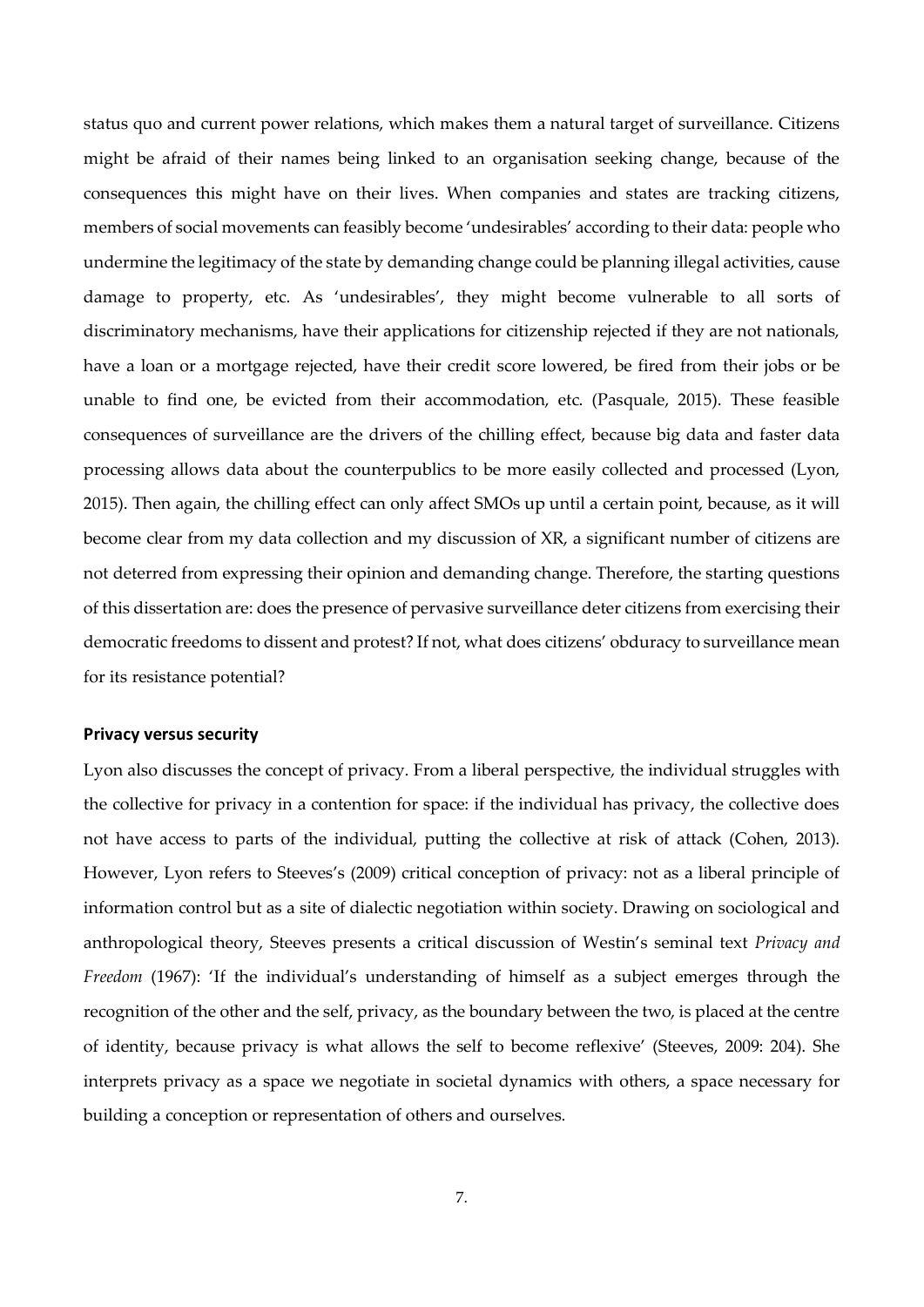Together with defining the concept of privacy, I must also critique the claim to security, which is so often presented as the opposing and counterweighing value used to justify surveillance: (individual) privacy must be sacrificed for (collective) security (Lyon, 2015). The concept of security, however, is always presented in vague terms and not properly qualified: 'security' is used as a password, but its meaning and what counts as such are never specified (Steeves, 2009). Monahan (2006) has highlighted how the alleged trade-off between privacy and security is not a given, because there is no proof that surveillance corresponds to any augmented security. The privacy versus security discourse is part of what I am seeking to critique in this dissertation; as I will elaborate in Chapter 5, I argue that framing privacy in visual and democratic terms will inform the debate and pit security against democracy in normative terms.

#### **Recognition and the visuality of politics**

Having explored the field of surveillance studies, I turn to theories that can frame the discussion of surveillance, privacy, and democracy in a theoretically innovative way. The concept of recognition, based on Arendt's *The Human Condition* (1958), constitutes a visual theory of politics: democracy is framed as seeing each other, and appearing to each other, on an equal field (Couldry & Kallinikos, 2017). In recognizing the other, we conceptualise ourselves (Steeves, 2009). Azoulay, in *The Civil Contract of Photography* (2008), applies recognition to her theory of photography: she conceptualises photography as an encounter between photographed subject, photographer, camera and spectator, where everyone shares rights and responsibilities as citizens of the world of photography. Through this encounter, subjects can lay claims of emergency, which ask spectators to acknowledge their responsibility in witnessing emergency. This sharing of rights and responsibilities, however, only functions when the encounter happens on an equal field. Only in seeing each other as equals can a democratic process take place: the value of the other citizen must be *recognised* as equal to that of oneself. Instead of photographs, I focus on the public sphere as the site of encountering of citizens' gazes, to investigate how surveillance impacts the economy of the gaze towards or away from democracy.

Steeves argues that the interrelational role of privacy makes it a key part of democratic practices: 'Surveillance […] is perceived to invade the private citizen's democratic space, even though the latter takes place in public. Accordingly, there is an inherent connection between autonomy, privacy and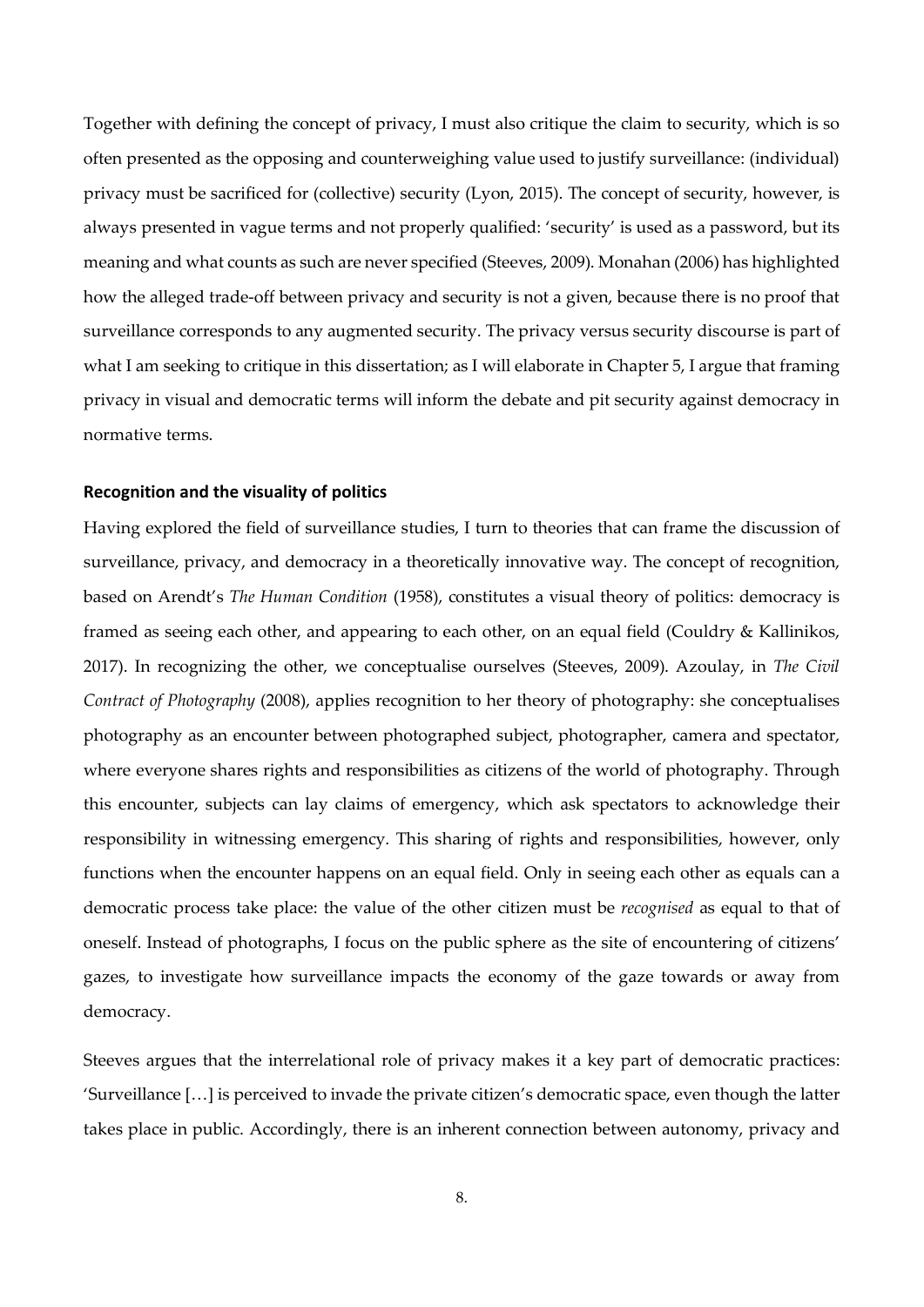democratic action' (2009: 207). The capacity to see and conceive of each other as equals is only afforded in an environment where the space of privacy exists, so that everyone's gaze has a right to exist, to provide a space *between* subjects to look and look back (Mirzoeff, 2011). Surveillance, on the contrary, negates this very foundation of political equality as it is founded on an unequal power of gazing: the surveiller is seeing citizens without being seen, building unequal power relations at the heart of society (Mirzoeff, 2011; Monahan, 2015; Steeves, 2009).

Looking at my original questions through the lens of recognition leaves us with the following theoretical point: if surveillance generates an unequal visuality at the core of political life, how can one conceptualise counter-surveillance in visual terms? How can citizens re-establish an equality of gaze?

#### **Counter-surveillance**

SMOs have adopted different strategies in response to surveillance. Dencik *et al.* (2016) give an overview through their interviews with SMOs in relation to the Snowden revelations. Their results mostly demonstrate SMOs' general disinterest in the risks of surveillance; however, some of them have turned to encryption to safeguard their communication from state surveillance. Others considered encryption too technical and therefore inaccessible; as Lyon (2015) also discusses, this disqualifies it as a viable method for citizens to safeguard their democratic practices, as it requires too much expertise.

Popular methods of resistance to surveillance also include *sousveillance*: the grassroots practice of filming surveillers (in many cases the police) to keep them accountable to the public (Mann *et al.*, 2003). Huey *et al.* (2006) critique this method, as it tends to increase the amount of surveillance in society, despite questioning it. Instead of equalising the gaze, it constitutes an additional level in the hierarchy of surveillance. It is also *itself* generally not accountable to the citizenry, as the SMOs that run sousveillance operations have not put such mechanisms in place; and ethically, it poses doubts as it pushes the police to enforce the law more strictly, though less violently (see Huey *et al.*, 2006: 156).

Another popular response to surveillance is hiding (encryption falls within this category). Champions of the 'right to hide' adopt different kinds of camouflage, such as the asymmetrical face makeup *CV*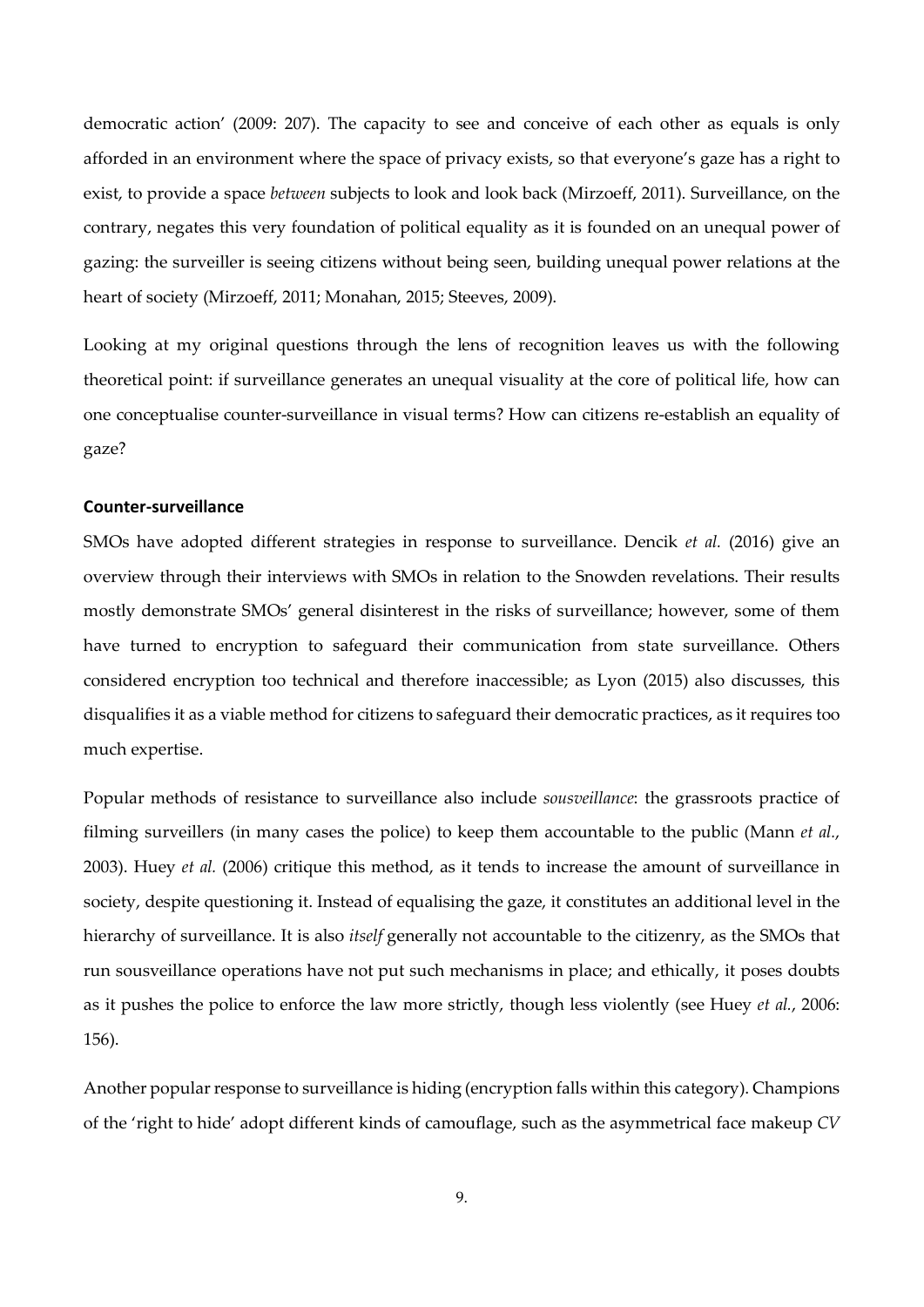*Dazzle*. Monahan (2015) provides a critical analysis of hiding strategies, pointing out that they encourage the further development of surveillance technology to 'catch' those in hiding more effectively, instead of undermining its premises or constituting a real response. From a democratic perspective, hiding does not work well with democracy and making democracy accessible, because it is difficult and inaccessible to most citizens. Finally, it does not achieve true equal political confrontation, as it denies any sort of gaze, any sort of recognition: people in hiding become invisible.

#### **Consent, refusal, and agency**

Lyon's, Huey *et al.*'s, and Monahan's analyses of different counter-surveillance methods highlight their limits in terms of resisting surveillance in visual and democratic terms. A radically different approach to counter-surveillance is refusal. The concept of refusal derives from indigenous theory (Simpson, 2017), where it is generally understood as the opposite and counterweight of consent. *Consent* is a central concept in the liberal tradition of the social contract, where citizens delegate responsibility to the government to protect and care for them (Williams, 2014). Citizens' consent is critical in justifying the government's power over them. In the wake of the civil rights and student movements of the 60s and 70s, Marcuse centred the concept of political refusal (Lamas *et al.*, 2017). In his theory, citizens can also *refuse* to participate in the social contract, if it becomes evident that the government is not respecting its side of the agreement. This constitutes part of XR's strategy, as I will demonstrate.

Consent and refusal are also being applied to the technological realm by Benjamin (2016). Giving theoretical weight and legitimacy to refusal, she promotes an agentic perspective on resistance, arguing that citizens and users have agency in whether and how they engage with technology and systems of domination. Gangadharan (2020) also focuses on the agentic perspective of refusal, which highlights that while some people are forcefully excluded from technology, many may actually choose to exclude themselves, thus refusing the systems of data exploitation and systemic algorithmic inequality described by Eubanks (2017). Gangadharan also mentions the alternative platforms communities may build on their own terms, refusing to adopt those provided by states or multinational corporations.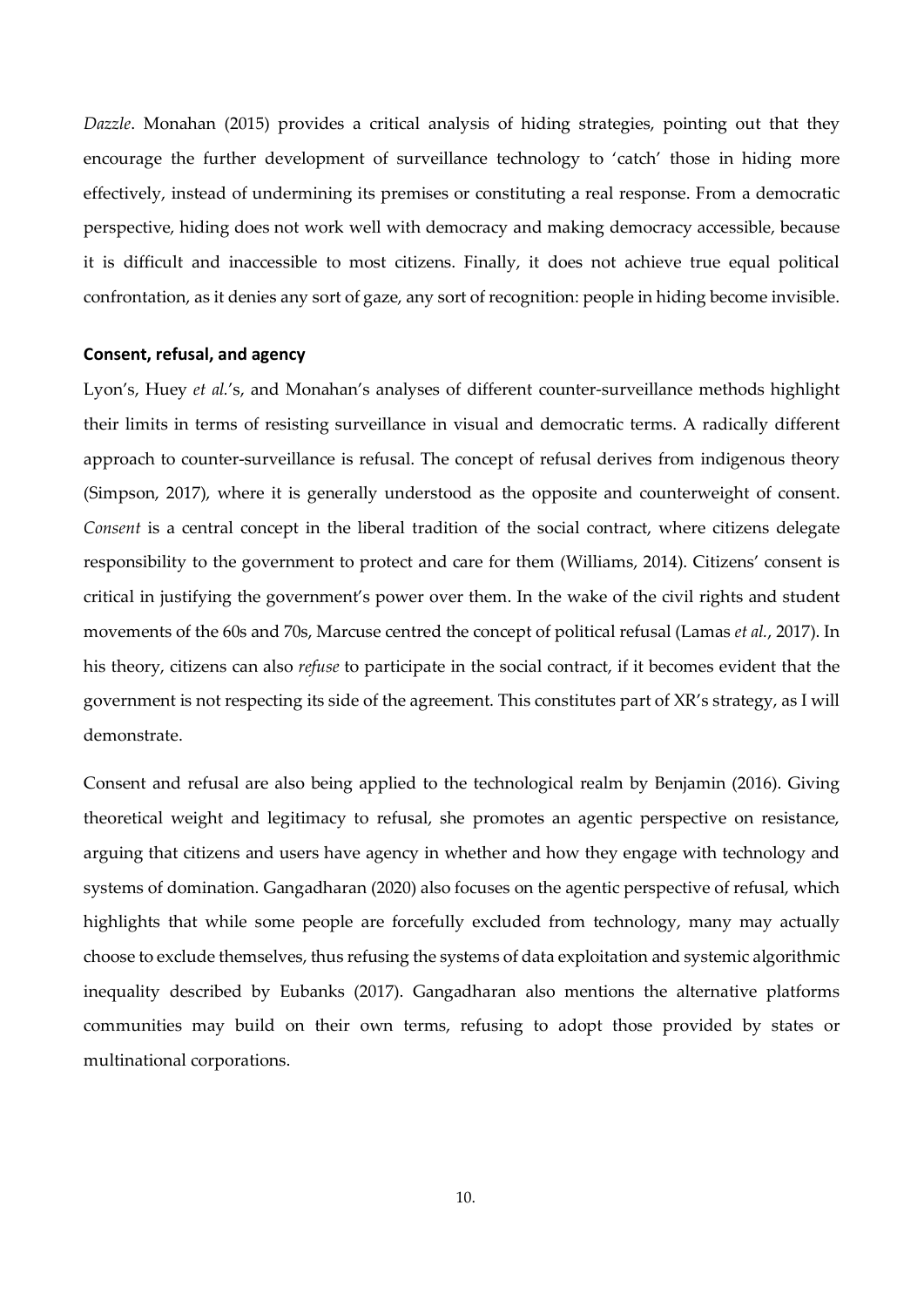Refusal recognises and centres the agentic possibilities of citizens, inherently recognising the possibility for resistance. In this sense, it is aligned with a Foucauldian understanding of power, which always contains the potential for resistance (Krips, 1990). In this dissertation, I use the concept of refusal not as a practice but as a theoretical positioning useful to understand SMOs' attitudes towards surveillance. Refusal puts power and meaning in the purposeful lack of action, which can still be resistant to power. Withdrawing consent, withdrawing from one's responsibilities under the terms and conditions of surveillance, can be recognised as a powerful act of resistance. However, refusal does not mean denial. It does not negate the existence of the problem; indeed, I will also frame XR's attitude to surveillance as acknowledging and accepting its existence. However, they refuse to play by its rules, to engage with a system that needs radical change. They refute its premises; they refuse to participate in its mechanisms.

The task is then to analyse the refusal of surveillance in visual terms. I have previously presented surveillance as a form of unequal visual dynamics at the heart of politics, which undermines the possibility of democracy as the ability of citizens to encounter and look at each other on an equal plane. In *The Right to Look* (2011), Mirzoeff provides a comprehensive analysis of power and politics through visual categories and argues that power in modernity has been exercised visually and aesthetically. Allowing for a fluid conception of power, however, he also analyses the ways subaltern movements of resistance and liberation have *looked back at power* and exercised their right to be *subjects* of the gaze, their *right to look* at themselves, other citizens, and the state. I argue that the refusal of surveillance can be conceptualised as confronting the surveiller with a *gaze back*, as re-establishing the equal apparition to each other necessary for democratic life. It could be what Mirzoeff calls 'the right to look back' (2011: 6).

#### **Extinction Rebellion**

Following my analysis and my research angle across the two disciplines of surveillance studies and visuality of politics, I focus on an SMO that adopts a strategy of refusal and a politics of strengthening the democratic site of equal apparition to each other as citizens. XR was founded in 2018 as a decentralised, grassroots and democratic movement declaring rebellion against the UK government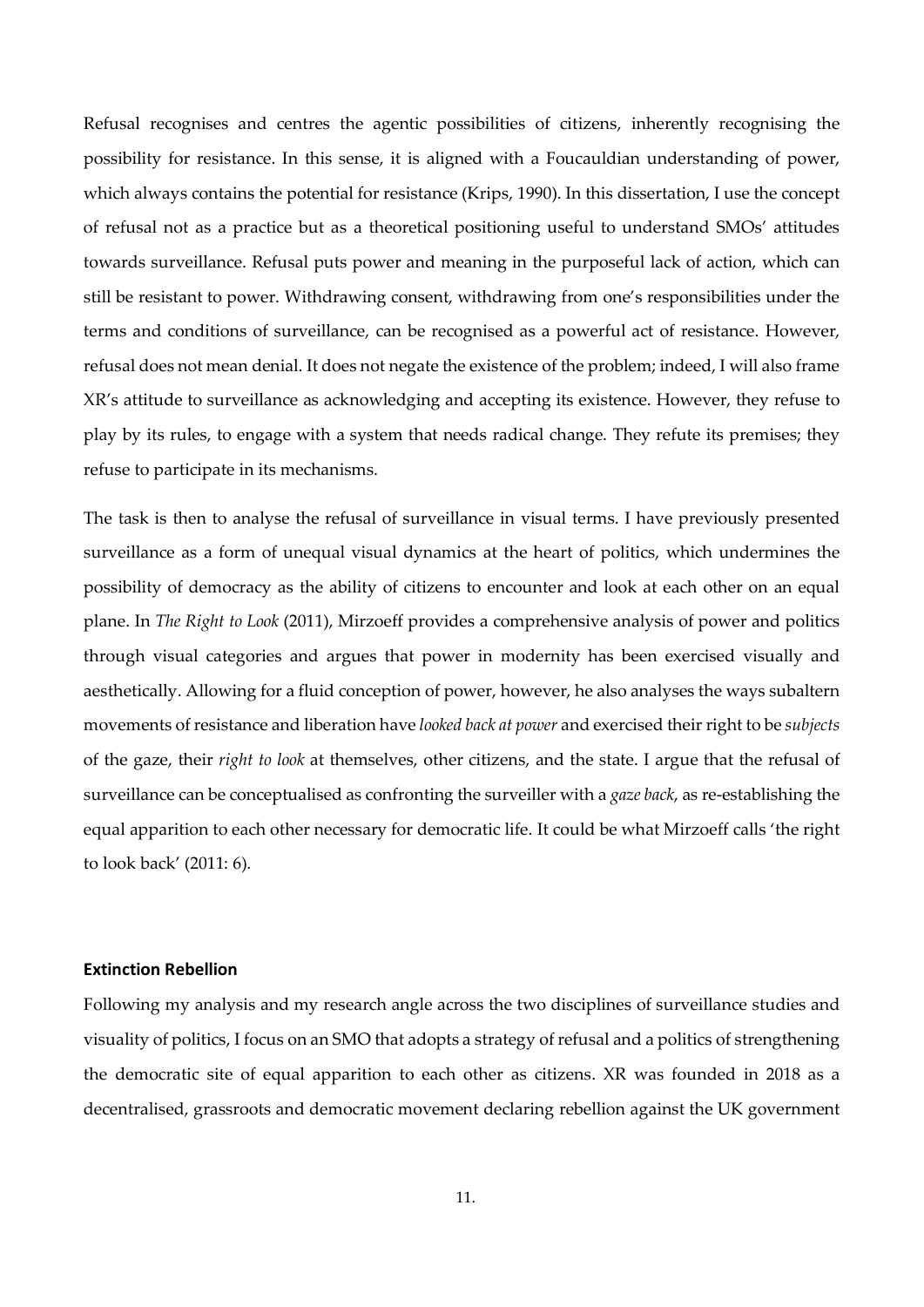for ignoring the political and economic changes necessary to tackle the climate crisis (Extinction Rebellion, 2019: 10). Although XR is very prominently against the interests of the state, its members do not hide or shy away from confrontation: indeed, they demand that the state confronts its citizens democratically. They have three demands:

- *Tell the truth*: they ask that the government acknowledge and recognise the climate crisis by declaring an emergency and communicating to other institutions about the urgency for change;
- *Act now*: they demand that the government act immediately to 'halt biodiversity loss and reduce greenhouse-gas emissions to net zero by 2025' (Extinction Rebellion, 2019: 11); and
- *Create a Citizens' Assembly*: which must lead the way in the transition towards climate justice.

The Citizens' Assembly is a model of democratic participation that could, in the XR narrative, complement or even substitute liberal representative democracy. A Citizens' Assembly would congregate around a specific topic, and the members would be chosen through sortition, i.e. at random within the citizenry, with quotas to represent the population appropriately in terms of gender, race, and class (Extinction Rebellion Citizens' Assemblies Working Group, 2019: 8). They would then be exposed to presentations and conferences with experts for a few days before deliberating. The decisions of the Citizens' Assembly could in some models be given directly to the government for implementation, in others to parliamentary committees to be elaborated. In any case, the technical details of the Citizens' Assembly are not a focus for XR, because they do not present themselves as avant-gardists: they are pushing for systemic change and more democratic participation, rather than specific policies: it will be the democratic citizenry that decides the best way forward. With a decentralised, post-consensus mode of action, there is no official XR line apart from the three demands and the 'XR principles' (see Extinction Rebellion, n.d.). The movement does not present any solution to the climate crisis, nor does it take sides in debates around it: it simply points towards the biggest issue currently facing society. It calls for the Citizens' Assembly as a way of taking legitimate and unbiased decisions in this regard. The discourses I analyse in Chapter 4 are not an official nor unofficial policy: they are simply the narratives close to the founders, which new members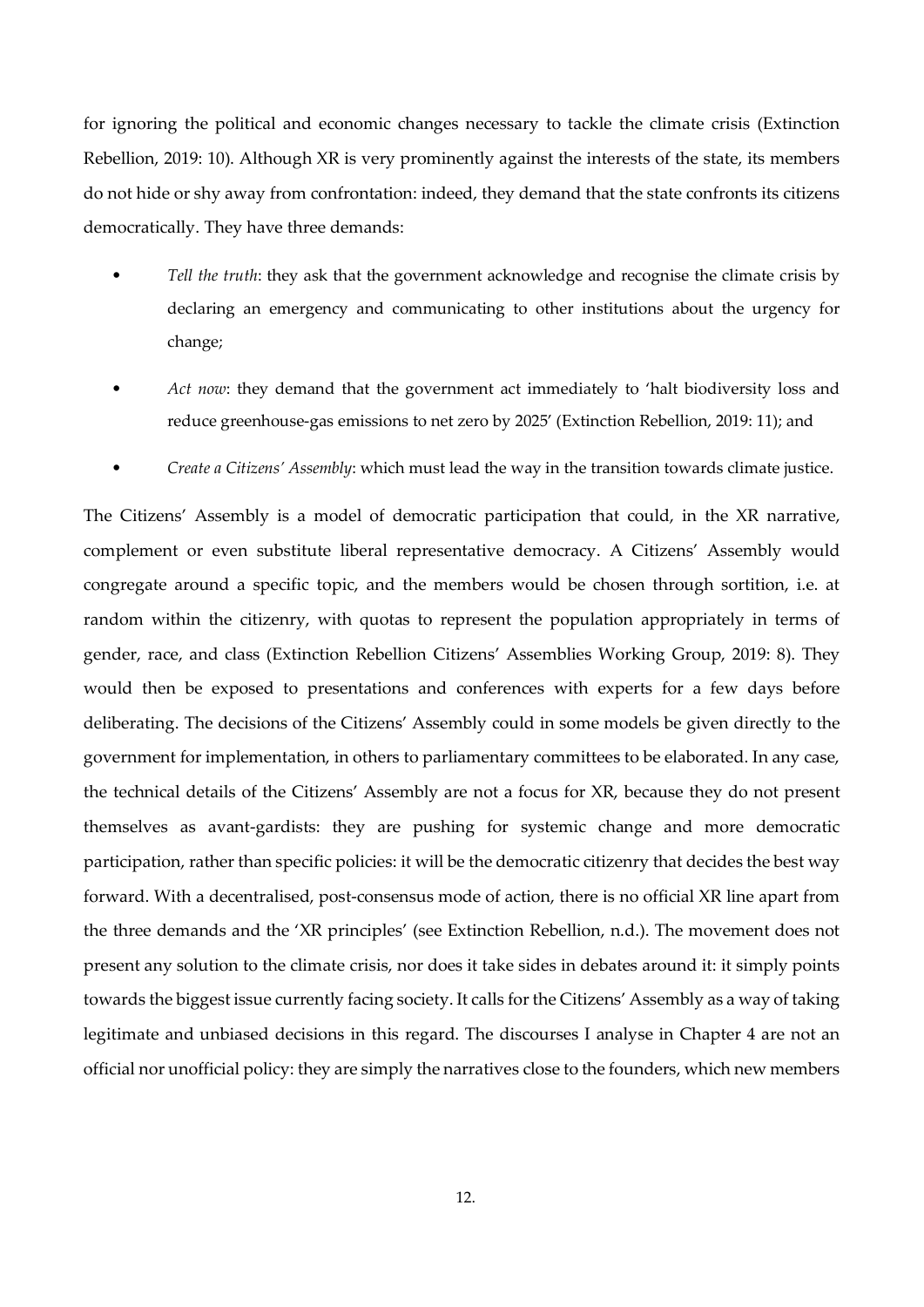might have been attracted to. In Chapter 5, I will also discuss some counter-narratives I have encountered in my interviews.

From XR's demands, and their collection of essays *This is Not a Drill* (2019), it is clear that XR holds democracy dear. Their strategy involves creating disruption for the state and the current economic system while prefiguring the democratic, non-violent, and civically responsible system they propose. They are a good fit for this empirical study because they perform resistance to power in real life and refuse to bend to the demands of surveillance: they refuse to hide. Many XR activists have indeed offered themselves up for arrest for their disruptive activities, to make a public statement, permanently associated to their name, that they are 'standing up for something infinitely bigger and more important than [them]' (Extinction Rebellion, 2019: 96). XR refers to this attitude as *radical transparency*: in an effort towards democracy and civic responsibility, XR members are called to be transparent in their actions and their activism. I will argue that this trait positions them in radical opposition to the visual dynamics of surveillance, and that it constitutes a refusal of surveillance.

## My research question is thus: **to what extent and how is Extinction Rebellion challenging political dynamics of visuality through their refusal of surveillance?**

I am not claiming that XR's transparent resistance to surveillance is the only way forward, or that it is superior to other models. However, I argue that it is useful in challenging visual dynamics of surveillance, and I provide an analysis of how that functions discursively within the XR narrative.

#### **Conceptual framework**

My conceptual framework merges the study of counter-surveillance with a focus on visuality and understands politics, democracy, and surveillance in visual terms. I investigate the impact of surveillance on democracy, concentrating on the public sphere and its corollary counterpublics as the sites where democracy and politics are enacted, practiced, and developed through the visual encounter between citizens. I analyse this site through the visual lens of the politics of recognition, analysing the power dynamics of the gaze of politics in relation to surveillance. In Foucauldian terms, I focus on the way different discursive positionings in the economy of surveillance are organised in terms of gazing at each other, and what that means for power and resistance in the context of surveillance. I choose to analyse these visual political dynamics within XR, as a movement that is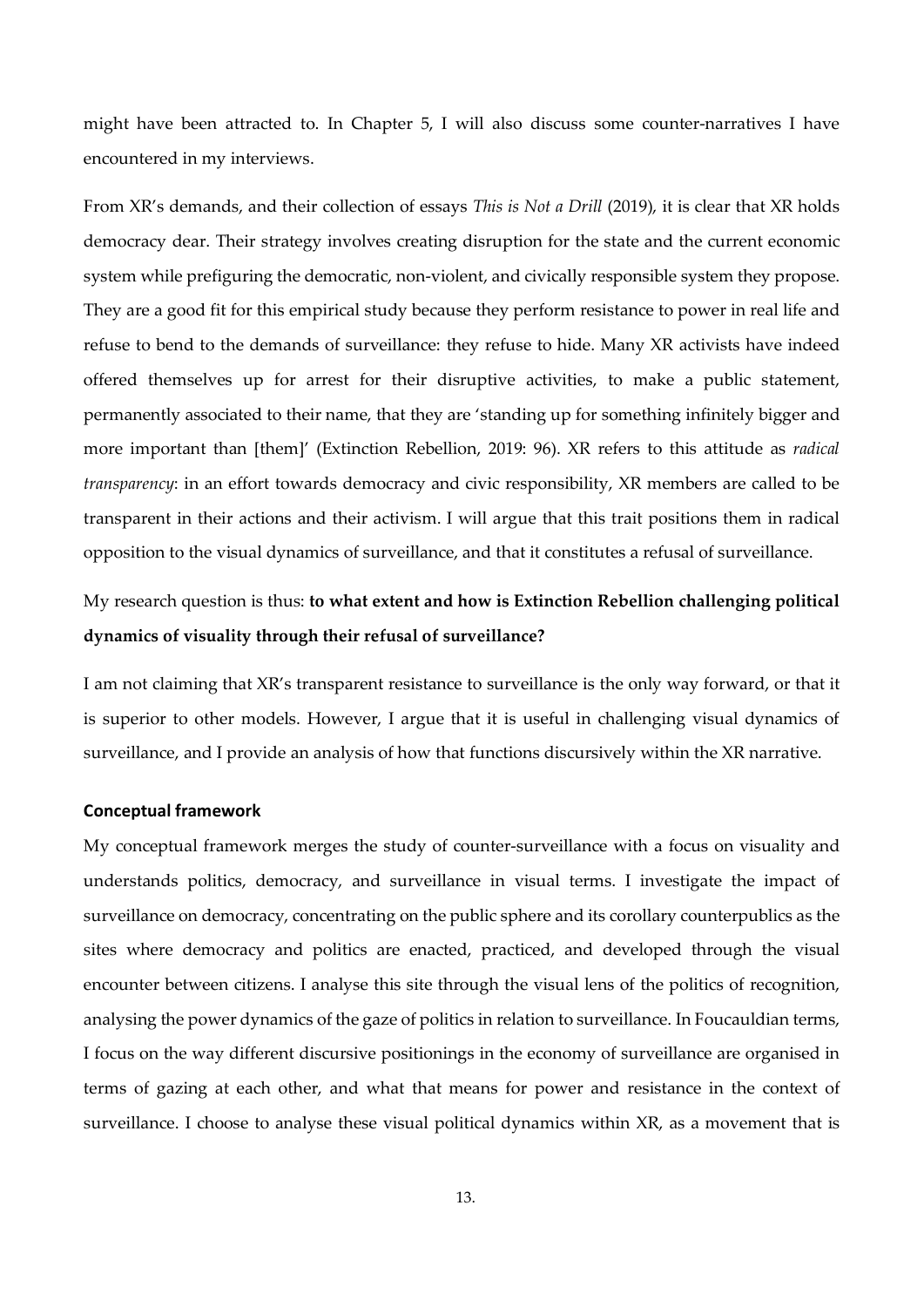targeted by surveillance and promotes radical transparency and direct confrontation with the state. In the next chapter, I will present my methods of research, including the interviews I conducted with members of XR and the FDA of the transcripts.

#### FOUCAULDIAN DISCOURSE ANALYSIS

Understanding visuality, power, resistance, and refusal in Foucauldian terms, I selected FDA as the most appropriate methodology for seeking an answer to my research question. FDA belongs to the wider field of discourse analysis, derived from Foucault, who theorised the construction of reality through discourse, defining it as a group of statements that through repetition, acceptance and truthmaking, form the rules for how knowledge about the world is constructed, what is taken for true, and what is expected from reality (Willig, 2008: 112). Discourse frames our understanding of the world and ourselves, by forming subject positions from which we understand the world. Looking at mechanisms of meaning-making in language helps to understand how certain kinds of knowledge become to be considered true and how others get pushed towards the periphery or the fringes of truth (Jorgensen & Phillips, 2002: 15). Most important to understand discourse is the fact that the mechanism is cyclical and has material effects on reality: discourse affects the way subjects can see and understand the world, and therefore affects their actions, which affect the material reality of the world (Willig, 2008: 116–117). In this sense, even for the most realist among discourse analysts, discourse is material in that it creates the way we understand similarities and differences between material realities.

Applying FDA to my research question can bring rich results: I aim to highlight how power flows in the visuality of surveillance, uncovering the subject positions that construct the surveiller, the surveilled, the citizen and the agent of the state. I am investigating how resistance to surveillance is constructed in XR, how it is justified and in which capacity it is understood. FDA does not focus specifically on actors: discourses are social and construct the social independently of individual actors, who are more accurately described as being produced by the discourse (Jorgensen & Phillips, 2002: 11). For this reason, it is particularly apt to analyse groups and social movements independently of individual members. Discourse is also malleable: Foucault situates himself at the centre of the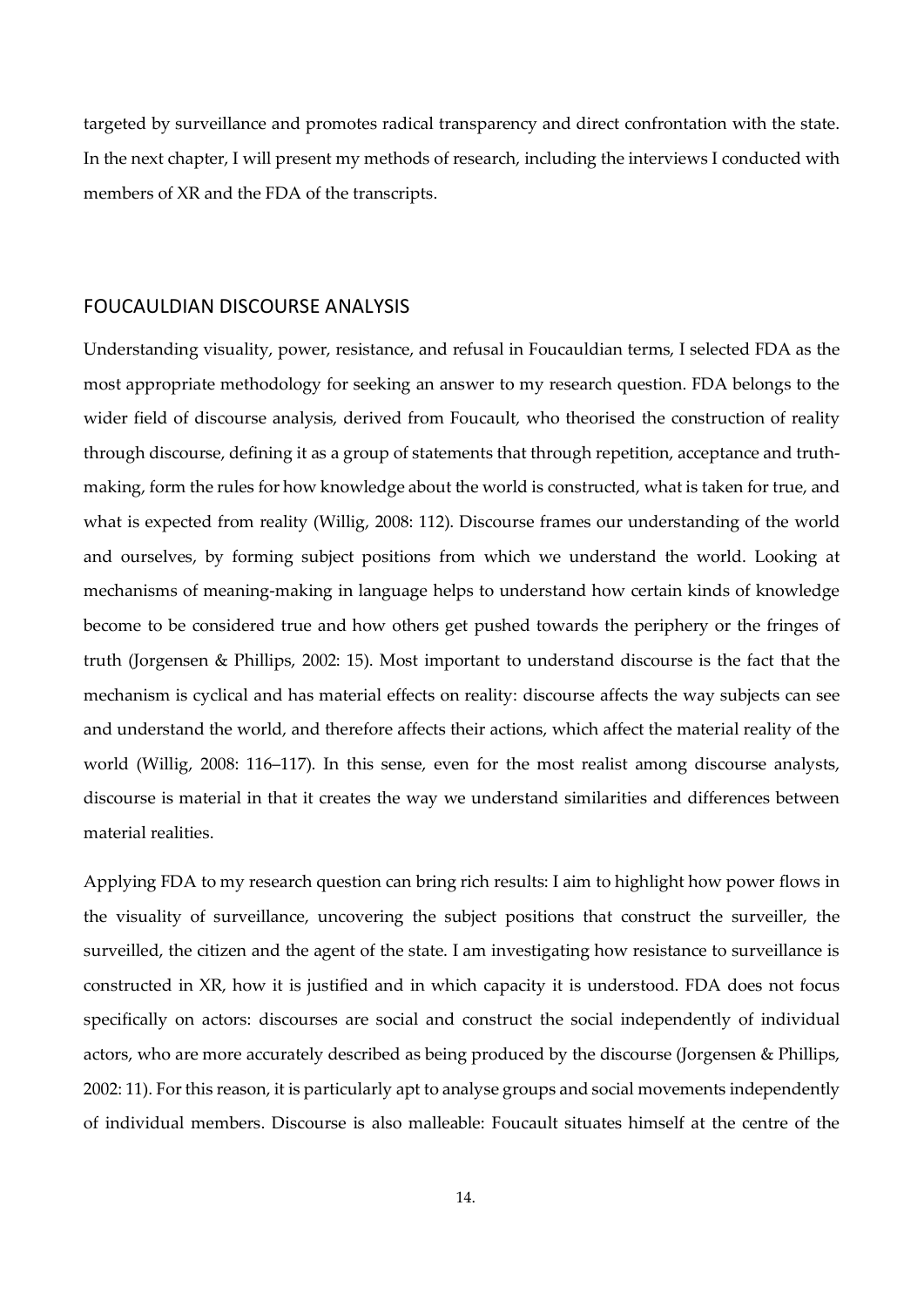debate between structure and agency, attributing importance to both. Indeed, agency is fundamental to the theories that frame my research, and discourse is a good way to understand it, as it allows for power to flow (though unequally) in different directions: power is always capable of being appropriated by oppressed subjects, who can construct discourse in their favour (Krips, 1990).

#### **Interviews**

I interviewed members of XR to understand their views on surveillance and democracy. Interviews provide a window into people's worldview and their subject position within society (Berger, 1998). I chose interviewing over other methods of data collection because it was the most apt for my question: I needed to analyse XR's narratives, uncover how they were mobilising refusal, and how this was affecting the visuality of surveillance. Analysing material XR published would not bring rich results: an overview of it revealed no exploration of the topic of surveillance nor of counter-surveillance. A survey, on the other hand, might have allowed a bird's eye view of the movement, but not the indepth analysis necessary to explore my question. Semi-structured interviews were ideal because they allowed flexibility to explore participants' answers in detail.

Interviews have the methodological flaw of heavily involving the interviewer, who co-constructs the results of the data collection with the participants. I acknowledge the bias of this first-person involvement, while keeping in mind that a Foucauldian perspective investigates the subjectivities that discourses create, rather than aspiring to objectivity. The interviews generated the data I coproduced, and my subjectivity is a caveat that I make clear to the reader. I also included and highlighted the counter-discourses I encountered in my interviews and that did not fall under my hypotheses.

I interviewed eight members of XR. Some of them are closer to the founding group while others are more recent joiners. All of them will be referred to by pseudonyms. I conducted semi-structured interviews online, developing my question guide as I went along, and focused my questions on the relationship between democracy and transparency in XR, their attitudes towards surveillance, and their relationship with the police and the state. The question guide is available in the Appendix.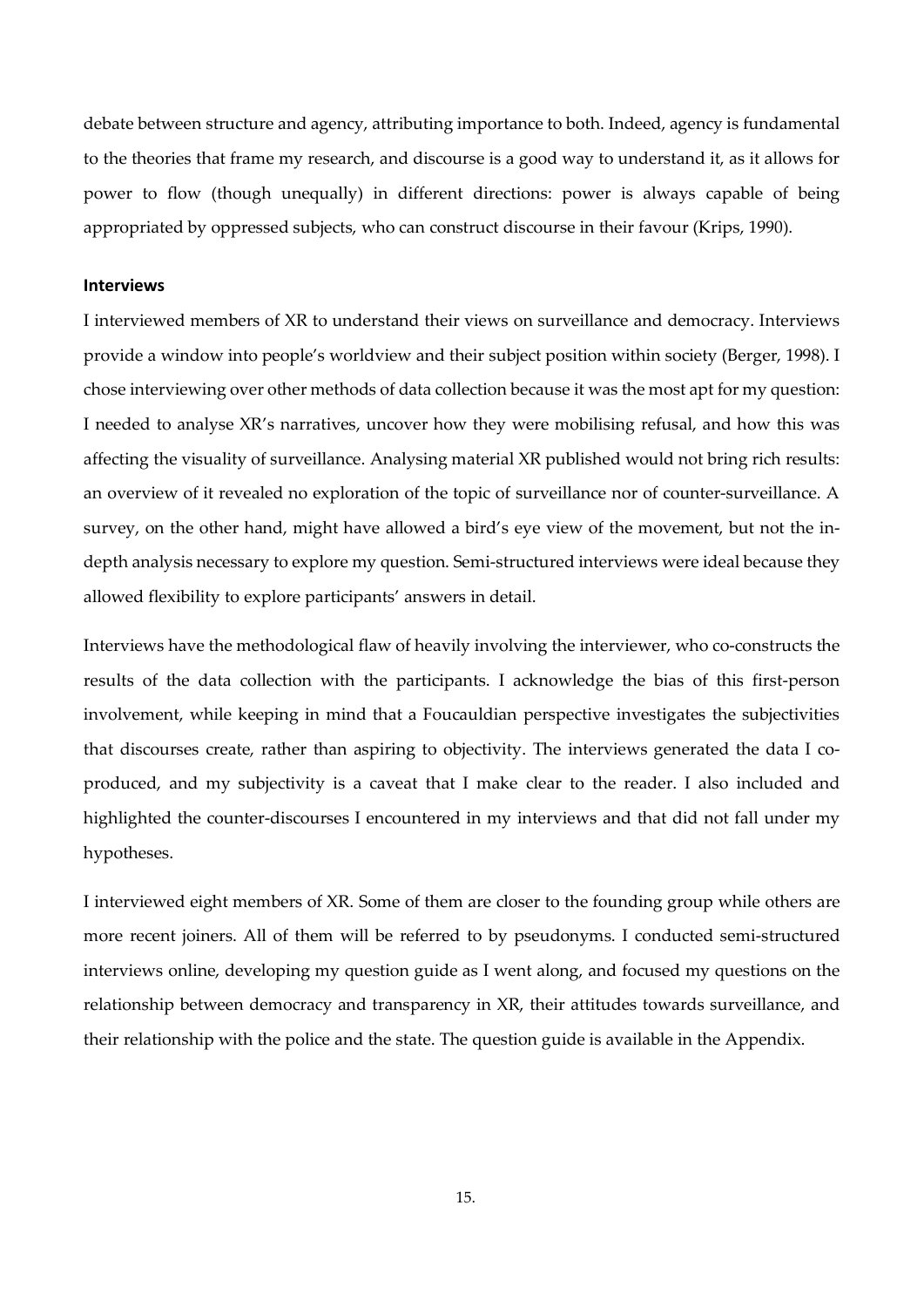#### **Research ethics**

XR is a civil disobedience movement positioning itself in antagonism with the state. I asked participants questions about surveillance and organising; therefore, I had to be particularly mindful of ethical concerns. Some XR activities have been illegal, and some of their members have been arrested, including most of the participants in my research; some of them even have court cases pending. It is important that the identity of my participants remains confidential from state officials and from other members of XR. I developed my ethical framework in collaboration with my supervisor and the LSE Research Ethics Committee (REC), to guarantee the safety of my participants as much as possible.

#### **Recruitment**

I reached the subjects through a contact of mine in the movement, who provided me with their phone numbers. I messaged people on the securely end-to-end encrypted app Signal. Once they had agreed to participate in the interview, subjects were provided with an Informed Consent Information Sheet. I relied purely on a snowball sample, to protect the information of the participants (as opposed to emailing them or reaching them on social media, where data could easily be captured by third parties).

#### **Informed consent**

Interviewees were fully informed of their rights and of the risks of participating in my research through the Information Sheet (available in the Appendix). This states all the information contained in this Research Ethics section, including their right to withdraw their data at any point before submission and their right to read the transcript of the interviews and the final dissertation. The Information Sheet was not signed by participants, to avoid leaving a paper trail that could identify them. Their consent was instead given verbally at the beginning of their interviews and recorded.

#### **Confidentiality**

All interview transcripts were pseudonymised, and the pseudonyms were used at all stages of the data collections and analysis (file names, analysis files, this dissertation). Any other people and places mentioned in the interviews have also been replaced with fictional names, and any information pertaining to participants' illegal activities or court cases has been deleted or amended, from the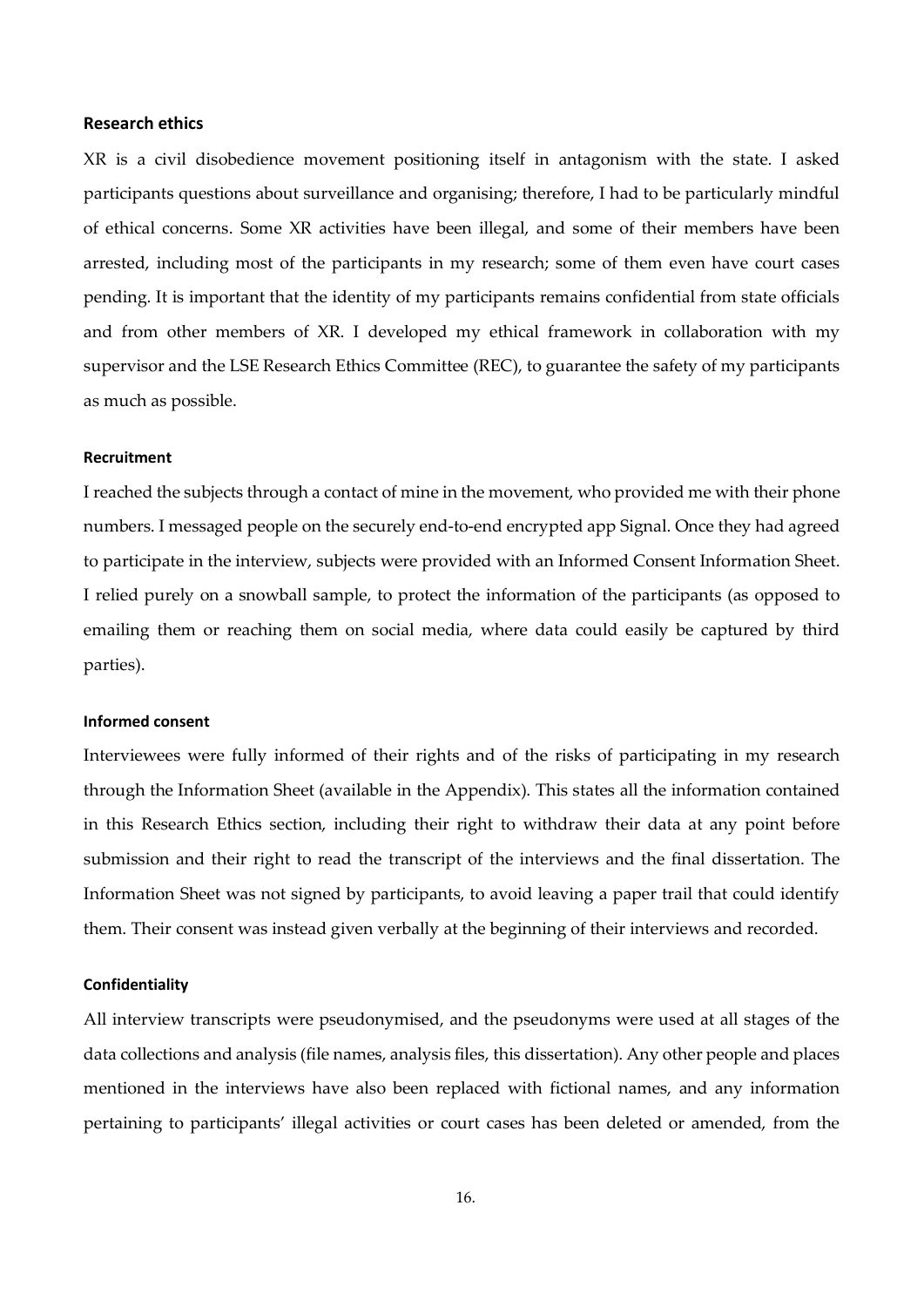transcripts through storage, analysis and written dissertation copies. Following Stefania Milan's (2013, 2014) example, I have taken care to protect the organisation from outside scrutiny by ensuring that size, structure, and action organising of the movement are not transcribed or discussed.

#### **Security**

I may have to breach the confidentiality of the data if there is a legal obligation to do so. Participants have been informed of this risk in the Information Sheet. I have deleted all my material (recordings, transcripts any analysis files) after submission of this dissertation, and I will resist any eventual collaboration requested by the police, where legally possible (Milan, 2014: 10).

I organised interview calls on the securely end-to-end encrypted video-call software Jitsi. I transcribed the interviews under pseudonyms, and a key to the pseudonyms (whom each pseudonym refers to) was stored on paper, with no digital copy, in my personal files locked away with a key, until the submission of this dissertation, when it was destroyed (Ayling & Mewse, 2009). Recordings have been destroyed after transcription (Mukungu, 2017). Recordings, transcripts, and all analysis files have been stored on the LSE H space and backed up on an external hard drive isolated from the internet (Ayling & Mewse, 2009). All data and transcripts have been destroyed after the submission of this dissertation (Mukungu, 2017).

#### Reporting

In Chapter 4 and 5, I use quotes from individual interviews to conduct my analysis. I always refer to the subject in question by their pseudonym. I am not including any transcripts in the Appendix, because, in discussion with the Department and the REC, we agreed that it could potentially lead to the identification of subjects. I am only including one annotated page from one of the transcripts, to provide an example of my FDA. I submitted the quotes I intended to use to each participant, making sure they approved of their phrasing and use.

#### **Dissemination**

I sought consent from participants to publish the dissertation in case the occasion arises.

XR is the object of my research because it is an open and transparent movement, which puts it in a perfect position to discuss its policies in relation to democracy and surveillance. Some of its members,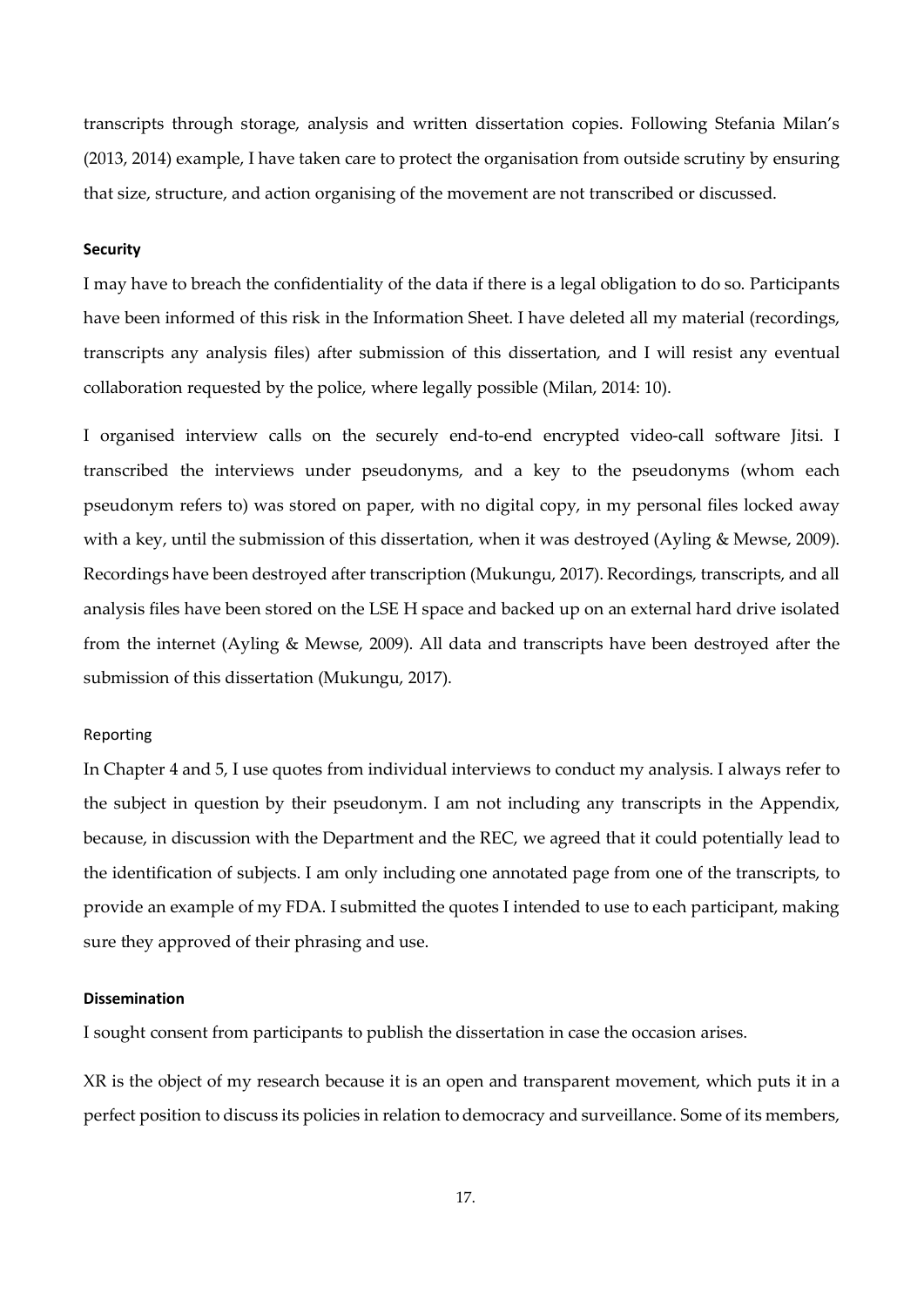including almost all the participants of my research, are openly trying to get arrested and are exercising their right as citizens to protest in an open and transparent manner. They are fully aware of the risks they incur by putting themselves out in the open, and in the interest of participatory research, my ethics measures exceeded participants' expectations.

#### **Interview analysis**

The analysis of the interview transcripts constituted an iterative, inductive, and grounded process. I followed Willig's (2008) six-step template, keeping in mind that Foucault's methods are unsuited to strict methodological rules and encourage the researcher to interrogate her subject position and feelings, where they come from and how they are constructed (Gill, 1996). In reading and re-reading the texts, I paid attention to what was taken for granted, looking at the familiar from a distance to make it strange, and questioning assumptions, links and mechanisms of meaning-making to uncover how they come to constitute knowledge and how they create subject positions.

Willig's (2008) stage one consists of selecting all passages in the text that refer to a discursive construction: it is similar to a thematic analysis. I highlighted patterns in the text and relevant sections that used analytical concepts useful to my analysis (democracy & inclusion, problems with the system, responsibility, civil disobedience, surveillance, sacrifice, consent, and so on; an example of an annotated transcript page is included in the Appendix). I compiled a spreadsheet with the most relevant quotes for each participant, divided by topic, taking care to include discourses and counterdiscourses, to be able to see all of my material on the page (available in the Appendix; quotes have been blurred to protect the identity of the participants). I also highlighted the most eloquent and useful quotes to facilitate the writing stage. Stage two involves uncovering the discourses that the subject is appealing to, to justify their statements. The discourses I identified are reflected in the sections of Chapter 4: they are the narratives that surround each particular topic of interest in my research, which, taken together, form the overall narrative around democracy and surveillance in XR.

The following stages constitute the analysis proper and form my guide for developing the analysis of the discourses included in Chapter 4. Stage three is action orientation, which means asking what purposes the discourses serve in the subject's worldview. Stage four consists of uncovering the subject positionings that the discourses allow: it means asking how the subject connects their identity to the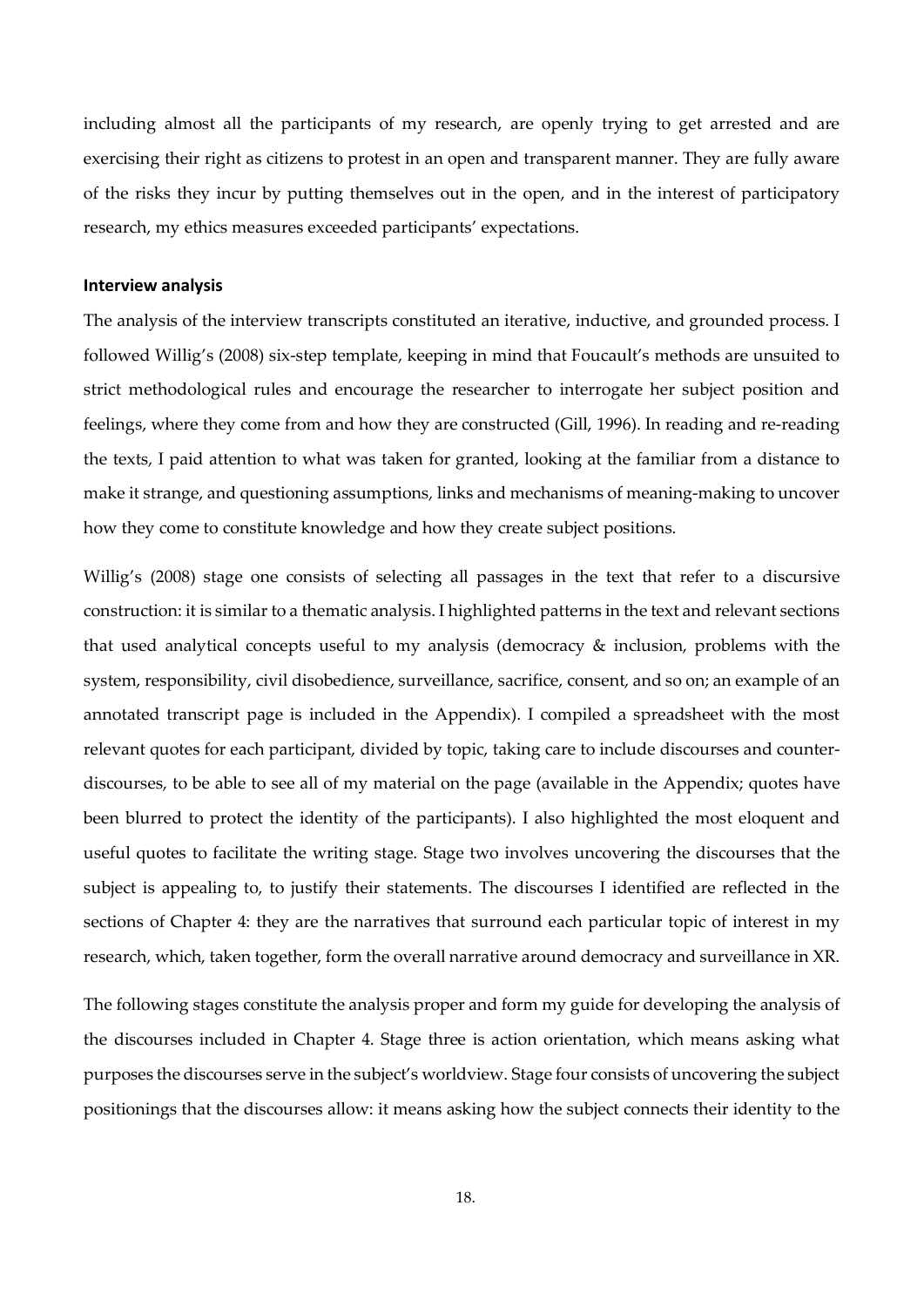discourse they talk about. Stage five includes asking what kinds of practices stem out of the discourses or form part of the discourses, in a sense, how the discourse leads to the reality it purports to describe. Stage six asks the researcher to interrogate the subjectivities the discourse creates, and the feelings, meanings and truth claims it invites in the subjects.

#### **Reflexivity**

Researcher reflexivity is essential to FDA (Gill, 1996: 147). As a researcher, I had an important role in constructing the data by asking the questions, prompting the participants to reflect on the topics of democracy and surveillance and what they meant to them personally, to their movement, and to other social movements. In this sense, the analysis that I provide does not and cannot constitute objective knowledge, which, in a Foucauldian sense, does not exist. I am producing a discourse about a discourse; in other words, one possible reading of the discursive rhetoric and practices of XR and their meaning in the general economy of discourses around surveillance, democracy, and social movements. I am part of the demographic and radical left-wing landscape that XR appeals to, despite not being personally a member of XR or ever having been involved. I care deeply about the environment, fear the changing climate, and am anti-surveillance. It is necessary to know these features of my personality and identity to situate this dissertation in its subjective framework. Within the subjective nature of my research and of FDA, some aspects of my subjectivity counter-balance the inclinations I have just examined: instinctively, I do not subscribe to the discourses and practices of XR; indeed, I find it hard to believe in the agency of social movements to create significant change in a context of surveillance. In part, this project was an effort to change my own mind. For this reason, my discursive subject position is perhaps more malleable than it could have been, and thus invites more scrutiny, but also has more potential for discursive validity. I suggest reading this work critically and considering how I am constructing knowledge and what subject position my research creates for the writer and the readers.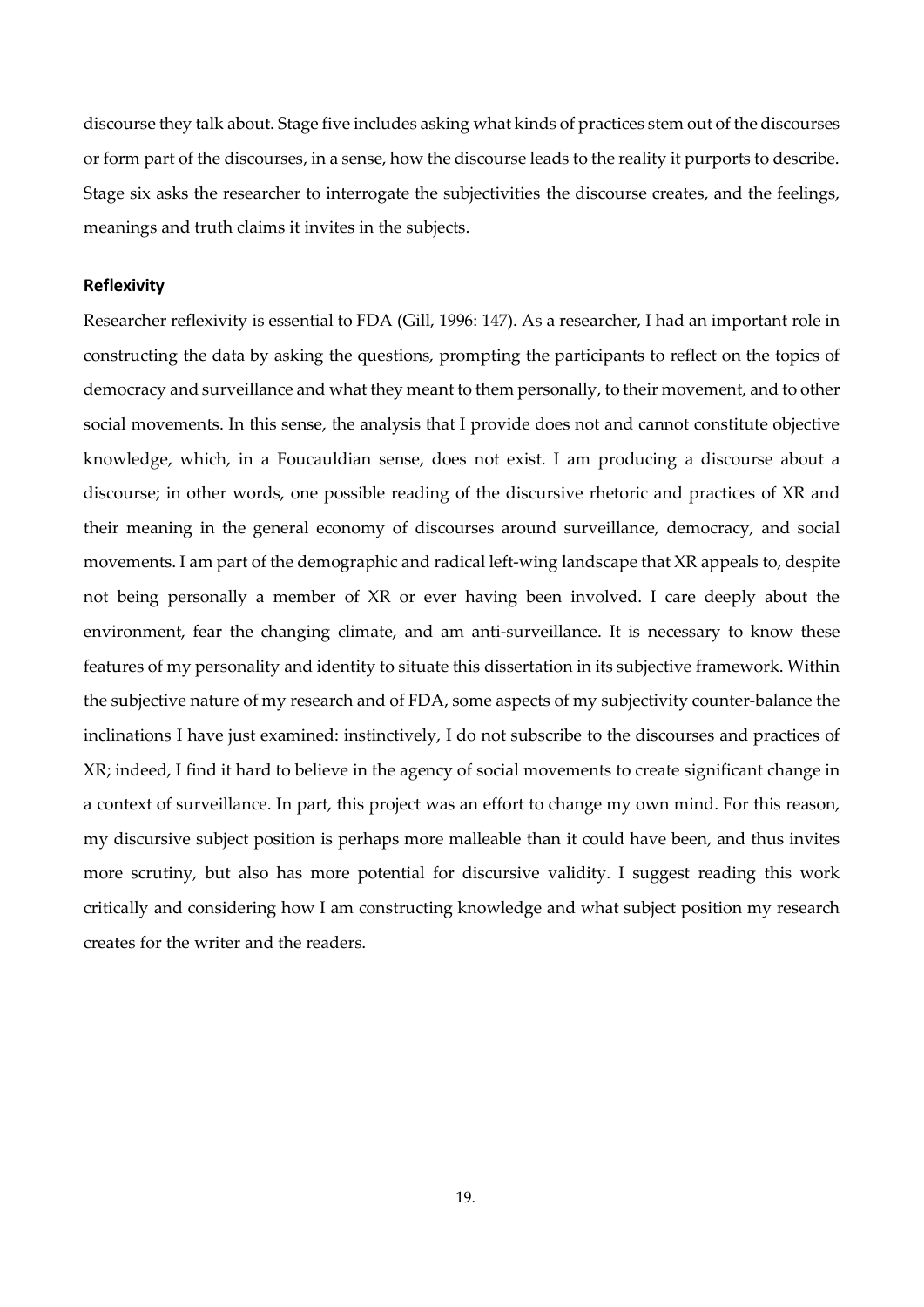#### STRATEGIES OF REBELLION

The XR narrative surrounding surveillance is complex and multi-faceted, with discourses closer to founding members of XR different from those of less central members. My results are based on a small interview sample and cannot provide an overview of the whole movement. However, they do reflect some important trends, which have been confirmed by all participants. In this chapter, I will analyse the discourses that my participants have appealed to in their interviews when asked about XR's relationships with democracy, civil disobedience, surveillance and the police; in the next chapter, I will discuss its significance in relation to the literature around surveillance, democracy and resistance.

#### **Democracy and civil responsibility**

I have already touched on how vital democracy is to the XR philosophy and their demands. It is also essential to understanding their discourses around surveillance.

Extinction Rebellion is often seen as a climate movement, but I see it as a democracy movement, you know we've got the three demands, but the first two are both sort of: 'Hey, these would be nice things,' and the third one is the Citizens Assembly, that's the demand that says: 'This is solidly what we want to do, we want the Citizens Assembly,' we're saying that the first two are necessary, but we want the Citizens Assembly to decide, because we don't have the legitimacy and neither does Parliament. […] I'm involved in a democracy movement, trying to upgrade democracy or create democracy where there isn't one. – Rafael

Rafael argues that democracy, manifested through the Citizens Assembly, is XR's only concrete aim, while environmental concerns are more accurately described as their motivation for advocating change. The call for a radical, participatory model of democracy derives from the perceived failure of the current liberal representative system, considered not sufficiently democratic: according to XR, the skews in the system are evidenced by the fact that the climate crisis still hasn't been acted upon, despite its urgency. For XR, 'systemic change' is thus the only way survival will be possible.

The emphasis on democracy sets the discourse on a defined line: it adopts the subject position of *the citizen*. The rebellious citizen is thus constructing her environment through a civic lens: her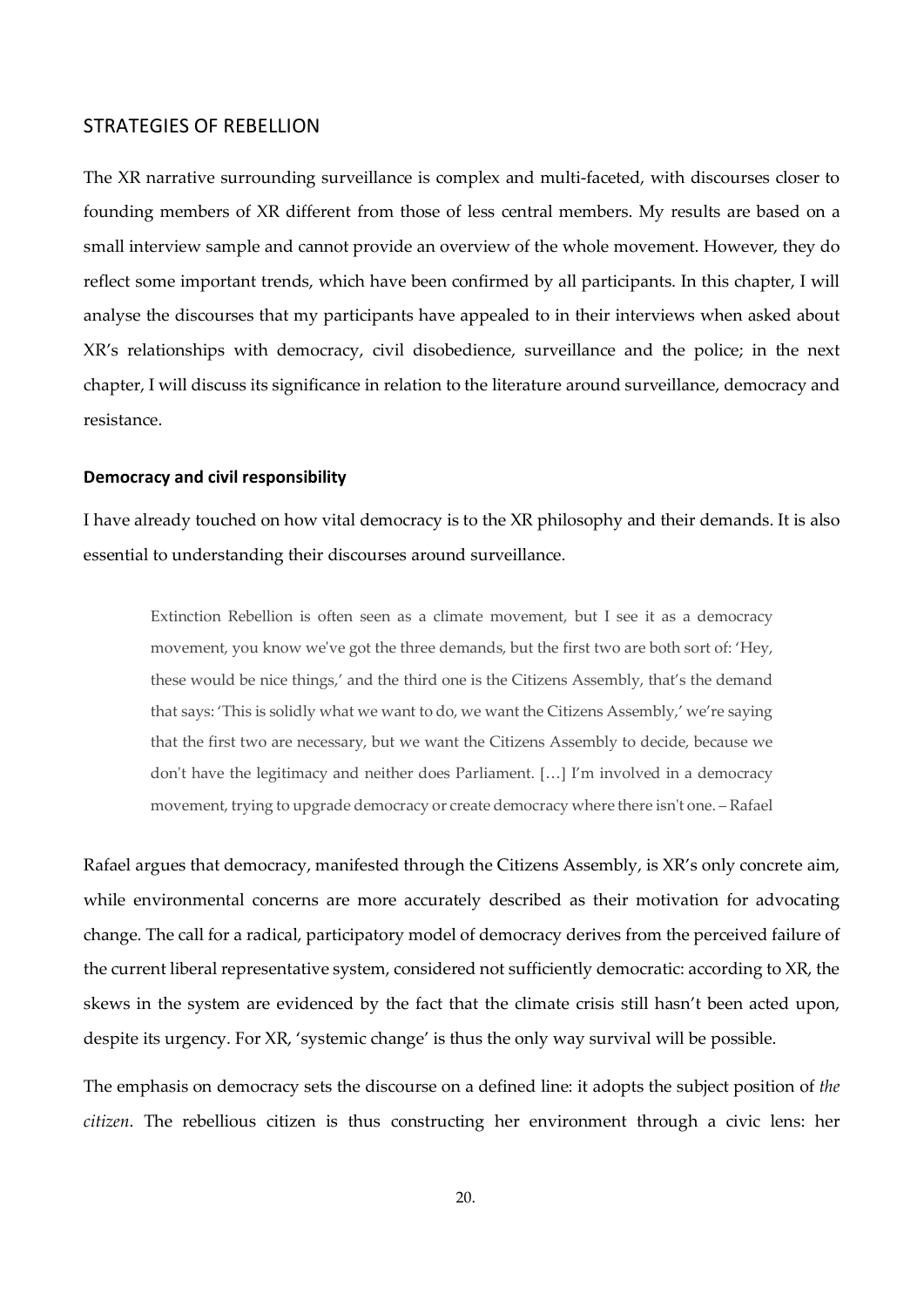interlocutor is the government, the object of contention is her relationship to it, which the threat of extinction has put into question. It also centres a sense of *civic responsibility*, to take care of what is public and to consider other citizens as equals. When XR refutes the state as illegitimate on the grounds of not protecting its citizens, XR creates a sense of responsibility to advocate for others, to try to make them equal when they are not yet seen as such. It is framing the relationship between people in civic terms.

#### **Consent and civil disobedience**

Intrinsic to the idea of civic responsibility is that of consent. Interrogating the relationship between citizens and government, XR has taken up democratic theories of a social contract between citizens and the state, as first emerged in the liberal thinkers of the Enlightenment, most prominently Hobbes, Rousseau and Kant (see Williams, 2014). The social contract is considered broken by the failure of the state to protect its citizens against the climate crisis (Extinction Rebellion, 2019: 2). Therefore, the members of XR *withdraw their consent*, as citizens, to participate in the social contract: they refuse for the exploitation of the environment to be carried out in their name, and they take responsibility for their own actions:

If you believe your government is behaving in a way that it no longer protects you, then the social contract you have with the government, which is 'you protect us, okay? And we will obey your laws,' that contract is broken, […] because our government is not acting in our best interest and therefore […] we're no longer obliged under the contract to obey the laws of our government. – Emily

If the government is not upholding its end of the contract, the contract is broken, because citizens no longer consent to it. Therefore, they are no longer obliged under the contract to uphold their end of it: they no longer have to obey the law, because the law has lost legitimacy.

The withdrawal of consent flows directly into civil disobedience, the practice of breaking the law to draw attention to the illegitimacy of the law itself. Activism is thus framed as disobedience against the state, as citizens: actively breaking the law to highlight the state having broken its own contract. *This is not a Drill* describes how the UK government has failed its citizens: for example, being the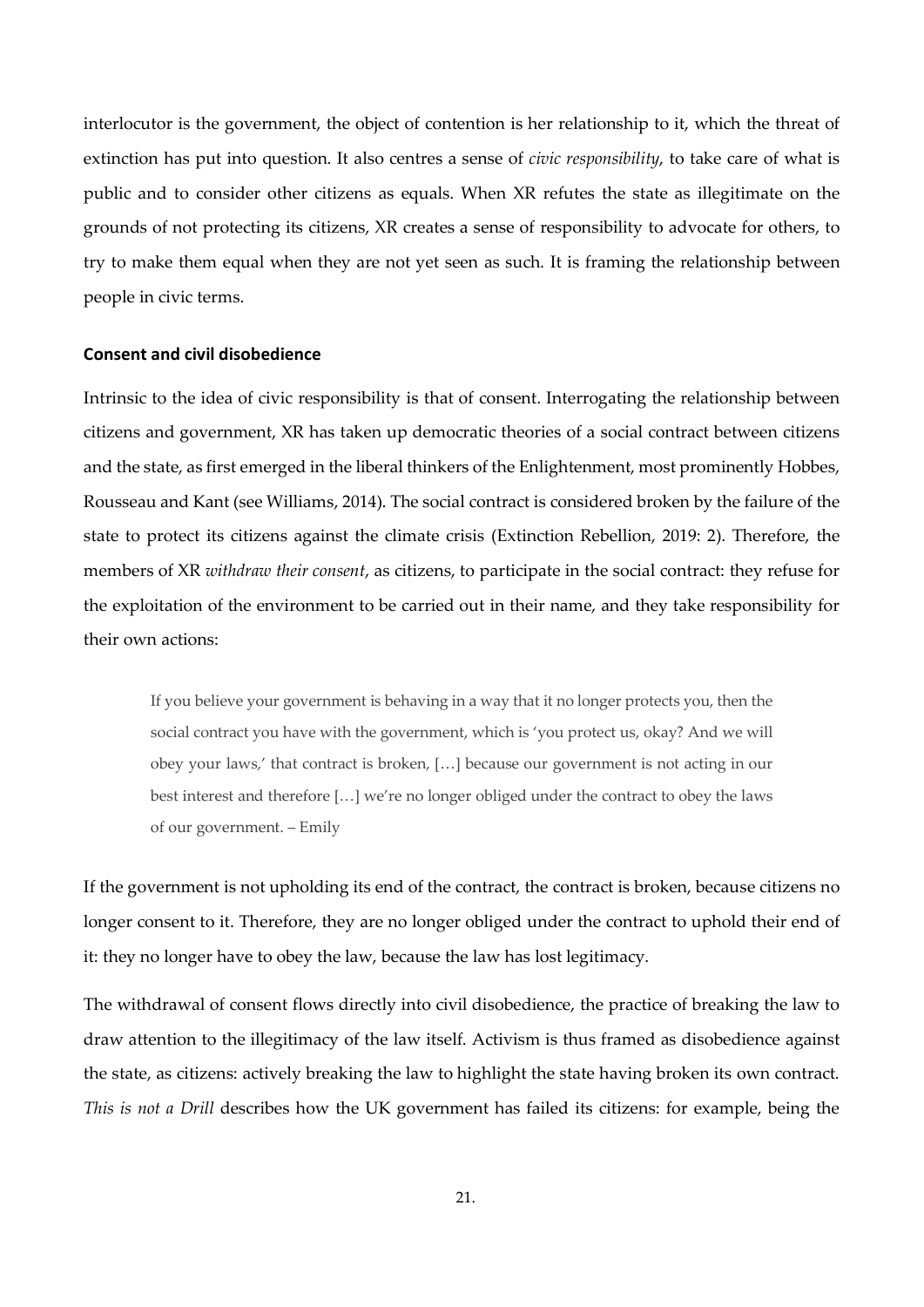biggest fossil-fuel subsidiser in the EU (2019: 22), pursuing a capitalism based on perpetual growth (146-154), and prioritising profit over the survival of the Earth as an environment humans are able to live in (2).

#### **Responsibility and radical transparency**

The subject position of a citizen performing civil disobedience to highlight injustice in the system involves actively taking responsibility for one's actions. Indeed, XR argues, if the social contract between the state and the citizen is broken, citizens can no longer trust the government or delegate responsibility for their actions to it: they need to take full responsibility for their own actions.

Within our society we are trained into thinking that somewhere out there there is somebody that is more clever or intelligent or whatever, who has come up with this idea of what's right, and as long as we play along with the rules set, then we'll all be okay and we'll all be good and fine, and when you start to realise that that isn't the case […], then what other recourse do you have, other than to disobey those concepts and say 'I don't agree with this, I haven't consented to this, I'm not down with the way that this is happening'? – Jane

Taking responsibility for one's own actions, in the XR narrative, also means being transparent about them:

You can't do an act of conscience anonymously. That's one of the key things behind XR, you know, that we don't mask up […]. Always around XR actions, they've always been 100% accountable, you know, we take absolutely full responsibility, you know, for what… for what we've done, so it's kind of… it's not to establish a kind of a moral high ground, it's to maintain ethics, and […] in the society we want to see, everybody has to essentially take responsibility for their actions. – Peter

Putting one's face and name to one's actions is essential to exercise one's right as a citizen to dissent to the actions the state is taking in one's name. It directly flows from taking full responsibility of one's actions because one can no longer trust that the state is taking care of protecting them and other citizens.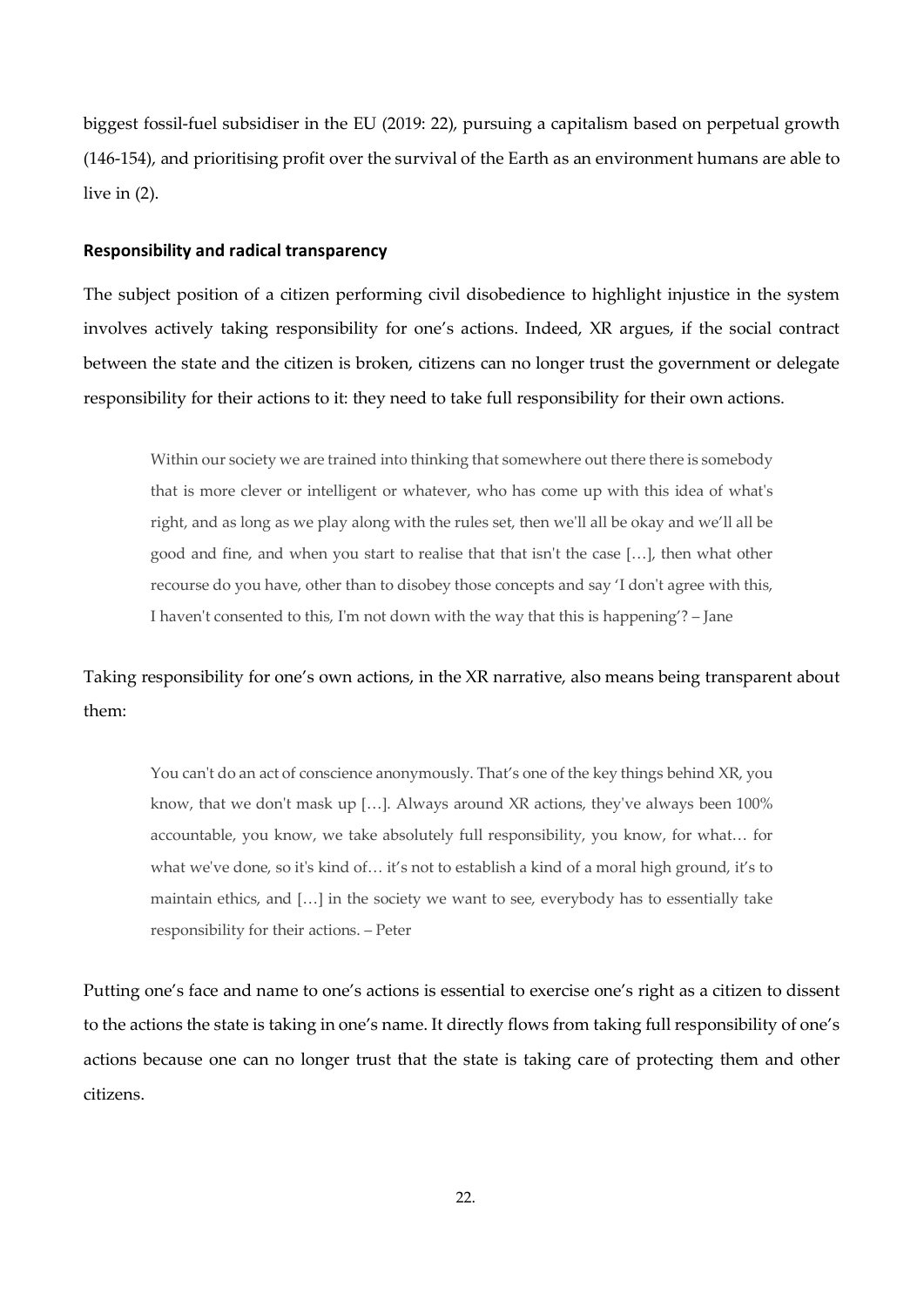If you deeply think about that, then really could you… sign off the deep water rise drilling platforms and stuff, if you know what potential outcomes there are. Loads of people are saying: 'oh I'm just following orders, […]' and it allows them to compartmentalise and ignore the true harms and the hidden violence of what they do. – Peter

Not taking responsibility for one's actions is, in the XR narrative, what got the planet in this situation, because the great majority of the population is trusting that someone else will solve the problem, that someone else is taking care of the environment, and that it will all work itself out in the grand scheme of things, and this allows people to shrug off the harm that they do individually, as employees of big polluting companies, state officials or simply as consumers.

This emphasis on responsibility makes XR an open movement, which its members define as 'radically transparent.' This means that its members and organisers are transparent about their involvement with XR, they take ownership of their actions, they stay to face the consequences, be it arrest or a fine, and they are happy to have their name stated plainly next to their beliefs and actions.

I would say that Extinction Rebellion is maybe not unique but different from the generality, in that it's written into the founding DNA to be open […]. I was always a very private person before getting involved, like I said no social media, just for example, and I've become much less private as a result of being in Extinction Rebellion, and actually I see that as part of it. Yeah so you know there are photographs of me getting arrested, which will have been in the press for example, and so on. And I accept that as part of it. – Matt

Radical transparency is not limited to civil disobedience but extends to all aspects of the movement. Its meetings are open to all, its documents and meeting minutes are publicly available online, and anyone can find out who is currently holding what position in the movement and which 'circles' (the XR terminology for committees) are responsible for which task or area of the movement. It also means that XR is keeping an open channel of communication with the police, to prepare them for mass civil disobedience actions: they do not hide their identities and their actions.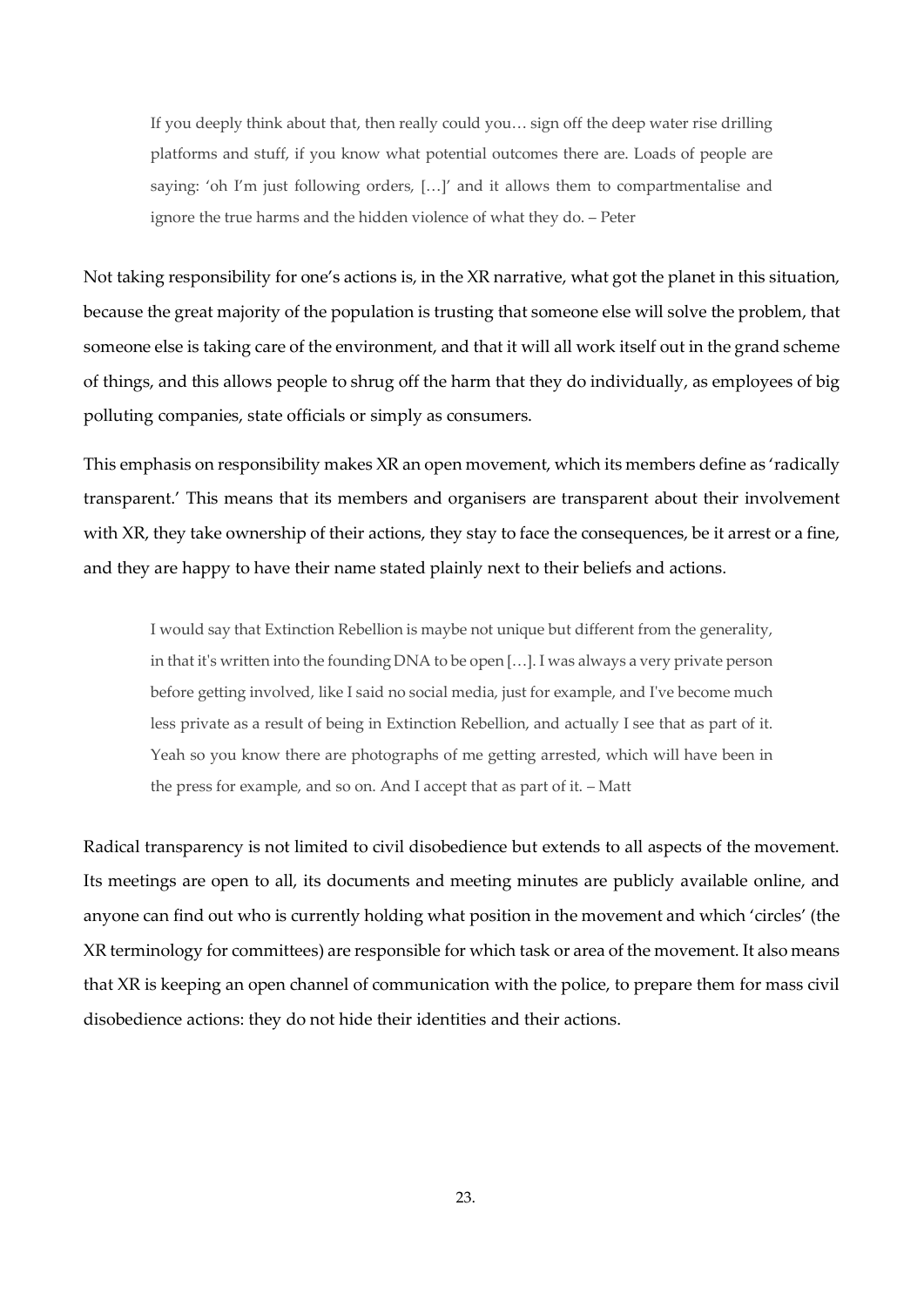#### **The threat of surveillance**

 $\overline{a}$ 

These strategies of rebellion, framed through democracy and citizenship, flowing into revoking consent, civilly disobeying, taking responsibility, and making oneself radically transparent, offer the movement up for surveillance. Numerous participants have recounted their experiences with police officers recognising them or intercepting their communications. The movement is open to anyone, and information is often shared freely among members, which makes it disproportionately vulnerable to infiltration, in comparison to other SMOs (see Extinction Rebellion, 2019: 41). The way activists choose to react to this reality is by embracing and cultivating the openness of the movement. As I will elaborate in Chapter 5, this attitude can be conceptualised as *refusal of surveillance*. Indeed, although XR members acknowledge the possibility and reality of surveillance, they also rely on transparency and responsibility to overcome the surveillance 'paranoia.'

There is a very aware acknowledgment of how surveillance works psychologically, as Foucault himself theorised:

The whole Policy Exchange<sup>2</sup> thing is just to lay it on really thick, that you know, 'we know who you are,' but they *need* to, cause that's normally how it works: it's that they rely on people being afraid, you know, afraid of being kind of named… – Peter

Surveillance relies on people being afraid of it, and its power rests in the effect it has on people to stop them from doing what they want to do. By not playing into the feelings that surveillance generates, a lot of its power is taken away. Paranoia is often mentioned as the effect of surveillance, and being even more damaging than surveillance itself:

I think it's almost the threat of surveillance, even if it doesn't exist, cause this goes on in the activist community: loads of people get really paranoid, and then, it's almost like in the olden days, in mediaeval days calling someone a witch, you know, now people will say, if they've fallen out with someone, they'll say 'you're a cop.' I've seen that happen and it's just

<sup>2</sup> Peter is referencing the *Extremism Rebellion* report, published by the think tank Policy Exchange (Wilson & Walton, 2019).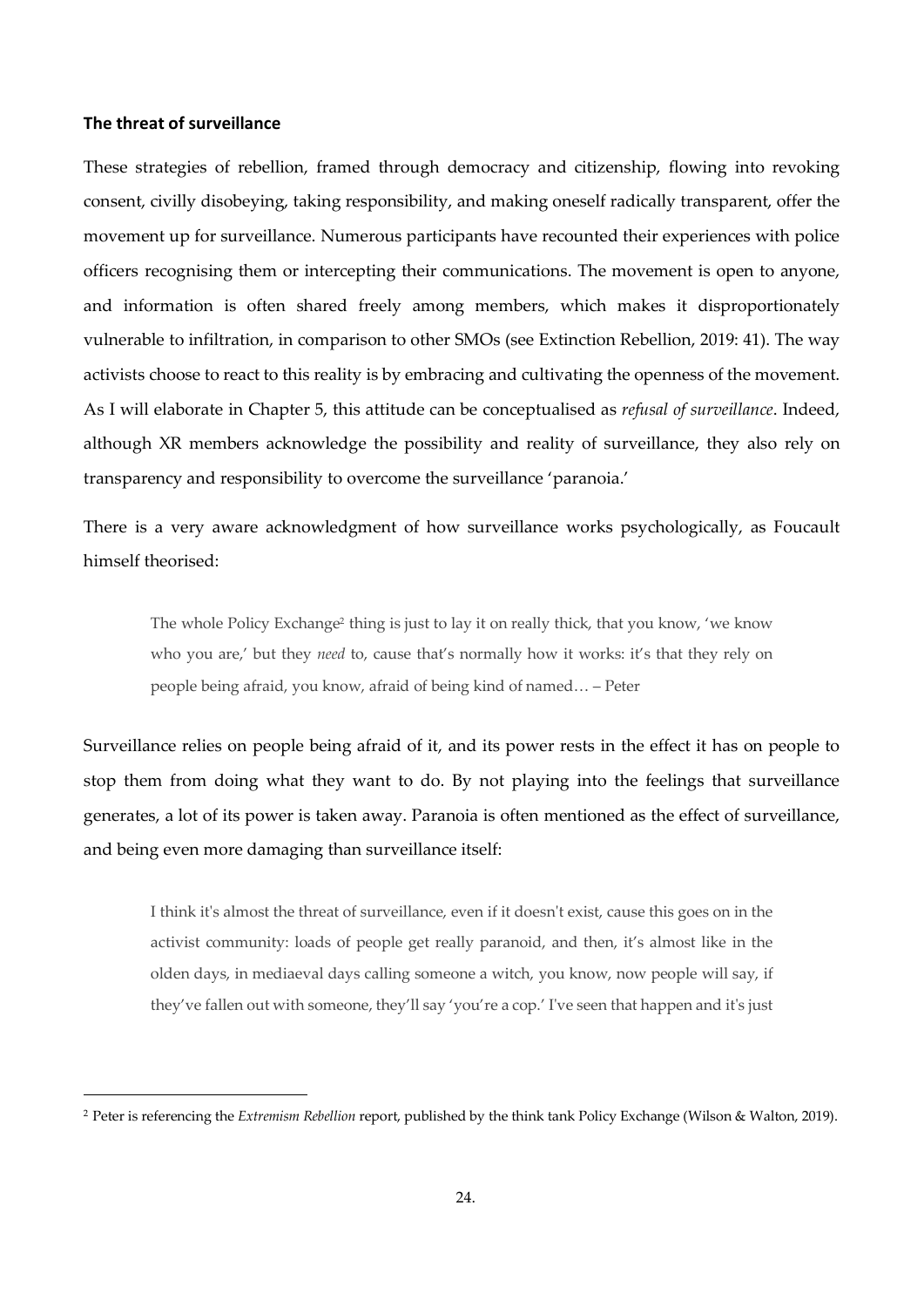the kind of fact that there might be cops, that… even if they're totally ineffective, it's more what people do to themselves. – Peter

Surveillance affects the movement by spreading paranoia among its members and creating an environment of distrust that inhibits effective action. Paranoia also has harmful effects on new members:

As soon as you start going down that track with using certain messaging apps and like other electronics that are encrypted, as soon as you go down the track of like suspecting people for being police informants or other things like that, you also create this atmosphere which is not the most welcoming for new people, […] so you know so like in order to create a kind of group culture or atmosphere which would allow for a large amount of people to feel welcome, like feel like they can show up and get engaged and participate in it, then it would also be really counterproductive to try to keep things secret, because I think […] that kind of feels like there's so much paranoia or like security fears or like anxieties. – Michael

Different surveillance strategies, such as encryption and cross-referencing, create an unwelcoming environment for people outside the movement, which would make the movement closed off to new recruits and would thus harm its inclusivity, in direct contrast to its emphasis on democracy and civic responsibility, on making sure everyone is valued and welcome in the new system which they are prefiguring.

Making the effort to make all communications and organising secure from infiltration and interception from the police also raises the issue of time and resources, which also harms inclusivity:

Essentially we've always been completely open, […] this is one of the reasons why XR could scale so fast, because if you only do it with people who've been cross-referenced by three others and everything else, and you take you know three years to induct them before you even think about trusting them with an email address or something, you know, then you're only ever going to be a group of ten people and you can't scale. And of course, that saves you massive energy expense that you're not wasting on kind of paranoia and this fake security. – Peter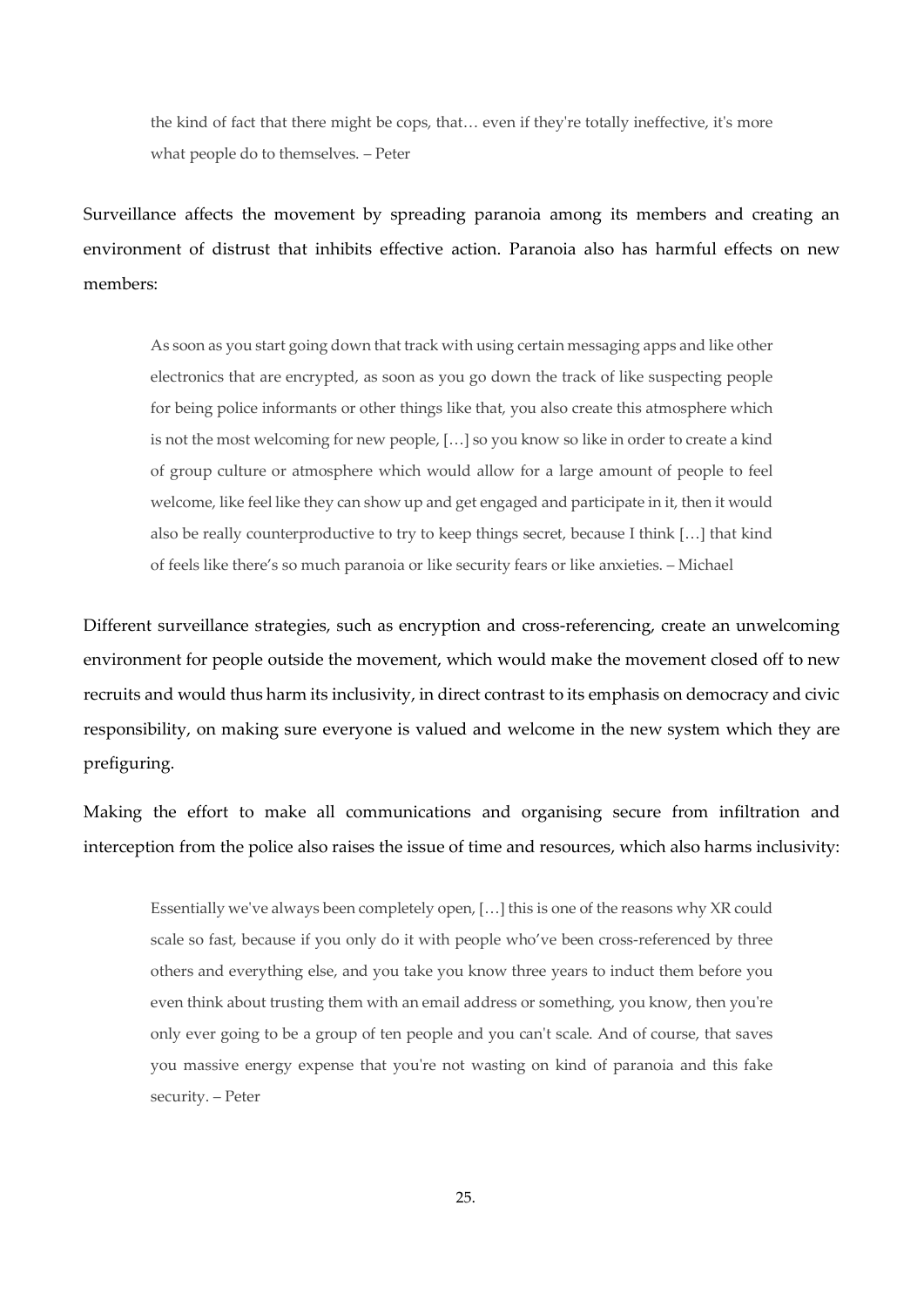Transparency will save the movement time and energy that can be spent towards furthering the cause. The fact that Peter calls security 'fake' is also important: the XR discourse deems surveillance inevitable and invincible, because it will always be one step ahead:

Okay, like we know we will never be able to plan any like massive disobedience action in secret from the police or surveillance, so we might as well just inform them of what we're doing, partly just to like help keep people safe. – Michael

Therefore, their efforts would not only be costly, but also worthless. Lastly, when asked whether the existence of surveillance makes all other activism harder, and therefore whether it should be one of the first things to campaign against or act against, Peter said:

But where things need to change, you know, we can only start where we are today, you know, and I'm in the UK, and that's where I am, and that's… that's the environment, and it's just one of those things you just have to accept and get used to, because if you start down the process of 'we're going to try and change that first,' then, you know, nothing else will get done, and we're on a… we're sliding down a taper with the ecological crisis and everything else. And yeah, there's loads of things that need fixing […]. At some point you just have to kinda just go for it and hope for the best, that that is the right thing. – Peter

There is no right thing that needs to be 'fixed' first: it all depends on subjective views. However, the environmental issue is extremely urgent, and thus it is the one XR focuses on, because if they stopped and tried to change one or another thing first, they would never progress; therefore, they just have to press on. This narrative really highlights how XR is focused on democracy and system change even more than it is focused on the environmental cause, because the climate crisis is simply the proof that humanity needs urgent systemic change, and it cannot wait until surveillance is eliminated.

For these reasons, XR's strategy towards surveillance is to refuse to spend any energy on it, accept that it exists, and still protest, accepting the personal damage that will come from it and *refusing to attribute legitimacy to it*. Refusal does not mean denial: acknowledging that surveillance exists and that there might be personal consequences for breaking the law in an environment of surveillance is necessary to adopt an attitude of refusal and carry on.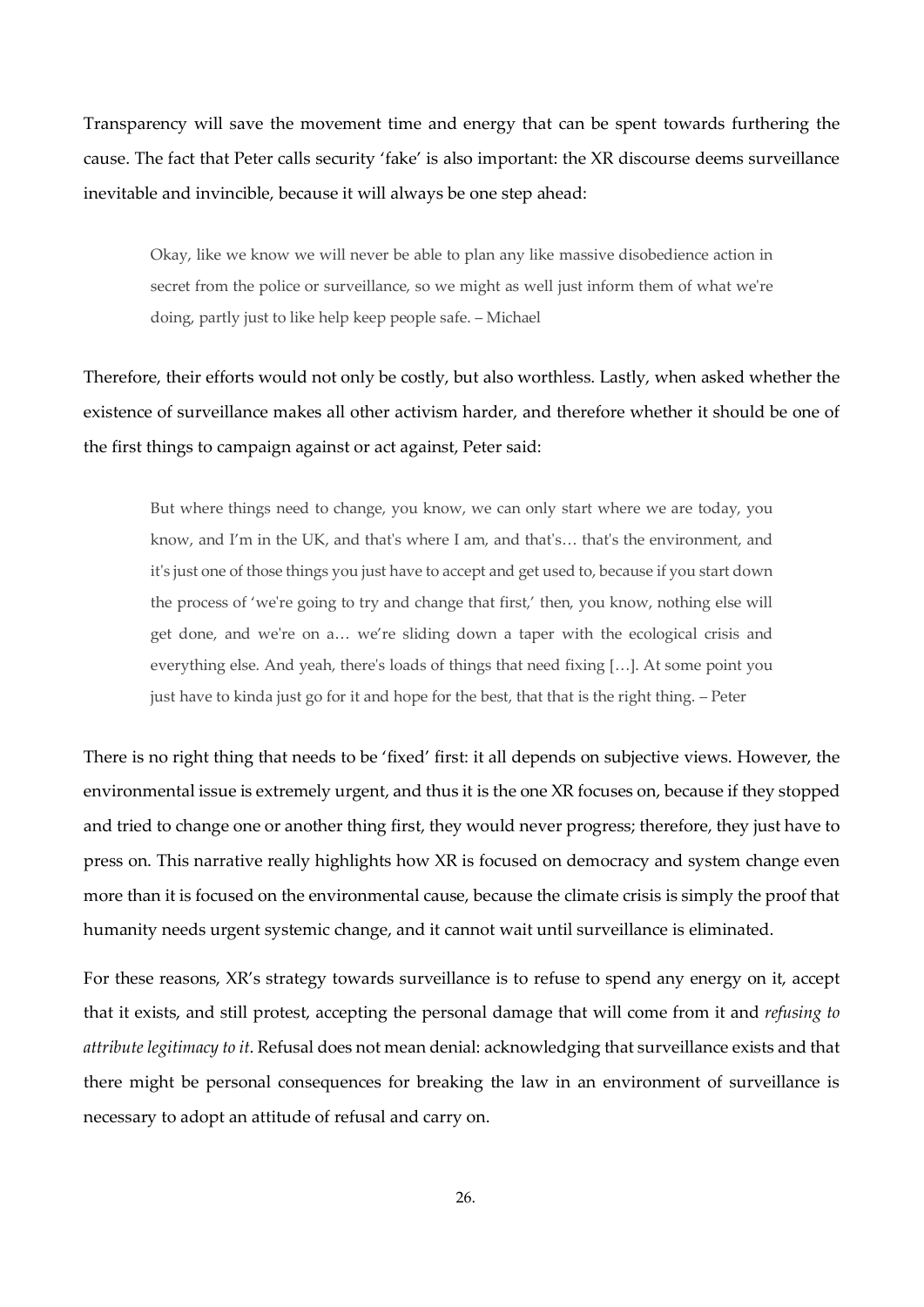The way that you actually work with [surveillance] is by openly acknowledging it, […] and then people can make their own choices based on good information and understanding, rather than trying to create… rather than having some kind of atmosphere of mistrust. – Jane

The strategy is again rooted in the principle of responsibility, of empowering each citizen to make their own choice regarding the risks they take. This is not only related to breaking the law but also to exposing themselves to the risks of openly being part of a civil disobedience movement, even while not having broken the law. In the end, Emily argues, and most of the participants agree, that the threat of surveillance does not deter people from practicing their right to speak and protest, in other words, that the 'chilling effect' does not affect XR:

It doesn't seem to stop people taking to the streets. […] It's possibly one of those things that people think will deter people? But the end of the day if you're prepared to take to the streets and not go home until the police arrest you, then maybe you… you've got to that point where the surveillance does not matter. – Emily

Publicly practicing democracy, civilly disobeying, and taking responsibility for one's own actions create a subjectivity that is beyond surveillance and thus in radical antagonism to it. The thought that surveillance might actually cause harm to a citizen that is acting in a public way and for public benefit, XR argues, is ridiculous, because it means that the surveiller would be crossing a line that right now, in a country like the UK that considers itself democratic, irrevocably marks a slide into autocracy and is therefore uncrossable. Surveillance, in short, does not scare and cannot scare the citizen that is pursuing democracy.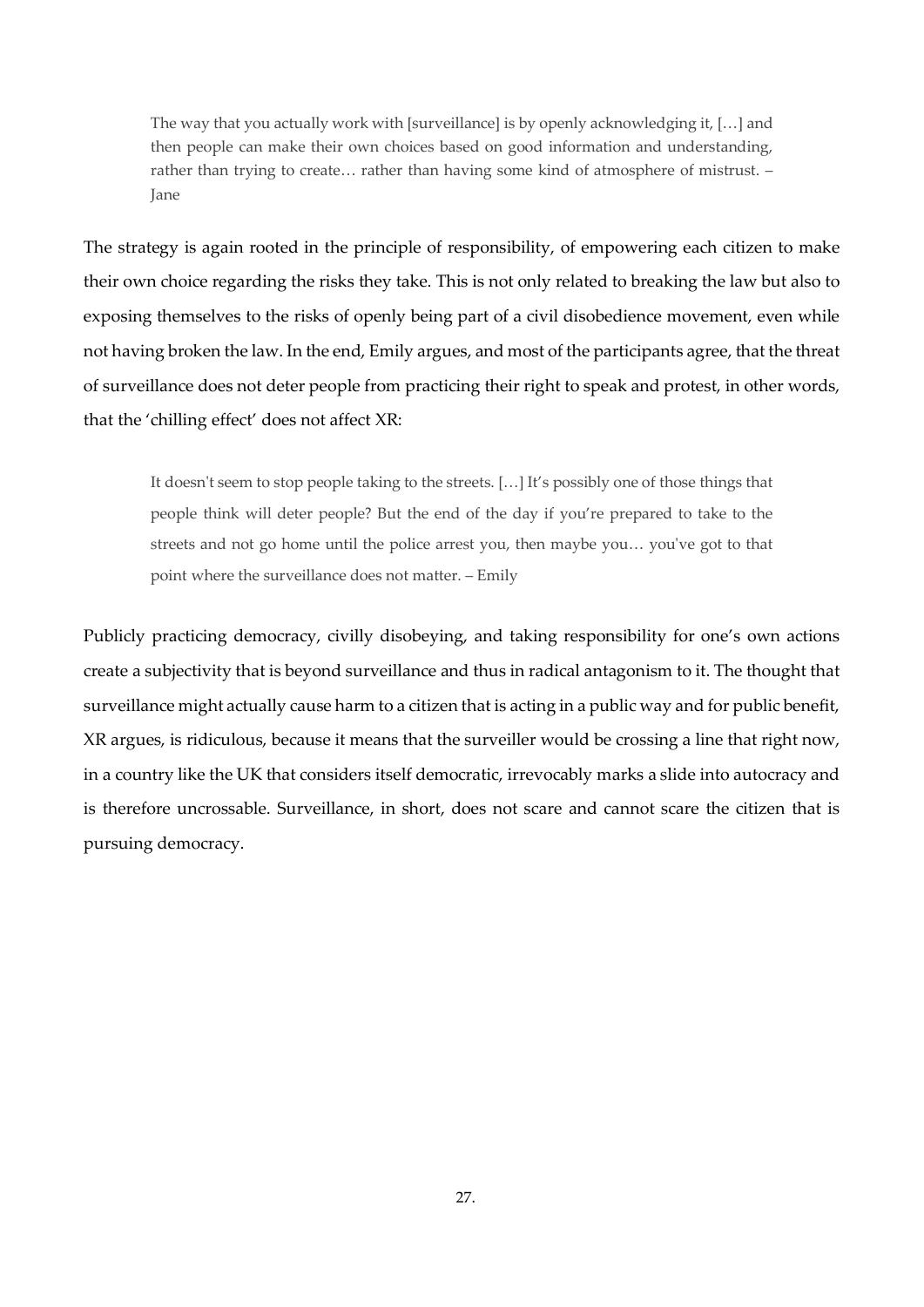#### VISUALITIES OF COUNTER-SURVEILLANCE

XR's attitude towards surveillance can bring an interesting new angle to surveillance studies, the literature on technological refusal, and the visualities of surveillance. In this chapter, I argue that XR's radical transparency can be conceptualised as a refusal of surveillance and that this refusal can enrich surveillance studies when analysed visually, and provide an empirical example of 'looking back' in Mirzoeff's (2011) theory of the visuality of power.

#### **Refusal of surveillance**

I have conceptualised XR's radical transparency to surveillance as refusal. In XR's discourse, the concept of refusal is widely applied: there is refusal in withdrawing consent from the social contract, in civil disobedience, and in purposefully refusing to engage in the game of surveillance, in the psychological relation between surveiller and surveilled.

It depends on individual psychology as well, but almost you kinda have to press on regardless. But it relies on the fact essentially that all people are selfish and self-motivated, [...] [The police] couldn't get their head around the idea that we're doing this cause we think, you know, some of this shit is wrong. It was just like 'what's in it in self-interest for you?' It's kinda circumventing that type of psychology. – Peter

Being radically transparent means circumventing the capitalist logic of surveillance, of people acting purely out of self-interest. It means refusing the climate of paranoia and purposefully creating a space of inclusion, based on civil responsibility, consent and democracy.

Surveillance is in direct contradiction to democracy. And I say that because surveillance is a form of authoritarian control and mistrust, and it's covert, um and it doesn't say what its intention is, and what that information might be used for, especially if it's being collected and stored, could be changed… so there is no consent, whereas democracy […] is overt and works with explicit powers that are consented to. – Jane

Jane – and, to some extent, Rose – also acknowledge that playing into surveillance would be directly at odds with the value XR attributes to democracy, conceptualised as a social contract based on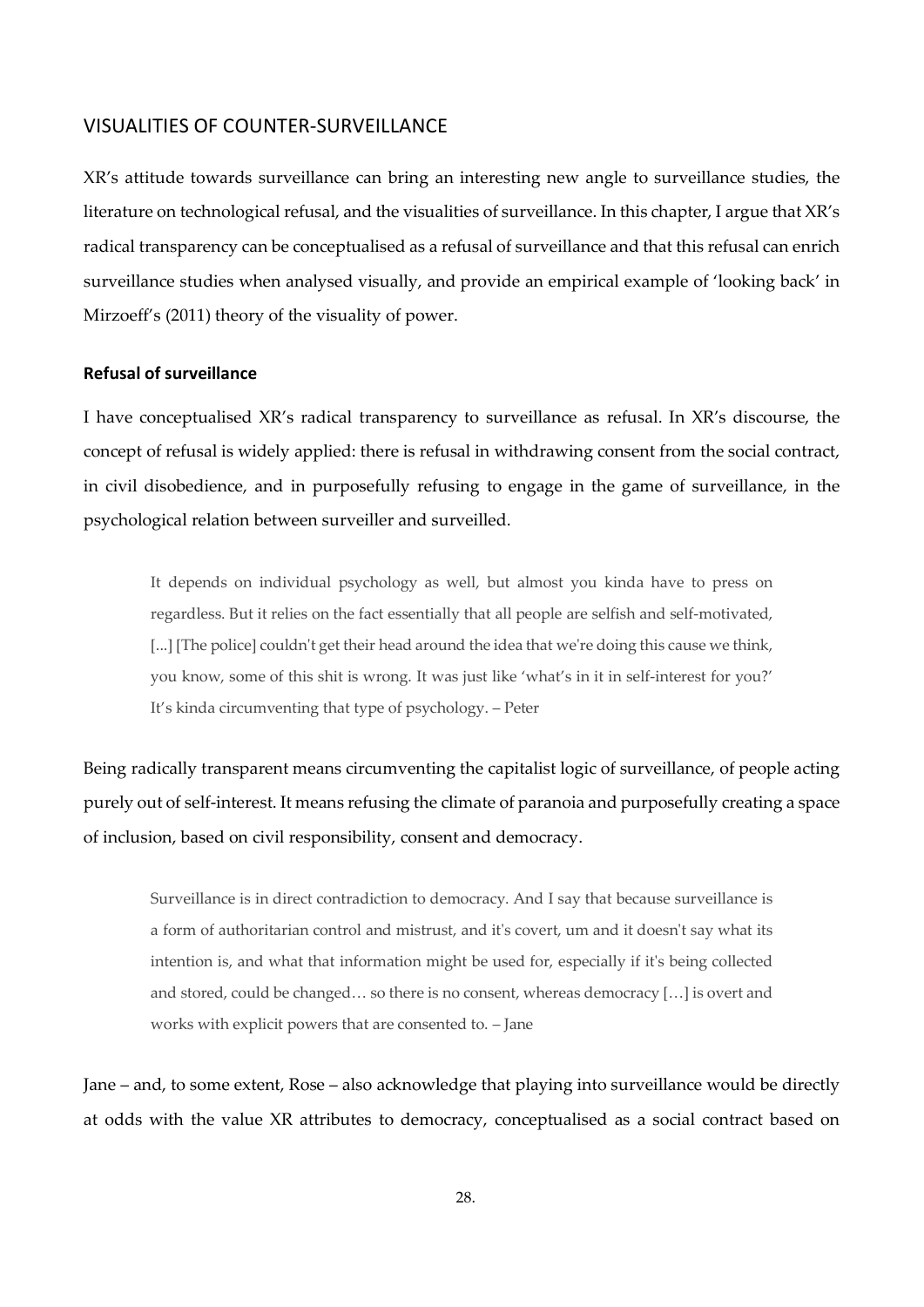consent. Surveillance is used to protect the state, not the citizens, and is thus an abuse of power within the democratic state, whose obligation is to facilitate the democratic right of its citizens, even when they go against the state's own interest. When democratic participation is based on consent, rebellion means not consenting, i.e. refusing. XR refuses to hide because hiding plays into surveillance. The actions and organising performed by XR members are by their own nature public, enacted as part of their democratic right in the civic realm and rooted in a responsibility to protect the citizenry from climate disaster, when the government is not doing so, despite it being its responsibility. The public nature of their actions gives XR legitimacy. Hiding would deny this legitimacy and attribute it to surveillance instead. Hiding would acknowledge the state's right to surveil; refusing puts this right into question.

#### **Looking back at the state**

In this section, I am discussing my results in relation to my research question:

*To what extent and how is XR challenging political dynamics of visuality through their refusal of surveillance?*

I conceptualise XR's refusal of surveillance in terms of visuality, applying political theories of recognition and contributing to Mirzoeff's (2011) theory of the gaze of surveillance. While surveillance consists of one actor (the state) being able to look at everyone else and being opaque to the gaze of everyone towards them, democracy on the other hand requires all citizens, as equal, to be able to look at each other on an equal plane. Surveillance requires transparency in the citizenry, opacity in the state; democracy requires transparency on all sides. Refusal weaponizes citizen transparency and constitutes a *gaze back*, rooted in democracy, demanding transparency in the state. It demands the gaze of politics to be equal to enact real democracy. It demands the state to look at itself and step up to its democratic responsibility.

We're starting by looking at the state, because we're kind of calling out what it is that the state isn't doing, and so then if the state's response is 'oh we're going to covertly watch you to see what you are doing' and then our response is 'well we're not hiding anything, we're telling you exactly what it is that we're doing quite openly, and we're telling *people* quite openly what it is that we're doing and telling people what it is that *you* are doing in response to that as well.' – Jane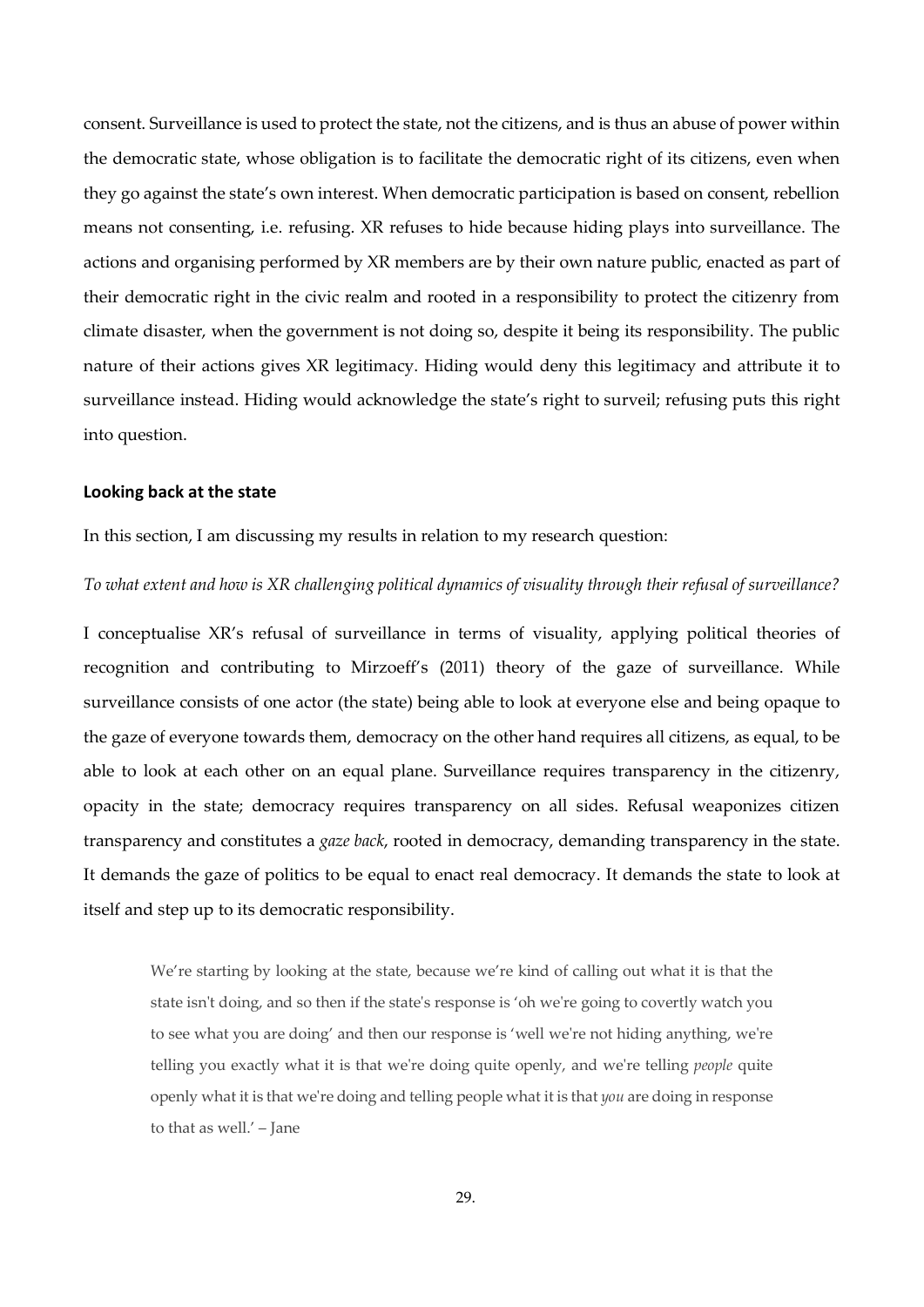I argue that transparent refusal thus becomes a democratic tool to re-establish an equilibrium of the gaze between state and citizens, to put the ball in the state's court, to start repairing the broken social contract and act to protect citizens from the climate emergency.

#### **Democracy versus security**

This argument, in my opinion, can contribute to the debate between privacy and security, analysing it from a democratic perspective. If, as Steeves (2009) argues, we conceptualise ourselves in relation to others, and we need privacy as the space necessary to separate ourselves from others and thus form our conception of ourselves, then privacy is in visual terms the space that makes it possible to look at each other and to look back at the state.

Democracy does not mean that everyone is transparent and there is no privacy: on the contrary, the absence of surveillance gives citizens privacy to be able to choose transparency. A democratic society should thus be able to balance privacy and transparency, which are not mutually exclusive but should exist at the same time. Privacy is essential to be radically transparent in agentic terms. Being transparent to the state because of surveillance, indeed, is not enough to be *radically* transparent: one can only be radical when one is exercising her agency and choice. In other words, a citizen must have privacy (the privacy we already reserve to the voting booth, for example; Steeves, 2009: 207) in order to choose to be transparent, in order to externalise their words, their opinions, and demonstrate for what they believe in with responsibility and civic sense. Privacy is necessary as a safety measure to be able to exercise democratic rights. Privacy is essential to civic responsibility, as there is no responsibility when others are choosing what to know about one, instead of what one chooses to let them know. Security, on the other hand, is antithetic to civic responsibility, as it is delegating responsibility to opaque state organs. Security obscures privacy as the space of recognition essential to democracy and is thus essentially anti-democratic.

#### **Critiques**

The radical transparency approach poses problems of inclusion. The subject position of *citizen* is privileged, has a history of violence and exclusion, and is not accessible to all sorts of people (Fraser, 1990). Civic responsibility towards amplifying their voices is noble but can be perceived as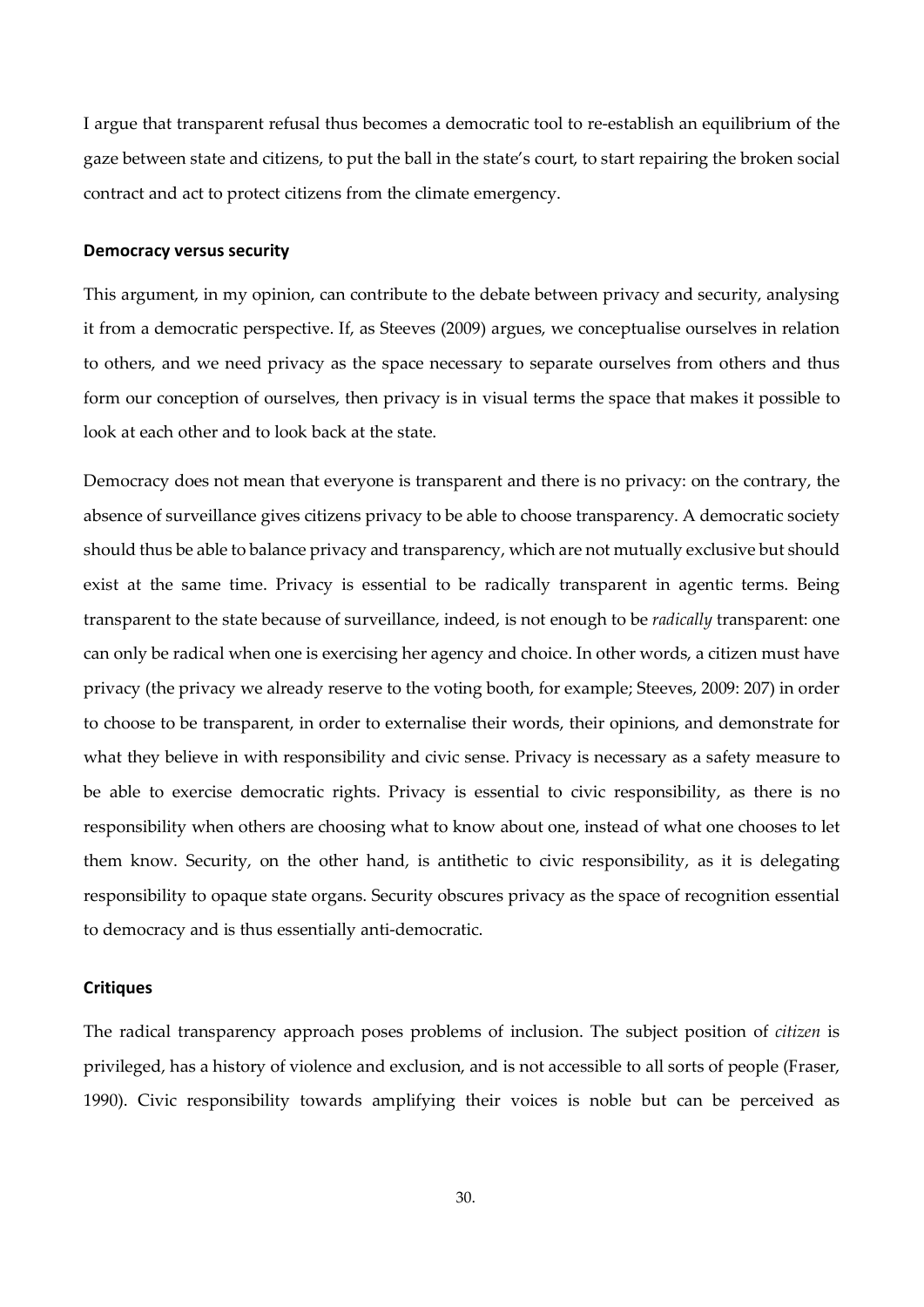patronising. Not everyone can afford to have a criminal record or pay a fine: all participants in my interviews identified as 'white and middle class,' and most of them acknowledged the privileged social composition of the movement. To widen participation, action dynamics allow for members who are less comfortable with danger to still participate: instead of committing illegal acts, they can simply make up part of the crowd. Informing the police of the nature and turnout of events in advance is itself a strategy of inclusion towards members who are less confident in the possibility of confrontation with the police: if the police is more prepared in the face of actions, they will also be more calm, as opposed to surprised, nervous, and prone to retaliation. Certain strata of the population, however, are not comfortable around the police under any circumstances, as the recent Black Lives Matter demonstrations have exposed.

#### **A shift towards obfuscation**

Even in my small sample of interviews, I encountered counter-discourses, and disagreements, especially in members who were not as close to the founding circle. I identified two themes in these counter-discourses: legitimate surveillance and a shift towards obfuscation.

Emily argues that some state surveillance is legitimate because it is necessary to police who is breaking the law. She is especially worried about far-right groups escaping surveillance.

I think there is a legitimacy for the state to pick up or what Extinction Rebellion is doing … because Extinction Rebellion has set themselves up as a group, right, although non-violent, that says 'we're going to break the law' so it's like, […] it's like of course it has to be legitimate, isn't it, for the state to take interest in a group like that. - Emily

More moderate stances regarding surveillance thus have space to exist within XR, possibly being rooted in a refusal of consent that is not total, and a practical, reformist approach.

Another counter-discourse disagrees with the practical applications of radical transparency: staying after civil disobedience actions to get arrested or pay a fine is a costly practice in terms of energy and money that does not *need* to be carried out. This is a more anarchist view of civil disobedience, not so deeply rooted in democratic theory.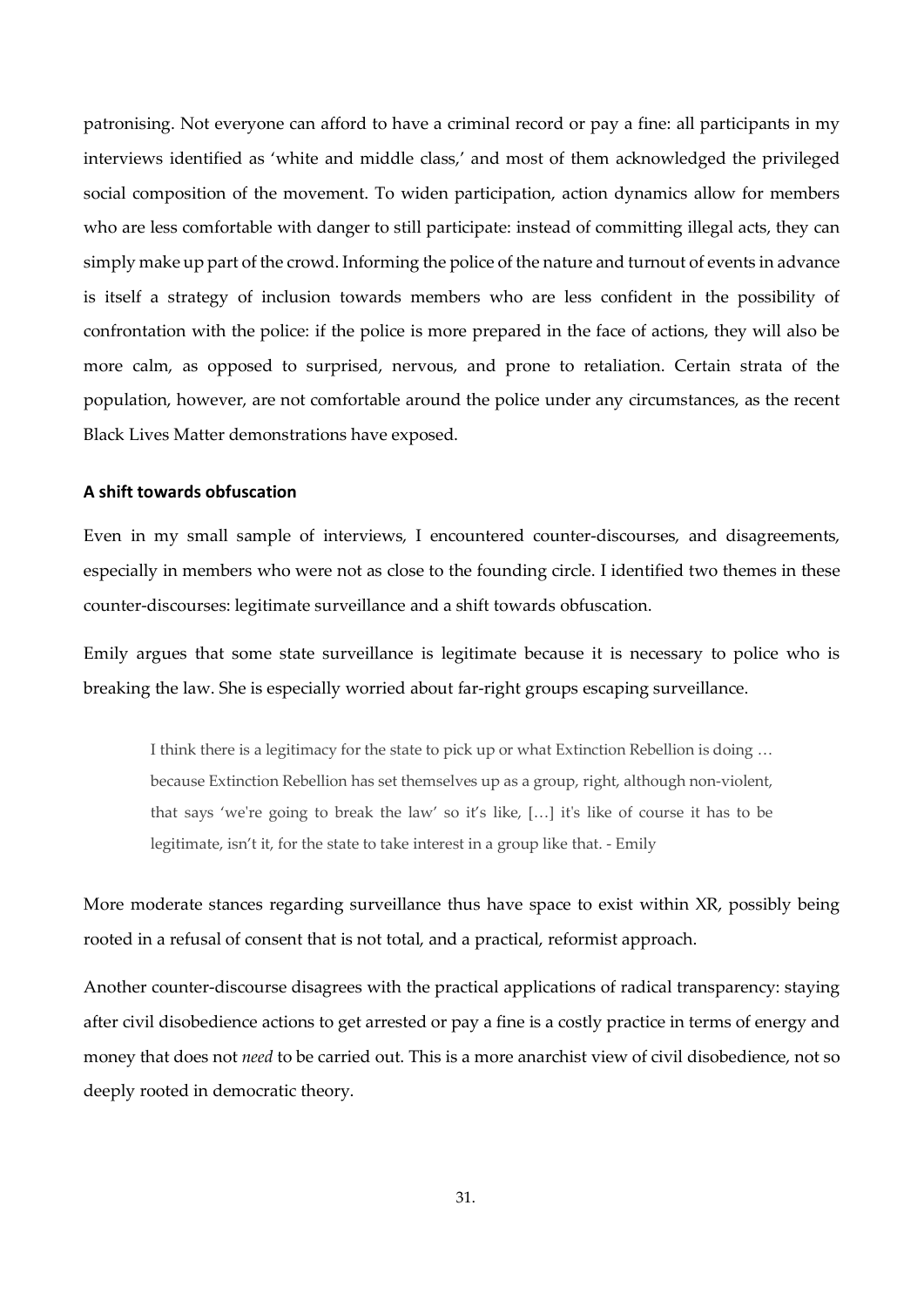If you're doing those kind of higher stakes actions where you end up doing serious criminal damage or something along those lines, I think you just do… you have to be more careful, otherwise you end up crippled and I don't have enough money to pay huge fines, and I don't… yeah I just think it's… you can be smart about it, you don't just have to stand up and take whatever is given to you, if you know that in the future it's going to mean that you can't join in on other stuff. – Rose

Again, it is a more inclusive perspective that considers that not everyone can afford to face any sort of consequence the state might use to punish dissent. Although Rose is happy to put her name to her opinions, she does not want to suffer consequences for illegal actions and organising. Otherwise, she is fully involved in the cause and is happy to perform the actions. According to other participants, this is for now a marginal perspective in XR, but as the movement progresses and younger people get closer to the centre, it could be the direction the movement might follow.

I think [transparency] was useful at a time when we were trying to say 'we are just good people trying really hard to fix something and this is the necessary end point'… like if you want to do something, if you want to achieve something, and the thing that you need to do to achieve it is illegal, then you should stay around and like face the consequences, but I just think we've got to a point now where that shouldn't be necessary anymore. Like I think people should be able to work within this movement and not have to face huge fine and legal consequences that really cripple people. – Rose

The narrative seems to be that the movement is now sufficiently established, and that it has a good enough reputation and aims that it is no longer necessary to be radically transparent, but it is more important to survive, as a movement and as activists, from the retaliation of the state, rather than to convince people of XR's integrity.

For these reasons, change is underway within the movement regarding the practice of informing the police. I argue that there is a disconnect between the theory of the democracy that XR would like to achieve and the reality of society as it stands now in the UK: although citizens *should* be able to protest and express their opinions with minimal consequences, this right is often stratified by class, race and gender. Perhaps not all activism can be prefigurative, and some of it needs to consider the reality of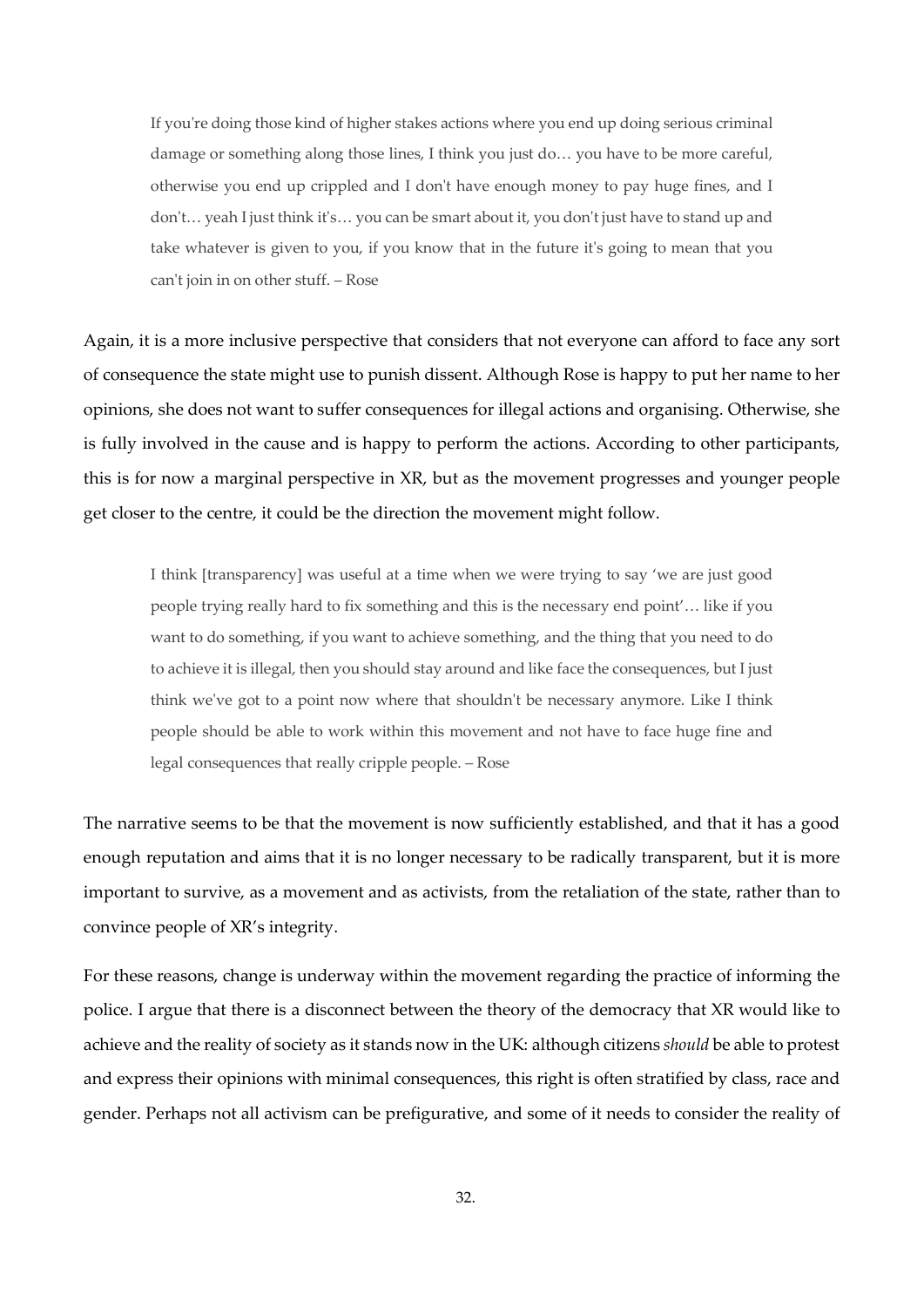the starting point. However, as I have argued in this chapter, I do think that radical transparency serves an important purpose to subvert the narratives, psychology and visuality of surveillance. In the practice of activism and inclusion, it might not be as viable long-term as it has been so far.

#### **CONCLUSION**

I have argued that the XR narrative, organised around the subject position of the citizen and centred around a radical participatory model of democracy, leads to radical transparency rooted in a sense of civic responsibility that makes XR activists bare to the consequences of surveillance. This is, on their part, a conscious choice: they are exercising their agency to refuse the premise of surveillance and to refuse to participate in or give it legitimacy in any way. I have conceptualised this refusal in visual terms as what Mirzoeff (2011) refers to as exercising the right to look back at power and as an effort to re-establish the equality of the gaze necessary for democracy.

In the political debate between privacy and security, a visual understanding of democracy and surveillance clearly establishes that surveillance is anti-democratic, because it is based on a fundamental imbalance of the gaze and of recognition. Instead, democracy is founded on the equal apparition of every citizen on the plane of politics. Privacy emerges as the space necessary to conceptualise the self and the other in order to appear to each other and recognise each other as citizens and equals. Thus, privacy clearly becomes a guardian for democracy, while surveillance becomes directly at odds with it.

Future research can benefit from analysing XR's attitudes towards surveillance and the state, monitoring its shift towards obfuscation and to what extent this will undermine their potential for resistance to surveillance. Researchers may also compare XR UK to its international chapters, where surveillance may be different, to investigate whether refusal might be applied in other contexts.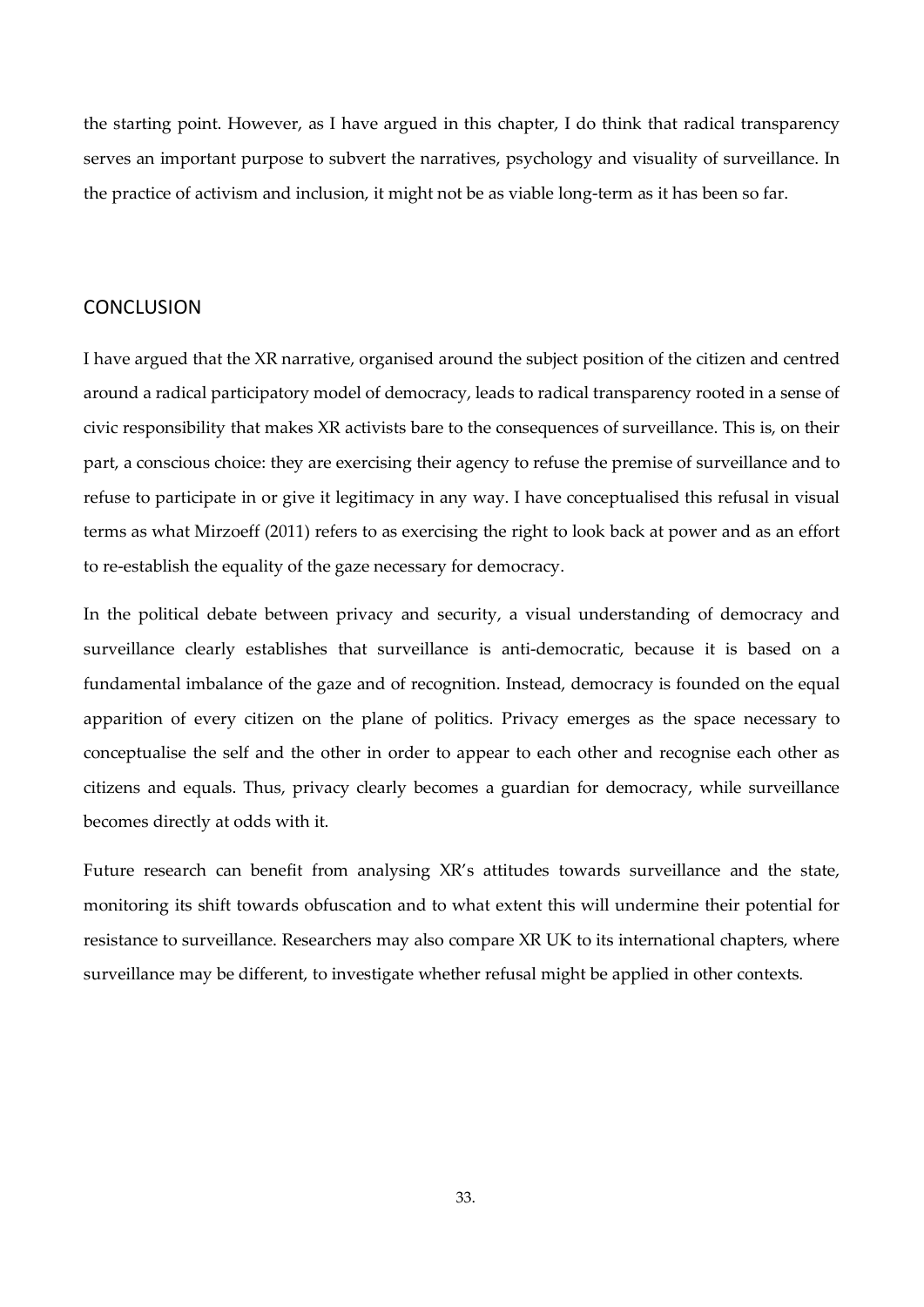#### ACKNOWLEDGMENTS

My thanks go to my family, who supported me during my studies at the LSE, and my supervisor, Dr Seeta Peña Gangadharan, for her help and encouragement. Special mentions should include Dr Lee Edwards, Prof Lee Grieveson, Prof Judy Wajcman, and Martyna Kalvaitytė, who all helped me realise how much I cared about this topic. I survived this year thanks to Dr Eleanor Beecraft and my friends Agathe, Annie, Chiara, Henry, and Shannon. I also thank dearly Dr Cathy Elliott for encouraging me to continue my studies and for introducing me to the study of visuality.

#### **REFERENCES**

- Arendt, H. (1958) *The Human Condition*, Cambridge: Cambridge University Press.
- Azoulay, A. (2008) *The Civil Contract of Photography*, Cambridge, MA: Zone Books.
- Benjamin, R. (2016) Informed Refusal: Toward a Justice-based Bioethics. *Science, Technology, & Human Values* 41(6): 967– 990.
- Berger, A. (1998) Depth Interviews: Favorite Singers and Recordings, pp. 55–64 in *Media Research Techniques* (2nd ed.), Thousand Oaks, CA: SAGE.
- Cohen, J. E. (2013) What Privacy is for. *Harvard Law Review* 126(7): 1904–1933.
- Couldry, N., & Kallinikos, J. (2017) Ontology, pp. 146-159 in J. Burgess, A. Marwick, & T. Poell (eds) *The SAGE Handbook of Social Media*, Thousand Oaks, CA: SAGE.
- Dencik, L., Hintz, A., & Cable, J. (2016) Towards Data Justice? The Ambiguity of Anti-surveillance Resistance in Political Activism. *Big Data & Society* 3(2): 1–12.
- Eubanks, V. (2017) *Automating Inequality: How High-tech Tools Profile, Police, and Punish the Poor*, New York, NY: St Martin's Press.
- Extinction Rebellion. (n.d.) *Principles and Values*, Extinction Rebellion US, URL: https://extinctionrebellion.us/principles [Last consulted 18 August 2020].
- Extinction Rebellion. (2019) *This Is Not A Drill: An Extinction Rebellion Handbook*, London, Penguin.
- Extinction Rebellion Citizens' Assemblies Working Group. (2019) *The Extinction Rebellion Guide to Citizens Assemblies*, 25 June, URL: https://extinctionrebellion.uk/wp-content/uploads/2019/06/The-Extinction-Rebellion-Guide-to-Citizens-Assemblies-Version-1.1-25-June-2019.pdf [Last consulted 18 August 2020].
- Foucault, M. (1991) *Discipline and Punish: The Birth of the Prison* (A. Sheridan, Trans.), London: Penguin.
- Fraser, N. (1990) Rethinking the Public Sphere: A Contribution to the Critique of Actually Existing Democracy. *Social Text* 25/26: 56–80.
- Gandy, O. H. (1993) *The Panoptic Sort: A Political Economy of Personal Information*, Boulder, CO: Westview.
- Gangadharan, S. P. (2020) Digital Exclusion: A Politics of Refusal, in H. Landemore, R. Reich, & L. Bernholz (eds) *Digital Technology and Democratic Theory*. Chicago, IL: University of Chicago Press.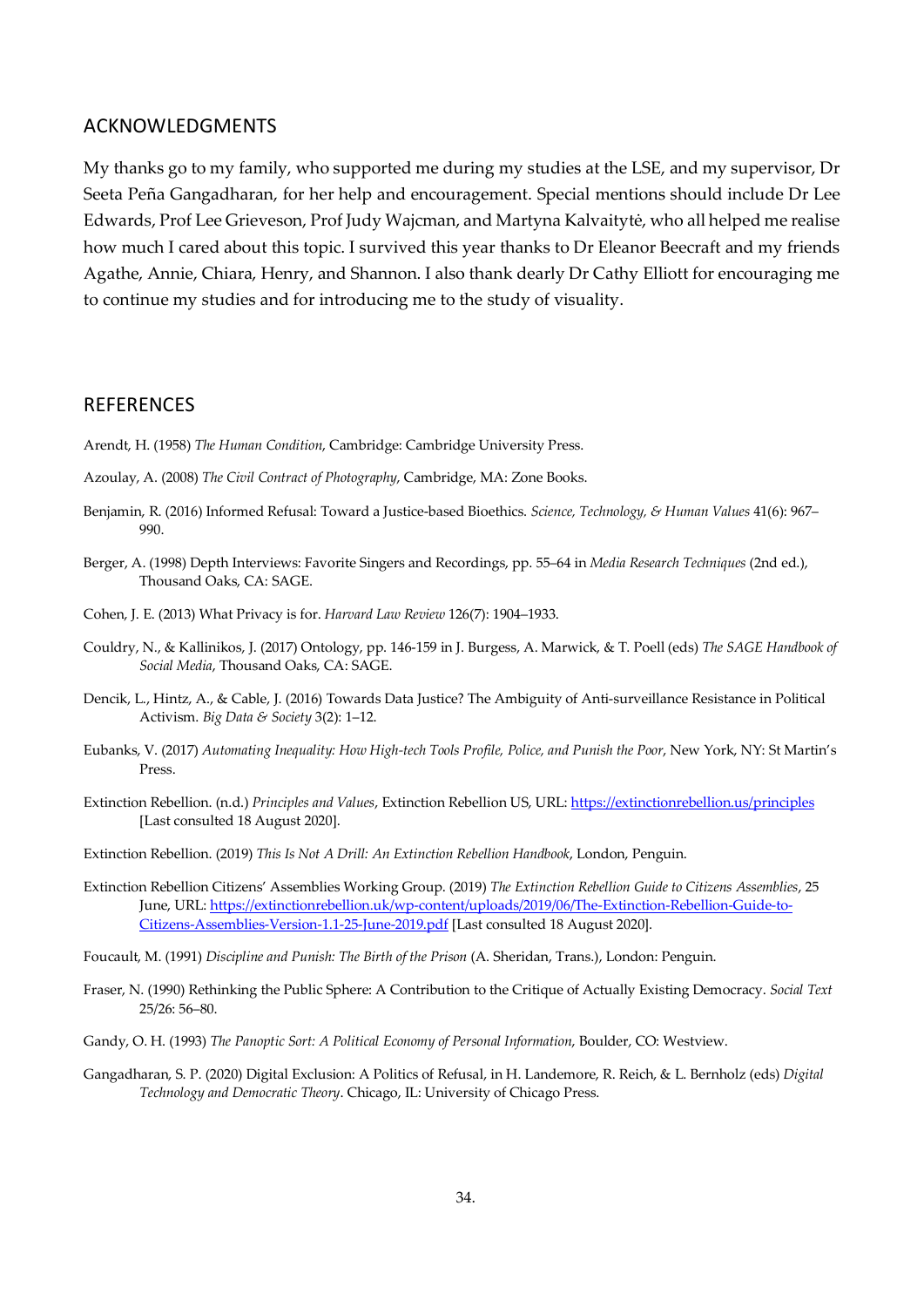- Gill, R. (1996) Discourse Analysis: Practical Implementation, pp. 141-158 in J. T. E. Richardson (ed.) *Handbook of Qualitative Research Methods for Psychology and the Social Sciences*, Leicester: BPS Books.
- Habermas, J. (1992) *The Structural Transformation of the Public Sphere: An Inquiry into a Category of Bourgeois Society*, Cambridge: Polity.
- Huey, L., Walby, K., & Doyle, A. (2006) Cop Watching in Downtown Eastside: Exploring the Use of (Counter)Surveillance as a Tool of Resistance, pp. 149–165 in T. Monahan (ed.) *Surveillance and Security: Technological Politics and Power in Everyday Life*, New York, NY: Routledge.
- Jorgensen, M. W., & Phillips, L. (2002) *Discourse Analysis as Theory and Method*, London: SAGE.
- Krips, H. (1990) Power and Resistance, *Philosophy of the Social Sciences* 20(2): 170-182.
- Lamas, A. T., Wolfson, T., & Funke, P. N. (eds) (2017) *The Great Refusal: Herbert Marcuse and Contemporary Social Movements*, Philadelphia, PA: Temple University Press.
- Lyon, D. (2015) *Surveillance after Snowden*, Cambridge: Polity Press.
- Mann, S., Nolan, J., & Wellman, B. (2003) Sousveillance: Inventing and Using Wearable Computing Devices for Data Collection in Surveillance Environments, *Surveillance & Society* 1(3): 331–355.
- Mirzoeff, N. (2011) *The Right to Look: A Counterhistory of Visuality*, Durham, NC: Duke University Press.
- Monahan, T. (2006) Questioning Surveillance and Security, pp. 1–23 in T. Monahan (ed.) *Surveillance and Security: Technological Politics and Power in Everyday Life*, New York, NY: Routledge.
- Monahan, T. (2015) The Right to Hide? Anti-Surveillance Camouflage and the Aestheticization of Resistance, *Communication and Critical/Cultural Studies* 12(2): 159–178.
- Pasquale, F. (2015) *The Black Box Society: The Secret Algorithms that Control Money and Information*, Cambridge, MA: Harvard University Press.
- Simpson, L. B. (2017) *As We Have Always Done: Indigenous Freedom through Radical Resistance* (3rd edition), Minneapolis, MN: University of Minnesota Press.
- Steeves, V. (2009) Reclaiming the Social Value of Privacy, pp. 191–208 in *Lessons from the Identity Trail: Anonymity, Privacy and Identity in a Networked Society*, Oxford: Oxford University Press.
- Westin, A. (1967) *Privacy and Freedom*, New York, NY: Ig Publishing.
- Williams, D. L. (2014) *Rousseau's Social Contract: An Introduction*, Cambridge: Cambridge University Press.
- Willig, C. (2008) *Introducing Qualitative Research in Psychology: Adventures in Theory and Method* (2nd ed.), London: Open University Press.
- Wilson, T., & Walton, R. (2019). *Extremism Rebellion: A Review of Ideology and Tactics*. Policy Exchange. https://policyexchange.org.uk/wp-content/uploads/2019/07/Extremism-Rebellion.pdf [Last consulted 18 August 2020].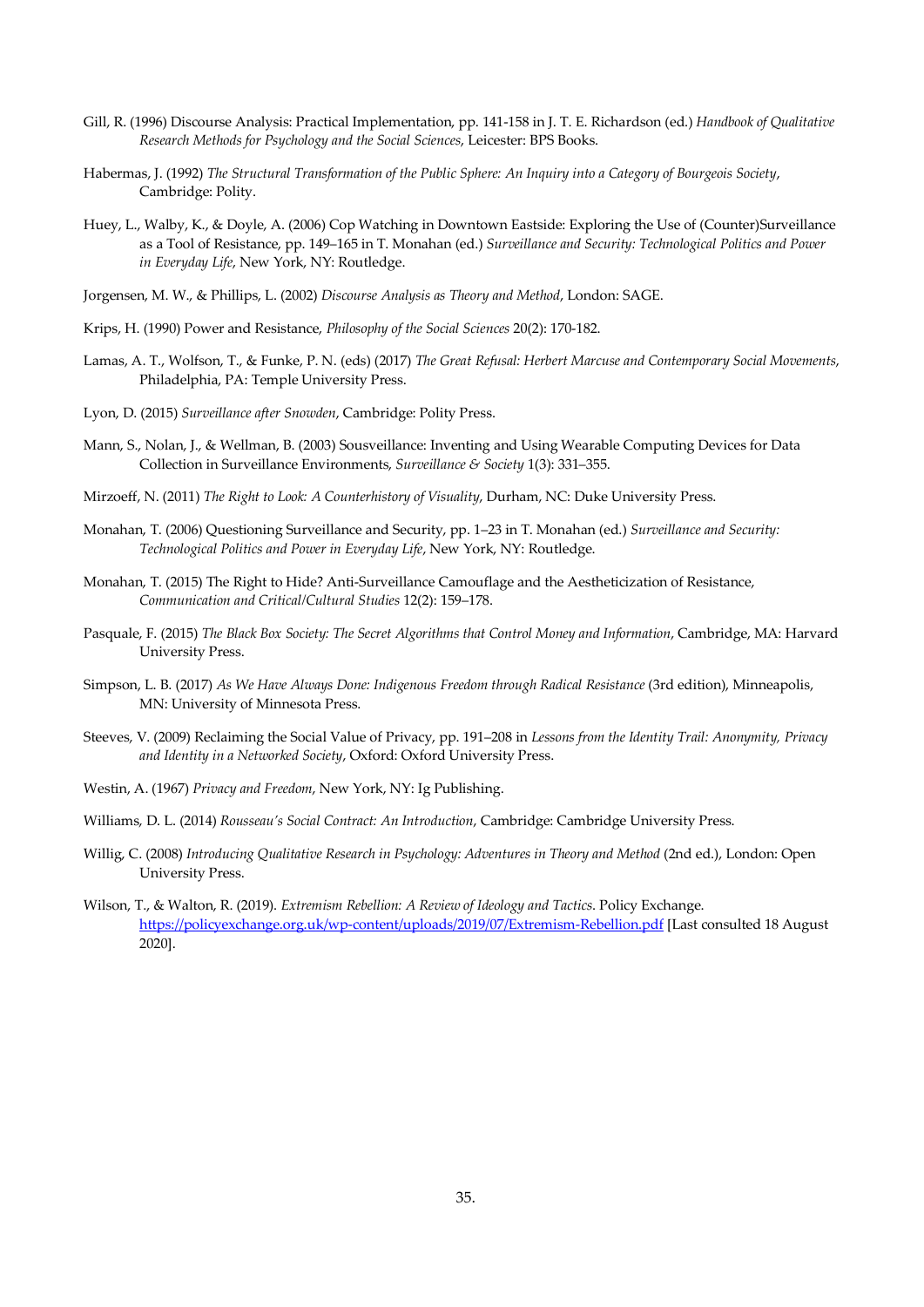## APPENDIXES

Transcripts are not included in this Appendix to protect the identity of the participants. A single page has been included as an example of FDA annotated text, after careful consideration that it would not put the identity of the participant at risk.

## INTERVIEW GUIDE

## Introduction

- Introducing myself.
- Introducing my research, its context and dissemination.
- Presenting risks, ethical issues, and what has been done to ensure safety.
- Explaining that I will use pseudonyms, unless they choose otherwise. Proposing a pseudonym, discussing if it is a safe choice and agreeing on a final pseudonym.
- Make sure recording is in place and working.
- Verbally asking for consent based on the Informed Consent Information Sheet.

## Personal experience/Ice breaker

- How did you become involved in XR?
- What do you do in the movement?

## Understanding of democracy

- Why are you involved in XR? What does it mean for you to be involved in this group?
- How does your involvement in XR play into your understanding of your civic responsibility?
- What does being a citizen mean to you? What does democracy mean to you? How important is it to you? What is your ideal democracy?

## Behaviour in relation to the state

- How do you understand and practice civil disobedience in relation to democracy and the state? Do you think it is right to break the law? Why? How does that relate to your idea of democracy?
- Could you tell me more about the rationale behind your concerns with public safety while you are demonstrating? In terms of keeping the police up to date with your protests.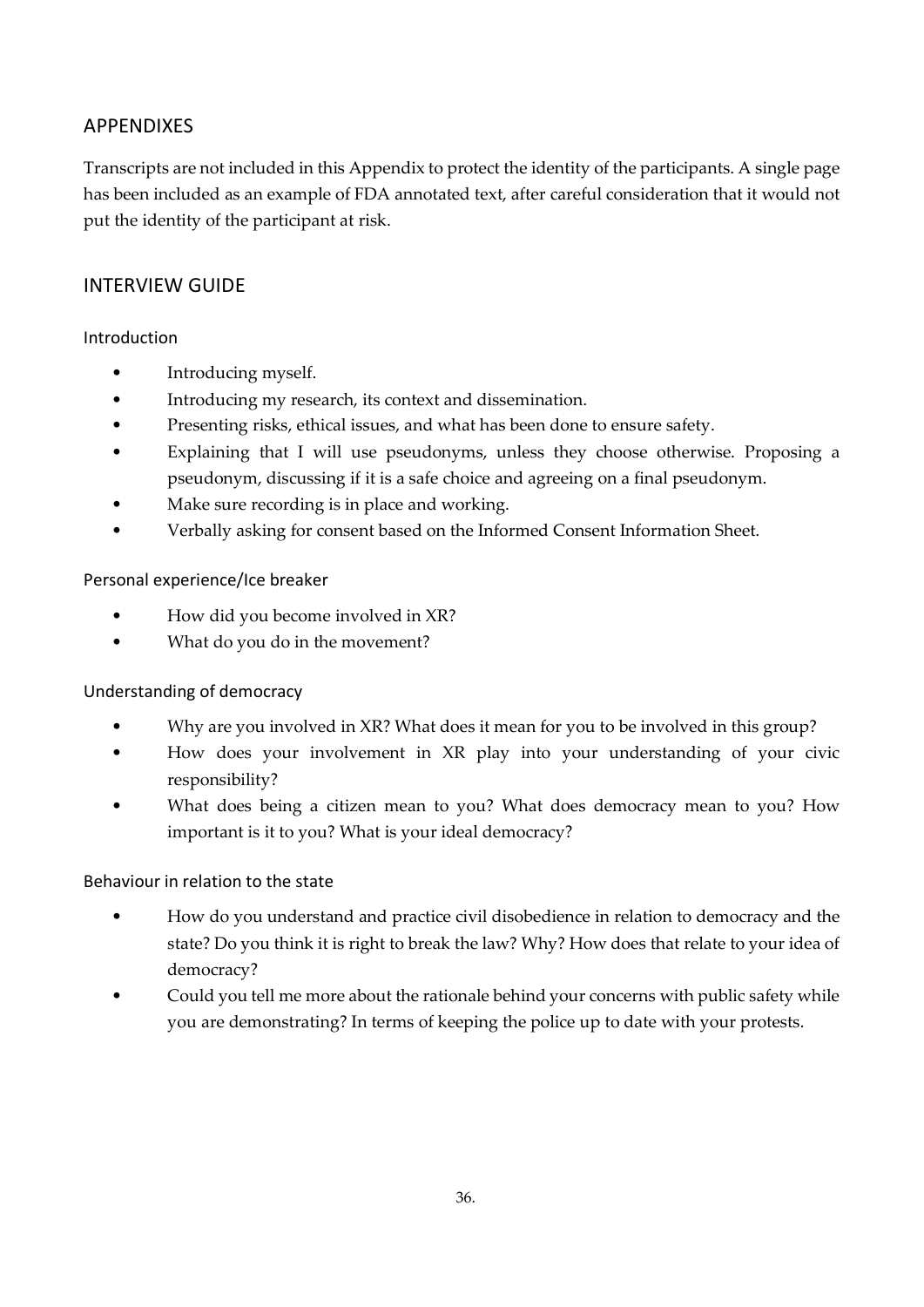## Surveillance

- Did you ever have any legal problems or other kind of personal problems with the state as a member of XR? Has the information the state had about you ever put you in a difficult position? Can you talk to me about it?
- Tell me about a time when you felt the state was surveilling your activities as a XR activist.
- How safe do you feel safe using online software in your personal life? Do you worry about the state having access to your data, as a member of XR?

## Counter-surveillance

• XR promotes itself as a very open organisation, run by grassroots volunteers. What mechanisms do you put in place to make sure that the wrong people don't have access to your material, for example in an attempt to sabotage you, or as spy cops? Or is that not a concern?

## Opinion

- How important do you think privacy is for movements such as XR?
- How much do you think democracy can be threatened by surveillance, if at all?

## Conclusion

- Is there anything else you would like to add, or that I might have missed?
- Thank you so much for putting forward your views.
- I'm always available for questions via email or message, would you be okay with me emailing or messaging you if I have any additional questions? Would you be willing to speak again in video format?
- Do you have any suggestions for who else I can interview for my project?
- Thank you so much again. Please expect an email from me for the purpose of checking the transcription of correct quotes.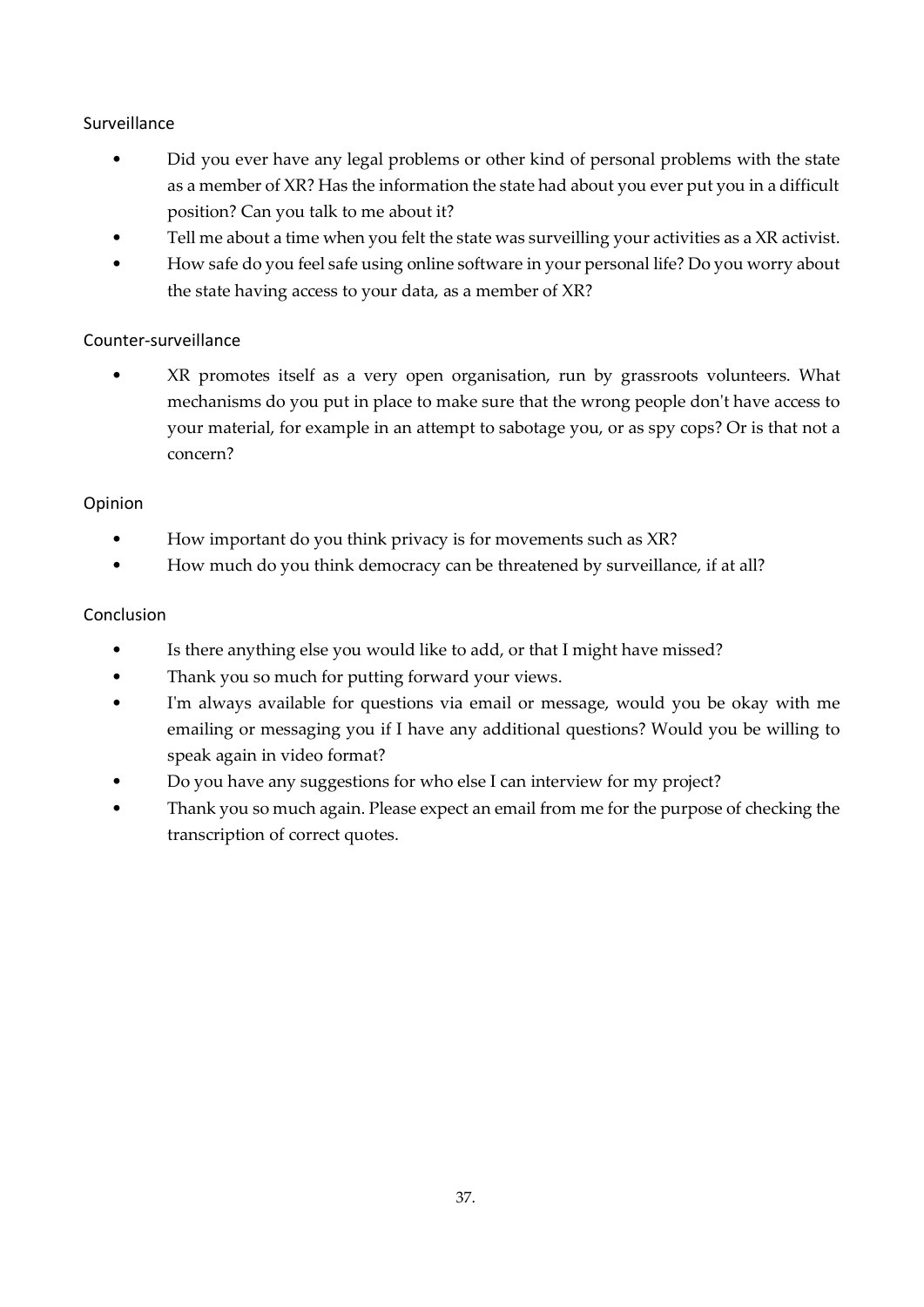#### EXAMPLE OF ANALYSED TRANSCRIPT PAGE

you and undermine you, you know, Doreen Lawrence was a victim, she lost her son, and they had someone you and undermine you, you know, Doreen Lawrence was a victim, she lost lief son, and undermine you, you know,<br>In their kind of... in their group as undercover, because the police had not fully... appear not to be a fully in their kind of... in their group as undercover, because the police had not lung to police... well at least they<br>accountable body. On the street now, after lan Tomlinson they're extremely careful not... well at least they accountable body. On the street now, after lan Tomlinson they're extremely called the body. I imagine it<br>are with us, there's no risk you're going to die, or harm yourself in custody and everything else. I imagine it are with us, there's no risk you're going to die, or harm yourself in custody and everyone.<br>was different before then. At higher levels there's something else entirely going on, and I don't think just<br>was different before was different before then. At higher levels there's something else entirely going only a state because there's been that inquiry that it will have stopped, because essentially it's merging into kind of state intelligence.

8

I: I guess what's the way to undermine their legitimacy? Because, um... the way I think about it is: sure, if they It I guess what's the way to undermine their regitinacy? Because, unline they'll expose their mechanism of<br>use the information they have, then they revealed that they have it, and they'll expose their mechanism of suse the information they have, then they revealed that they have to be the basis do you get them not only surventiance, and people may or may not become angly about it. so, or that extends to the police to collect<br>to know, but also to get angly about it, on what basis do you undermine the legitimacy of the police to collect such massive amounts of information off innocent citizens? contract and of your things in the little

P: I almost think it's kinda just a fact of life, you know, that that is kind of what modern nation states do. It is Orwellian, and it's kind of why things need to change on a systemic level, and you know, if you to change it to fix the carbon dioxide problem, it will not essentially stop more things like this happening, and you know like around and wars and everything else. And all these things are linked ultimately. But you know, originally when we started, people said, you know: "this is just crazy, it's unwinnable, it's too big," but essentially it's what needs doing, because always... I think a lot of the imprints in the the green movement, the social justice movement, is: "let's concentrate on something small that's winnable, you know, let's concentrate on closing down one fracking plant, or you know one really toxic abattoir or something like that," but actually they're all just symptomatic, and as long as everybody says "the big thing is too big to challenge," you know... so maybe that... you know, it may be futile, and it may be impossible, but it's what needs doing, and to get back to it, it's what love requires of you, and one of the things it does require is not to stand by, as Dr King said, if you... or was it Nelson Mandela, this idea that, you know, if you're neutral, you're on the side of the oppressor, you're not with... not with the oppressed unless you're with the oppressed, and when you find out just how many people... and there's voices outside... It's always outside of Western Europe, that are victims of kind of the war machine, you know, the fossil... fossil fuel industry, and they're basically one and the same thing, as they say, America is an oil company with an army, you know it just beholds us to do this, regardless of whether it's winnable or not, and actually by doing that, quite a lot of other people have said,<br>by no means everybody, but a lot of people have and actually by doing that, quite a lot of other people have sa by no means everybody, but a lot of people have said, when that's how we see it." And it may just fizzle out<br>and come to nothing but is this like when the law said "yeah that's how we see it." And it may just fizzle out and come to nothing, but is this like: what do I want to say to my children in twenty years' time? We all know<br>now what food shortages look like after the last four weeks and come in twenty years' time? We all know now what food shortages look like after the last few weeks and stuff, you know, when the six million people<br>sat up behind the fence in Calais and stuff you know to be able. It was also when the six million people sat up behind the fence in Calais and stuff, you know, to be able live with myself, what can I do, but within<br>my extremely limited means, and the first thing is to perform the live with myself, what can I do, but within my extremely limited means, and the first thing is to not worry about what the state think of it. And obviously,<br>you know, our names are nailed to the mast with this now and there is the state think of it. And obviously, you know, our names are nailed to the nest tring is to not worry about what the state think of it. And obviously,<br>Conspiracy. A couple of times when we've been in the nollog station and slavays been this discussion around Conspiracy. A couple of times when we've been in the police station and stuff, they've alluded to Conspiracy<br>and "oh they're gonna come and take everyone's phones" and "well we might a lluded to Conspiracy and "oh they're gonna come and take everyone's phones" and "well we might do you for Conspiracy<br>they've always backed off, and that's partly the dilemma thing. so you just have the you for Conspiracy," and<br>they've always b they've always backed off, and that's partly the dilemma thing, so you just have to have faith that it's enough<br>of a protective, but equally it may not be, and we're always experimention with the view faith that it's enoug of a protective, but equally it may not be, and we're always experimenting with that boundary. At some point<br>they might decide "actually it may not be, and we're always experimenting with that boundary. At some point<br>they they might decide "actually you are too much trouble" or "you are too close to power" or something like that<br>and really pushed back hard, and it won't be our choice if and when they do That's the I something like that and really pushed back hard, and it won't be our choice if and when they do. That's the kind of... the risk that<br>we're taking, I think but then again someone has to take it. we're taking, I think but then again someone has to take it,

I: Can you explain the Conspiracy part again? Sorry, I couldn't hear well. They take your phones at the police

P: I can hear you're working in a second language by the sound of it, are you?

I: I'm Italian, yeah.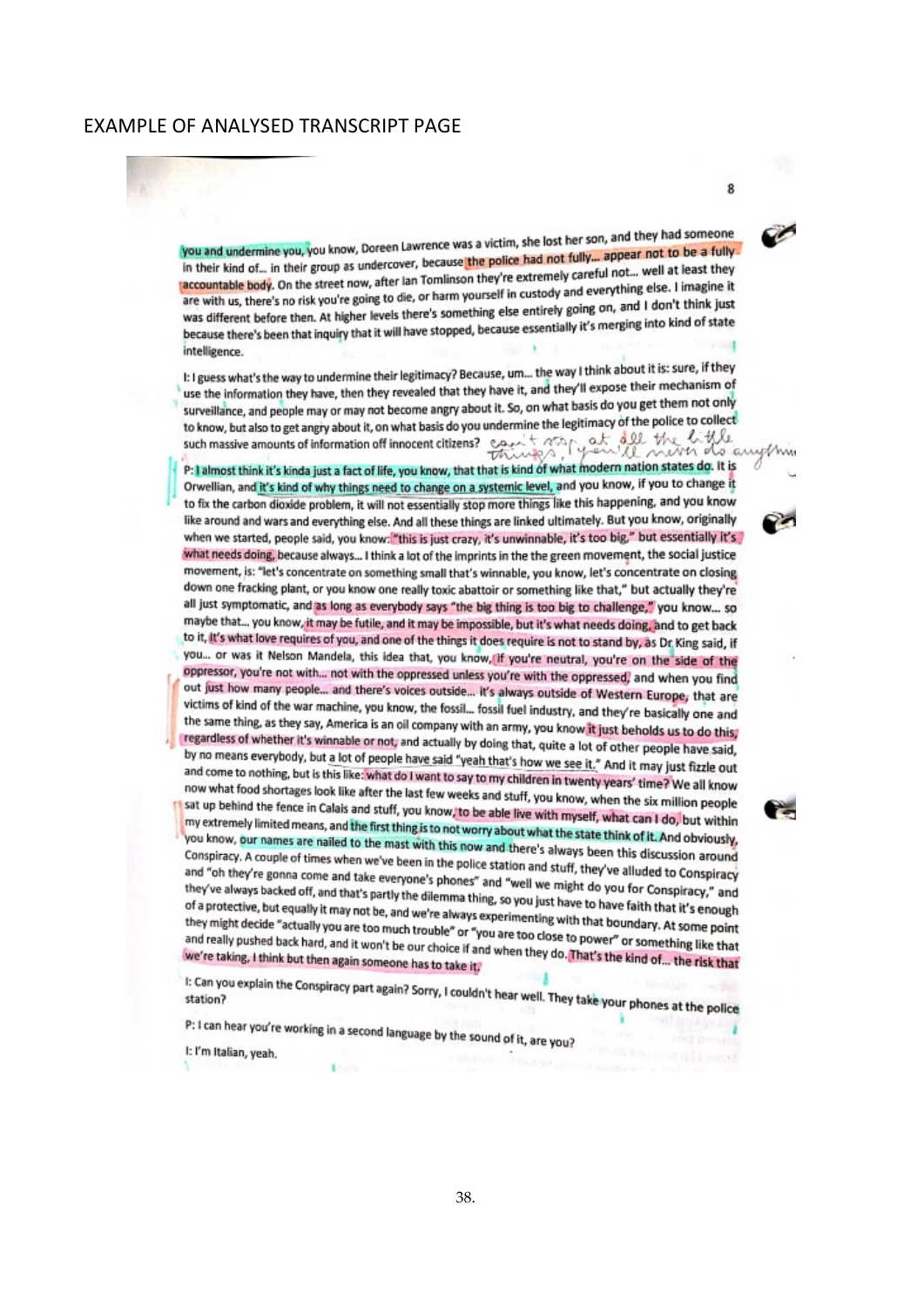## FDA STAGE 1 (THEMATIC ANALYSIS) GRID

|                                                            | Α              | B                               | C                                       | D  |                         |                      | G | H                                         |       |                      |
|------------------------------------------------------------|----------------|---------------------------------|-----------------------------------------|----|-------------------------|----------------------|---|-------------------------------------------|-------|----------------------|
|                                                            |                | Participant Democracy/Inclusion | problems with the system responsibility |    | breaking the law/police | surveillance         |   | sacrifice consent                         | Total | <b>Highlighter</b>   |
|                                                            | 2 Emilio       |                                 |                                         |    |                         |                      |   |                                           |       |                      |
| $\mathsf 3$                                                |                |                                 |                                         |    |                         |                      |   |                                           |       |                      |
| $\sqrt{4}$                                                 |                |                                 |                                         |    |                         |                      |   |                                           |       | 5<br>$\mathbf{1}$    |
| 5                                                          | Rafael         |                                 |                                         |    |                         |                      |   |                                           |       |                      |
| $\sqrt{6}$                                                 |                |                                 |                                         |    |                         |                      |   |                                           |       |                      |
| $\overline{7}$                                             |                |                                 |                                         |    |                         |                      |   |                                           |       | 10<br>3              |
|                                                            | 8 Peter        |                                 |                                         |    |                         |                      |   |                                           |       |                      |
| $\mathsf g$                                                |                |                                 |                                         |    |                         |                      |   |                                           |       |                      |
| 10                                                         |                |                                 |                                         |    |                         |                      |   |                                           |       |                      |
| $11$                                                       |                | the court can the probably to   |                                         |    |                         |                      |   |                                           |       |                      |
| $\frac{12}{13}$                                            |                |                                 |                                         |    |                         |                      |   |                                           |       |                      |
|                                                            |                |                                 |                                         |    |                         |                      |   |                                           |       |                      |
| 14                                                         |                |                                 |                                         |    |                         |                      |   |                                           |       |                      |
| 15                                                         |                |                                 |                                         |    |                         |                      |   |                                           |       | 19<br>$\overline{9}$ |
|                                                            | 16 Michael     |                                 |                                         |    |                         |                      |   |                                           |       |                      |
| 17<br>18                                                   |                |                                 |                                         |    |                         |                      |   |                                           |       |                      |
|                                                            |                |                                 |                                         |    |                         |                      |   |                                           |       | 8<br>$\overline{2}$  |
| $20\,$                                                     | 19 Matt        |                                 |                                         |    |                         |                      |   |                                           |       |                      |
|                                                            | 21 Jane        |                                 |                                         |    |                         |                      |   |                                           |       | 6                    |
|                                                            |                |                                 |                                         |    |                         |                      |   |                                           |       |                      |
| $\begin{array}{c} 22 \\ 23 \end{array}$                    |                |                                 |                                         |    |                         |                      |   |                                           |       | 10<br>$\overline{9}$ |
|                                                            | 24 Emily       |                                 |                                         |    |                         |                      |   |                                           |       |                      |
|                                                            |                | the Bangal to Schools           |                                         |    |                         |                      |   |                                           |       |                      |
| $\begin{array}{c}\n 25 \\ 26 \\ \hline\n 27\n \end{array}$ |                |                                 |                                         |    |                         |                      |   |                                           |       |                      |
|                                                            |                | antiquity dispute the same      |                                         |    |                         |                      |   |                                           |       | 11<br>$\overline{7}$ |
|                                                            | 28 Rose        |                                 |                                         |    |                         |                      |   |                                           |       |                      |
|                                                            |                |                                 |                                         |    |                         |                      |   |                                           |       |                      |
| 29<br>30                                                   |                |                                 |                                         |    |                         |                      |   |                                           |       |                      |
|                                                            |                |                                 |                                         |    |                         |                      |   |                                           |       |                      |
| $\frac{31}{32}$                                            |                |                                 |                                         |    |                         |                      |   |                                           |       | 15<br>5              |
|                                                            | 33 Total       | 25                              | $\overline{3}$                          | 13 |                         | $\overline{7}$<br>29 |   | $\overline{\mathbf{3}}$<br>$\overline{4}$ |       | 84                   |
| 34                                                         | 8              |                                 |                                         |    |                         |                      |   |                                           |       |                      |
|                                                            | 35 Highlighted | 13                              | $\mathbf{1}$                            | 8  |                         | 3<br>10              |   | $1\,$<br>$\Delta$                         |       | 40                   |
|                                                            |                |                                 |                                         |    |                         |                      |   |                                           |       |                      |

Quotes have been blurred to protect the identity of the participants.